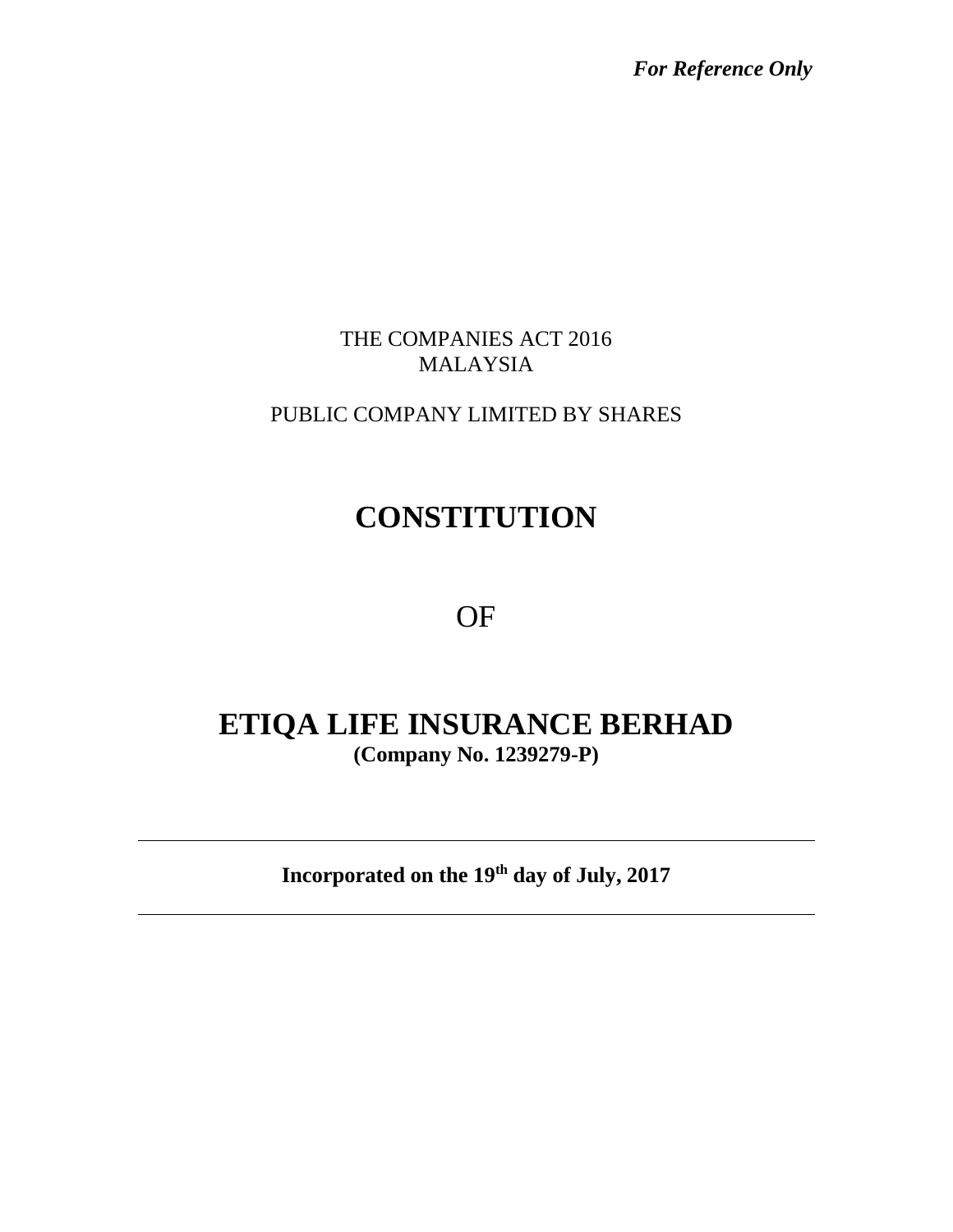1239279 P

## THE COMPANIES ACT 2016 MALAYSIA

# **PUBLIC COMPANY LIMITED BY SHARES**

#### **CONSTITUTION**

## OF

## **ETIQA LIFE INSURANCE BERHAD**

| <b>DEFINITION AND INTERPRETATION</b> |                                                              |                                                                                                                                                                                                    |  |  |
|--------------------------------------|--------------------------------------------------------------|----------------------------------------------------------------------------------------------------------------------------------------------------------------------------------------------------|--|--|
| Definition<br>1.1                    |                                                              |                                                                                                                                                                                                    |  |  |
|                                      | In this Constitution, unless the context otherwise requires: |                                                                                                                                                                                                    |  |  |
|                                      | <b>WORDS</b>                                                 | <b>MEANINGS</b>                                                                                                                                                                                    |  |  |
| "Act"                                | re-enactment thereof.                                        | the Companies Act 2016 and any statutory modification, amendment or                                                                                                                                |  |  |
| "Ageas"                              |                                                              | Ageas Insurance International NV                                                                                                                                                                   |  |  |
| "Ageas Nominated<br>Director"        |                                                              | a Director that is appointed by Ageas.                                                                                                                                                             |  |  |
| "Article"                            | the article in this Constitution.                            |                                                                                                                                                                                                    |  |  |
| "BNM"                                |                                                              | Bank Negara Malaysia or the Central Bank of Malaysia.                                                                                                                                              |  |  |
| "Board"                              |                                                              | the board of Directors of the Company.                                                                                                                                                             |  |  |
| "Business Day"                       |                                                              | a day on which banks are open (other than Saturday, Sunday or a public<br>holiday) for general banking business in Kuala Lumpur, Malaysia and<br>which are not public or bank holidays in Belgium. |  |  |
| "Chairman"                           | the chairman of the Board.                                   |                                                                                                                                                                                                    |  |  |
| "Company"                            | Etiqa Life Insurance Berhad.                                 |                                                                                                                                                                                                    |  |  |
| "Constitution"                       |                                                              | this constitution of the Company including any changes made to it.                                                                                                                                 |  |  |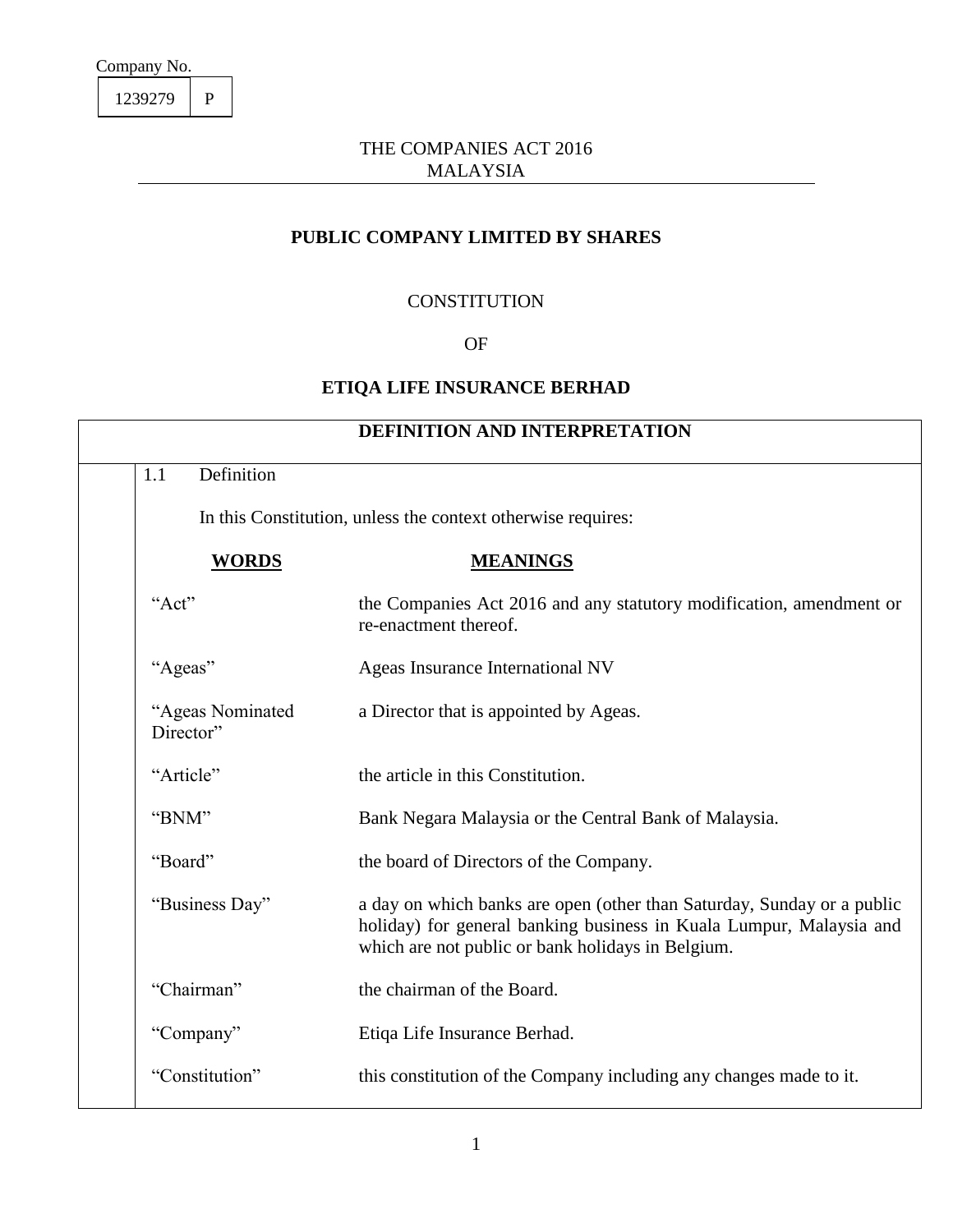1239279 P

|             | "Deed of Adherence"                | the deed substantially in the form of Schedule 3 pursuant to which a party<br>agrees to be bound by the Shareholders' Agreement.                                               |  |
|-------------|------------------------------------|--------------------------------------------------------------------------------------------------------------------------------------------------------------------------------|--|
| "Directors" |                                    | such persons as may from time to time occupy the position of Director of<br>the Company.                                                                                       |  |
|             | "Financial Services Act"           | the Financial Services Act 2013 and any statutory modification,<br>amendment or re-enactment thereof.                                                                          |  |
|             | "General Meeting"                  | a meeting of the Members held in accordance with the Constitution.                                                                                                             |  |
|             | "MAHB"                             | Maybank Ageas Holdings Berhad.                                                                                                                                                 |  |
|             | "Maybank"                          | Malayan Banking Berhad.                                                                                                                                                        |  |
|             | Nominated<br>"Maybank<br>Director" | a Director that is appointed by Maybank.                                                                                                                                       |  |
|             | "Member"                           | Any person/ persons for the time being holding shares in the Company.                                                                                                          |  |
| "Office"    |                                    | the registered office for the time being of the Company.                                                                                                                       |  |
|             | "Ordinary Resolution"              | the meaning ascribed to it in Section 291 of the Act.                                                                                                                          |  |
|             | "Register"                         | the register of Members to be kept pursuant to the Act.                                                                                                                        |  |
|             | "Registrar"                        | the registrar designated under Section 20A(1) of the Companies<br>Commission of Malaysia Act 2001.                                                                             |  |
|             | "Related Company"                  | bears a meaning identical to that provided in Section 7 of the Act.                                                                                                            |  |
|             | "Seal"                             | the common seal of the Company.                                                                                                                                                |  |
| "Secretary" |                                    | any person or persons appointed to perform the duties of a secretary of<br>the Company and shall include an assistant or deputy secretary.                                     |  |
|             | "Shareholders"<br>Agreement"       | the shareholders' agreement of MAHB dated 8 February 2001 entered<br>into between Maybank and Ageas or as it may be amended and<br>supplemental from time to time.             |  |
|             | "Shareholding"                     | means with respect to a shareholder's equity interest in:                                                                                                                      |  |
| Percentage" |                                    | (a) the MAHB, that shareholder's direct shareholding in the issued share<br>capital of the MAHB expressed as a percentage of the total issued<br>share capital of the MAHB, or |  |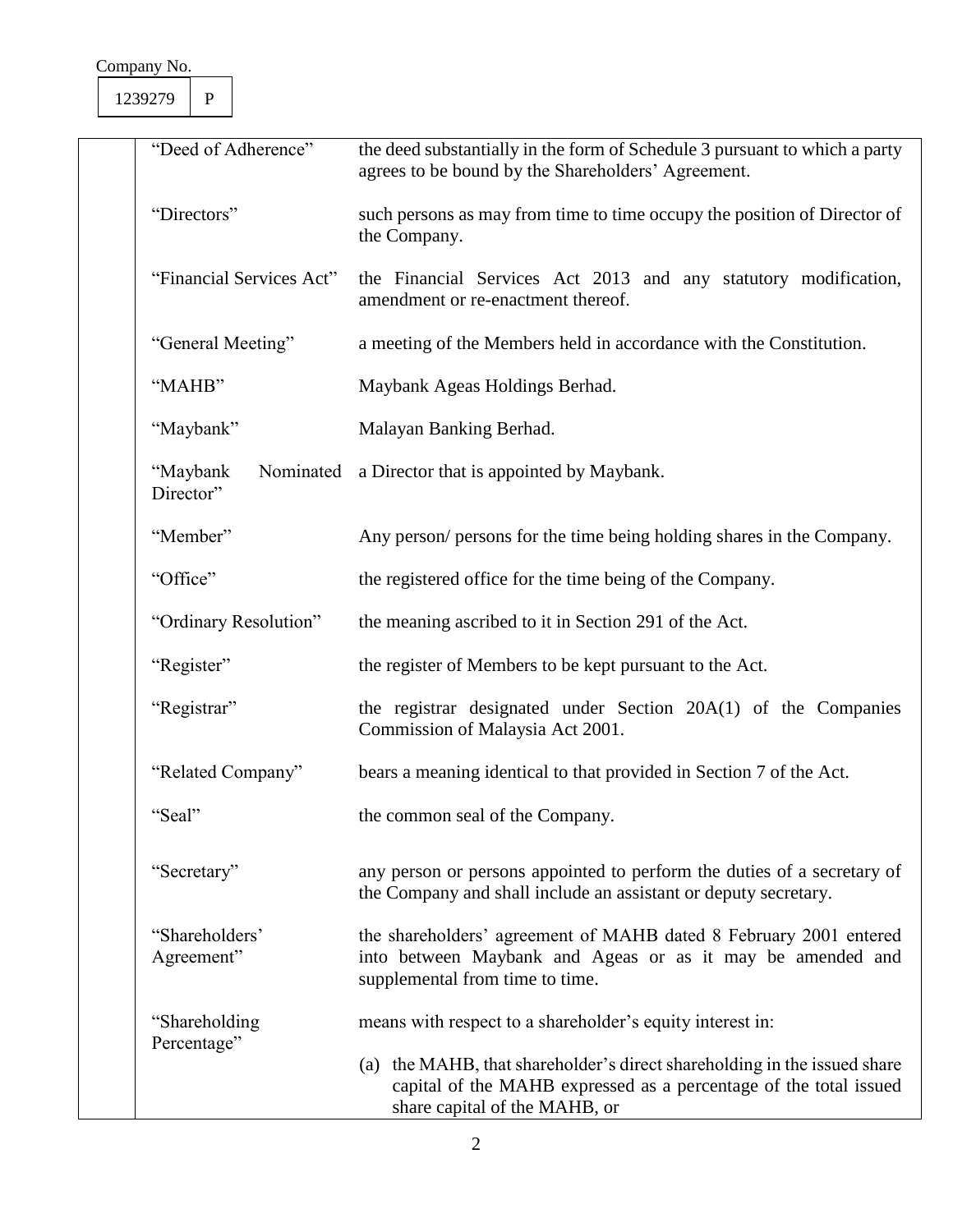|            |                                                                                                                                                                                                          | (b) an operating subsidiary of MAHB, that shareholder's shareholding<br>in the issued share capital of that operating subsidiary of MAHB<br>expressed as a percentage held directly or indirectly to be determined |  |
|------------|----------------------------------------------------------------------------------------------------------------------------------------------------------------------------------------------------------|--------------------------------------------------------------------------------------------------------------------------------------------------------------------------------------------------------------------|--|
|            |                                                                                                                                                                                                          | based on the following formula:-                                                                                                                                                                                   |  |
|            |                                                                                                                                                                                                          | $S_P = S_D + \frac{\alpha}{\beta} x S_I x \frac{100}{S_T}$                                                                                                                                                         |  |
|            | $S_{P}$                                                                                                                                                                                                  | denotes the Shareholding Percentage;                                                                                                                                                                               |  |
|            | <b>SD</b>                                                                                                                                                                                                | denotes the percentage of the issued shares capital directly<br>held by that shareholder in the share capital of the operating<br>subsidiary of MAHB;                                                              |  |
|            | $\alpha$                                                                                                                                                                                                 | denotes the number of shares directly held by that shareholder<br>in the share capital of MAHB;                                                                                                                    |  |
|            | β                                                                                                                                                                                                        | denotes the total number of shares in the issued share capital<br>of MAHB;                                                                                                                                         |  |
|            | $S_I$                                                                                                                                                                                                    | denotes the number of shares directly held by MAHB in the<br>share capital of that operating subsidiary of MAHB;                                                                                                   |  |
|            | $S_T$                                                                                                                                                                                                    | denotes the total number of shares in the issued share capital<br>of that operating subsidiary of MAHB.                                                                                                            |  |
|            |                                                                                                                                                                                                          | the matters as described in Article 128 of this Constitution and clause<br>8.18 of the Shareholders' Agreement.                                                                                                    |  |
|            |                                                                                                                                                                                                          | the meaning ascribed to it in Section 292 of the Act.                                                                                                                                                              |  |
| "Statutes" | the Act, the Financial Services Act and any statutory modification,<br>amendments or re-enactment thereof and all other legislation for the time<br>being in force concerning and affecting the Company. |                                                                                                                                                                                                                    |  |
|            | "Special Issues"<br>"Special Resolution"<br>Interpretation                                                                                                                                               |                                                                                                                                                                                                                    |  |

- (a) Expressions referring to writing shall, unless the contrary intention appears, be construed as including references to printing, lithography, photography and other modes of representing or reproducing words in a visible form.
- (b) Words importing the singular only shall include the plural and the masculine gender shall include the feminine and neuter genders and the word "person" shall include a firm, partnership, company and corporation.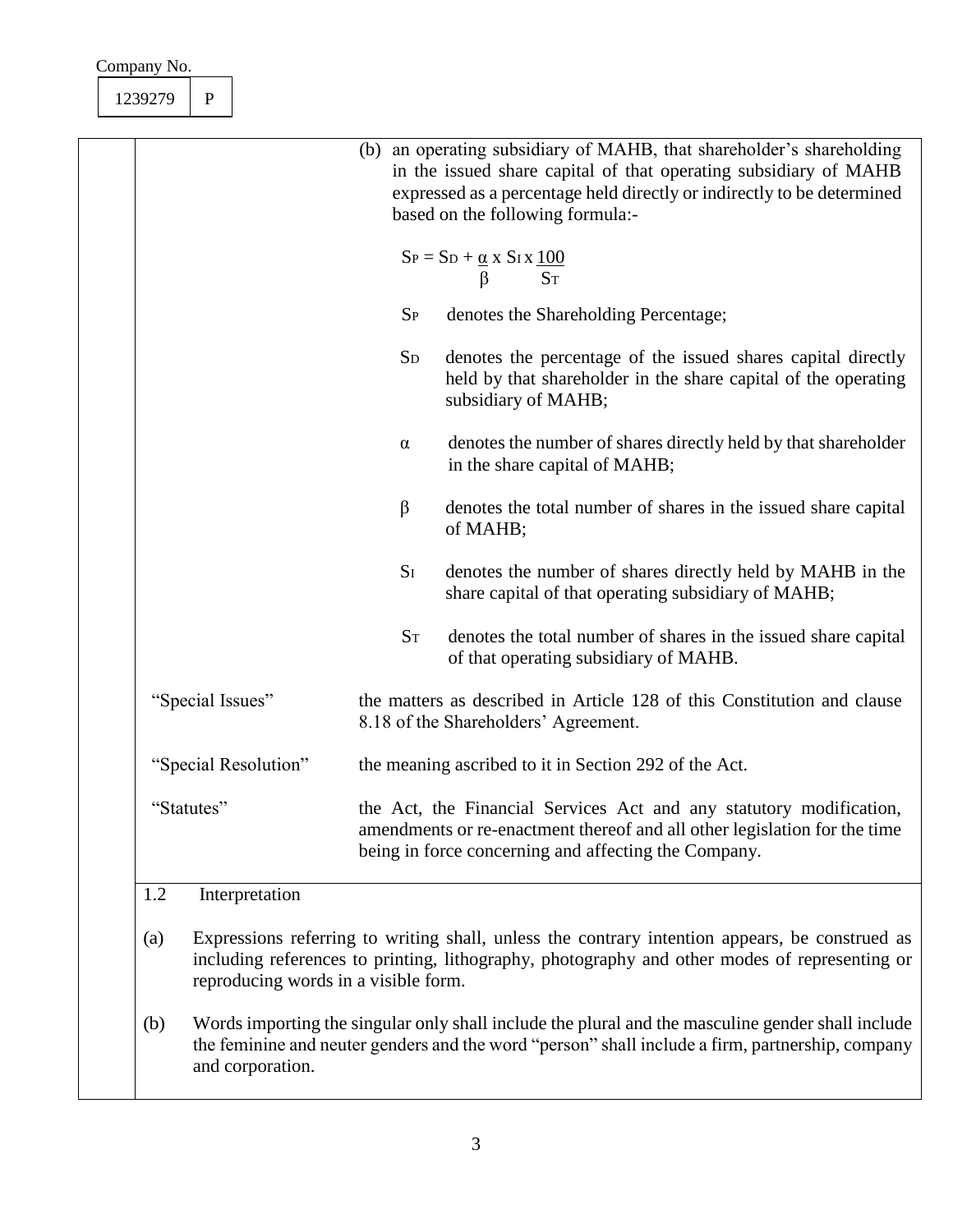- (c) Words or expressions contained in this Constitution shall be interpreted in accordance with the provisions of the Interpretation Act, 1967 as amended from time to time and any re-enactment thereof and of the Acts as in force at the date at which these regulations become binding on the Company.
	- (d) A reference to a statute or a statutory provision herein shall be deemed to include any modification, re-enactment or consolidation thereof and any regulations, rules, orders or other statutory instruments made pursuant thereto.

## **INTRODUCTION**

#### **(a) Company Name**

The name of the Company is **Etiqa Life Insurance Berhad**.

#### **(b) Office**

The Office will be situated in Malaysia.

### **(c) Object and power of the Company**

The objects for which the Company is established are:-

- (i) To carry on the business of life insurance in all its branches, and in particular to grant or effect insurances of all kinds for payment of money by way of a single payment, or by several payments, or by way of immediate or deferred annuities or otherwise, upon the happening of all or any of the following events, namely, the death, or marriage, or birth, or survivorship, or failure of issue of or the attainment of a given age by any person or persons, or the expiration of any fixed or ascertainable period, or the occurrence of any contingency or event which would or might be taken to affect the interest, whether in possession, vested, contingent, expectant, prospective, or otherwise, of any person or persons in any property, or the loss or recovery of contractual or testamentary capacity in any person or persons, and also to grant insurances payable upon or after the happening of personal injuries caused by accident of any description, or upon the happening of sickness or bodily or mental incapacity.
- (ii) To carry on any other insurance businesses which may seem to the Company capable of being conveniently carried on in connection with the above, or calculated directly or indirectly to enhance the value of or render more profitable any of the Company's assets.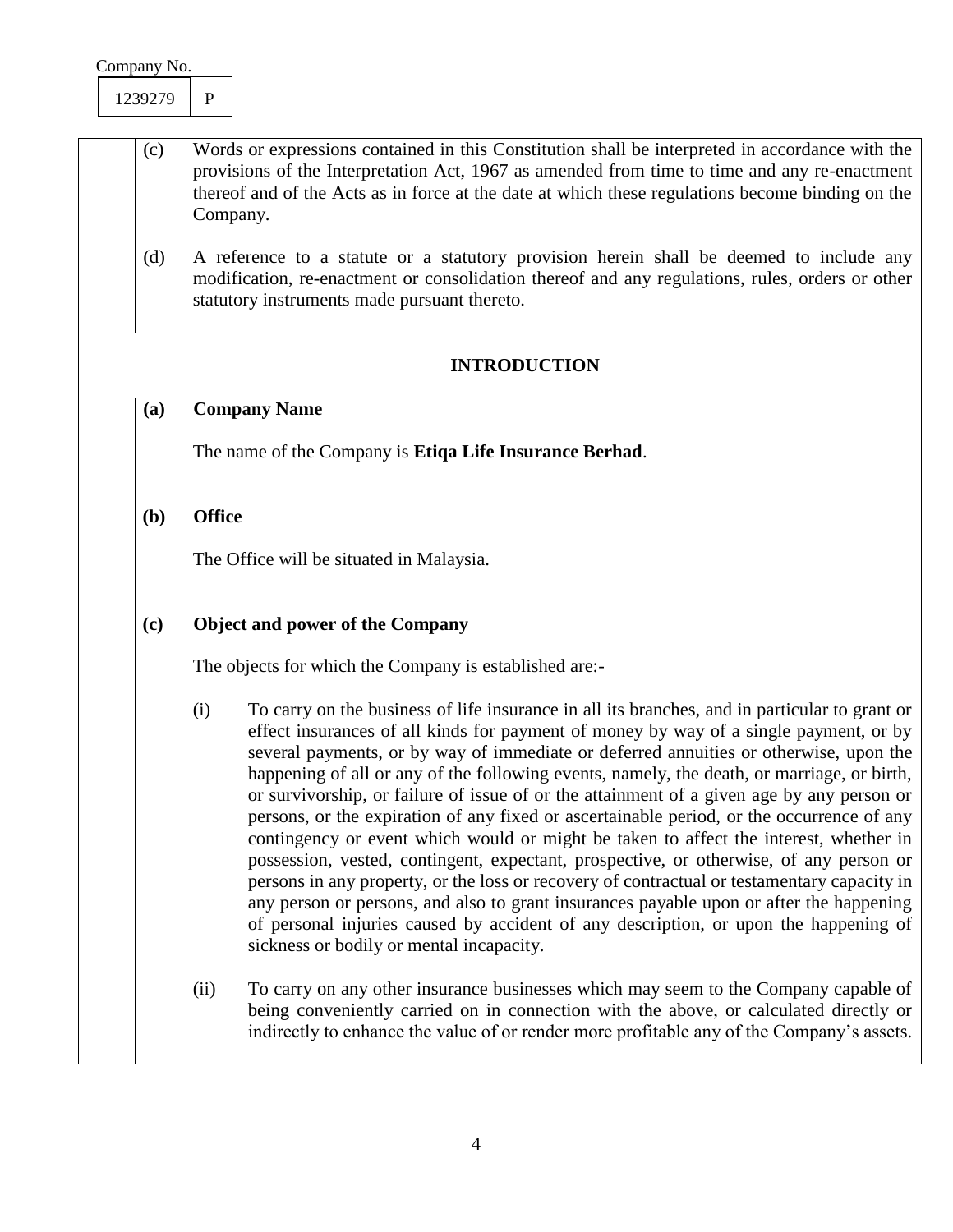|    | Company No. |                                                                                                                                                                                                                                                                                                                                                                                                                                                                                                                                                                                                                                      |                                        |
|----|-------------|--------------------------------------------------------------------------------------------------------------------------------------------------------------------------------------------------------------------------------------------------------------------------------------------------------------------------------------------------------------------------------------------------------------------------------------------------------------------------------------------------------------------------------------------------------------------------------------------------------------------------------------|----------------------------------------|
|    | 1239279     | $\mathbf{P}$                                                                                                                                                                                                                                                                                                                                                                                                                                                                                                                                                                                                                         |                                        |
|    | (d)         | (iii)<br>To undertake and execute trusts of all kinds and to act as trustee, executor or administrator,<br>receiver, guardian committee or in other fiduciary position and generally to transact all<br>kinds of trust and agency business either gratuitously or otherwise.<br><b>Members' liability</b><br>The liability of the Members is limited.                                                                                                                                                                                                                                                                                |                                        |
|    |             | <b>SHARE</b>                                                                                                                                                                                                                                                                                                                                                                                                                                                                                                                                                                                                                         |                                        |
| 3. | (a)         | Without prejudice to any special rights previously conferred on the<br>Members of any existing shares or class of shares, but subject to the<br>Act and to this Constitution, shares in the Company may be issued by<br>the Directors and any such shares may be issued on such terms and<br>conditions and with such preferred, deferred or other special rights or<br>such restrictions, whether in regard to dividend, voting, return of<br>capital, or otherwise as the Directors, subject to any Ordinary<br>Resolution of the Company, determine.                                                                              | Issuance of shares.                    |
|    | (b)         | No share shall be issued to transfer a controlling interest in the<br>Company without the prior approval of Members at a General<br>Meeting.                                                                                                                                                                                                                                                                                                                                                                                                                                                                                         |                                        |
| 4. | (a)         | Subject to the Act, any preference shares may, with the sanction of an<br>Ordinary Resolution, be issued on the terms that they are, or at the<br>option of the Company are liable to be redeemed.                                                                                                                                                                                                                                                                                                                                                                                                                                   | Preference shares.                     |
|    |             | (b) No issue of preference shares shall be made which would result in the<br>total number of the issued preference shares exceeding the total<br>number of issued ordinary shares at the time of such issue.                                                                                                                                                                                                                                                                                                                                                                                                                         |                                        |
| 5. | (a)         | Subject to Section 75 of the Act, the shares shall be at the disposal of<br>the Directors, and they may allot, grant options over, or otherwise deal<br>with or dispose of them to such persons at such times and generally on<br>such terms and conditions as they think proper. The Directors shall, as<br>regards, any offer or allotment of shares, comply with the provisions<br>of the Act if and insofar as such provisions may be applicable thereto.<br>Subject to Section 72 of the Act, any preference shares may be issued<br>on the terms that they are, or at the option of the Company are liable,<br>to be redeemed. | Shares at disposal<br>of<br>Directors. |
|    | (b)         | Nothing in this Constitution contained shall preclude the Directors<br>from recognising a renunciation on the allotment of any share by the<br>allottee in favour of some other person.                                                                                                                                                                                                                                                                                                                                                                                                                                              |                                        |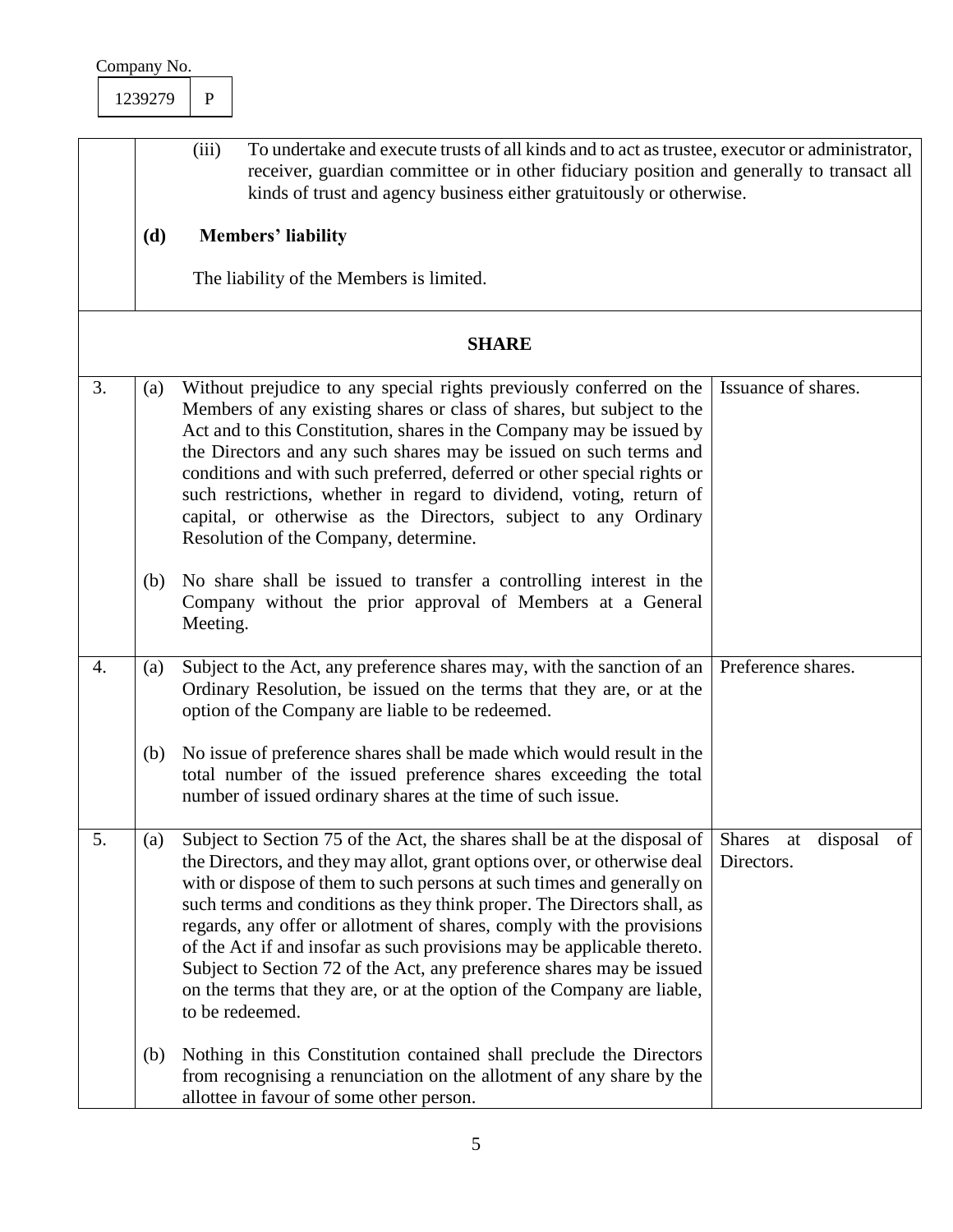| 6. |     | Subject to any direction to the contrary that may be given by the Company<br>in General Meeting, all shares (which rank equally to the existing shares as<br>to the voting or distribution rights) shall, before issue, be offered to such<br>Members of existing shares in a manner which would, if the offer were<br>accepted, maintain the relative voting and distribution rights of those<br>Members. The offer shall be made by notice specifying the number of<br>shares offered, and limiting a time within which the offer, if not accepted,<br>will be deemed to be declined. | New shares to be offered<br>to Members.                                                                                                                                                                                                                                                                                                                                                                                                               |                                                     |
|----|-----|-----------------------------------------------------------------------------------------------------------------------------------------------------------------------------------------------------------------------------------------------------------------------------------------------------------------------------------------------------------------------------------------------------------------------------------------------------------------------------------------------------------------------------------------------------------------------------------------|-------------------------------------------------------------------------------------------------------------------------------------------------------------------------------------------------------------------------------------------------------------------------------------------------------------------------------------------------------------------------------------------------------------------------------------------------------|-----------------------------------------------------|
| 7. | (a) |                                                                                                                                                                                                                                                                                                                                                                                                                                                                                                                                                                                         | Only Maybank shall have the pre-emptive right to subscribe for any<br>new shares issued by any of the Company's subsidiaries not<br>acquired by any of the minority shareholders of the Company's<br>subsidiaries. Notwithstanding the foregoing this Article shall not<br>restrict and Maybank agrees to, the right of Ageas to acquire any<br>existing shares in the issued share capital of the Company's<br>subsidiaries not taken up by Maybank. | Pre-emption rights<br>in<br>Company's subsidiaries. |
|    | (b) |                                                                                                                                                                                                                                                                                                                                                                                                                                                                                                                                                                                         | No Member shall be entitled to sell, transfer, charge encumber,<br>grant, options over or otherwise dispose of any of the ordinary<br>shares or any beneficial interest in any of the ordinary shares now<br>owned or to be acquired after the date of the Shareholders'<br>Agreement by it in the Company except with the written approval<br>of other Member(s).                                                                                    | Restriction against sale<br>etc.                    |
|    | (c) |                                                                                                                                                                                                                                                                                                                                                                                                                                                                                                                                                                                         | Subject to Article 7(b) of this Constitution, the Member may at any<br>time sell, transfer, assign or otherwise dispose of any of its shares in<br>the Company to any of the wholly-owned subsidiaries of the<br>Member provided that:                                                                                                                                                                                                                | Exception<br>the<br>to<br>restriction.              |
|    |     | (i)                                                                                                                                                                                                                                                                                                                                                                                                                                                                                                                                                                                     | such subsidiary ("Said Subsidiary") executes a Deed of<br>Adherence;                                                                                                                                                                                                                                                                                                                                                                                  |                                                     |
|    |     | (ii)                                                                                                                                                                                                                                                                                                                                                                                                                                                                                                                                                                                    | the Member guarantees the observance and performance by<br>the Related Company of all its obligations and liabilities<br>undertaken pursuant to such Deed of Adherence;                                                                                                                                                                                                                                                                               |                                                     |
|    |     | (iii)                                                                                                                                                                                                                                                                                                                                                                                                                                                                                                                                                                                   | the Said Subsidiary is not a shareholder of or holds interests<br>exceeding five per centum $(5%)$ in the equity capital or<br>convertible securities of any competitors of the Company;<br>and                                                                                                                                                                                                                                                       |                                                     |
|    |     | (iv)                                                                                                                                                                                                                                                                                                                                                                                                                                                                                                                                                                                    | the Said Subsidiary does not have any shareholder(s) who<br>holds interests exceeding five per centum (5%) in the equity<br>capital or convertible securities of any competitors of the<br>Company.                                                                                                                                                                                                                                                   |                                                     |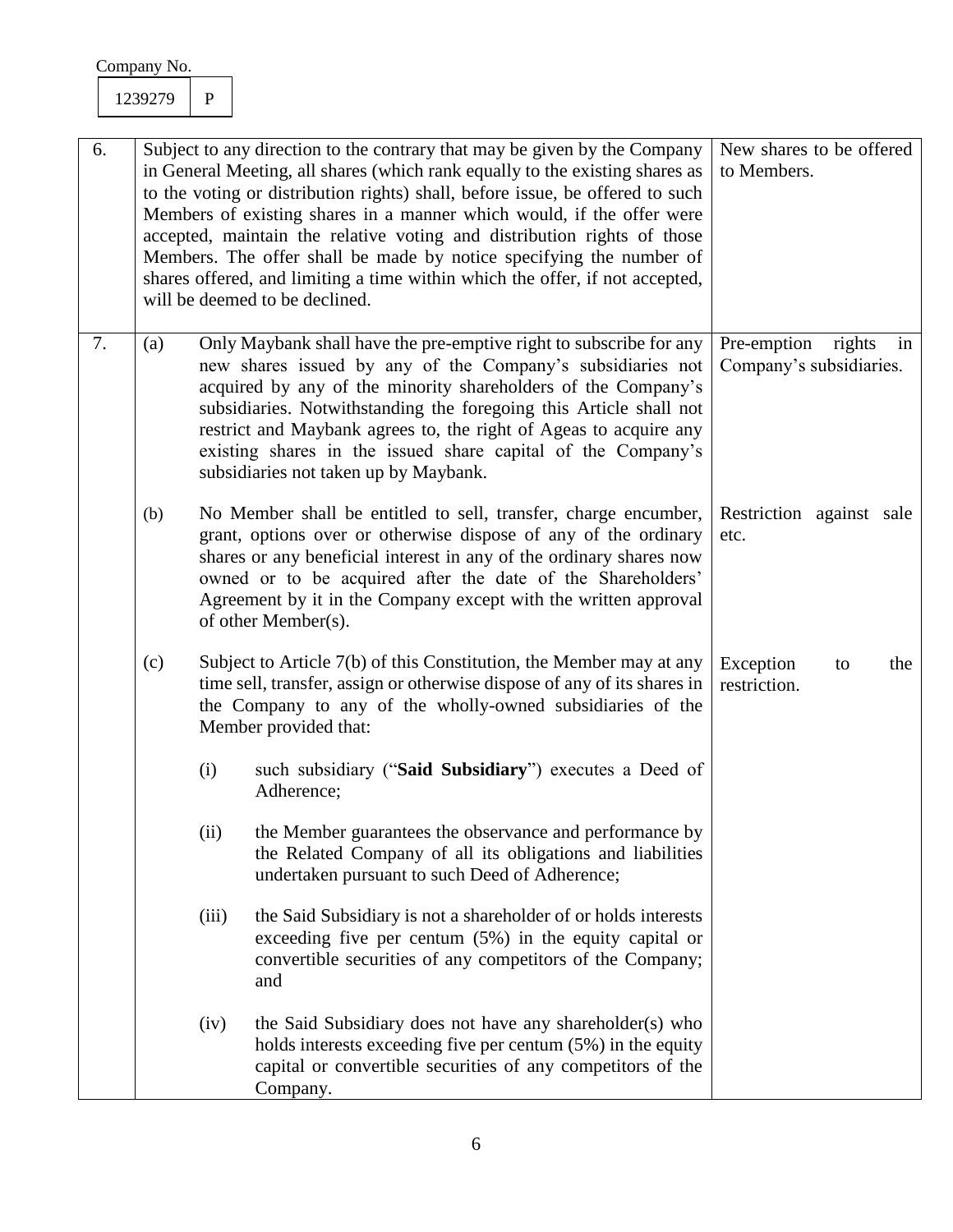| Company No. |  |
|-------------|--|
|             |  |

|     | In the event the Said Subsidiary ceases to be a wholly-owned<br>subsidiary of the Member which sold, transferred, assigned or<br>disposed of any of its shares to the Said Subsidiaries all such shares<br>shall forthwith be transferred back to the Member.                                                                                                                                                                                                                                                                                                                                                                                                                                                                                                                                                                                                                                                                                                                                                                                                                                                                                                                                                                        |                                                           |
|-----|--------------------------------------------------------------------------------------------------------------------------------------------------------------------------------------------------------------------------------------------------------------------------------------------------------------------------------------------------------------------------------------------------------------------------------------------------------------------------------------------------------------------------------------------------------------------------------------------------------------------------------------------------------------------------------------------------------------------------------------------------------------------------------------------------------------------------------------------------------------------------------------------------------------------------------------------------------------------------------------------------------------------------------------------------------------------------------------------------------------------------------------------------------------------------------------------------------------------------------------|-----------------------------------------------------------|
| 8.  | If at any time the share capital is divided into different classes of shares, the<br>rights attached to any class (unless otherwise provided by the terms of issue<br>of the shares of that class) may, whether or not the Company is being wound<br>up, be varied with the consent in writing of the Members of not less than<br>seventy-five per centum (75%) of the total voting rights of the Members in<br>that class, or with the sanction of a Special Resolution passed at a separate<br>General Meeting of the Members of the shares of the class. To every such<br>separate General Meeting, the provisions of this Constitution relating to<br>General Meetings shall mutatis mutandis apply, but so that the necessary<br>quorum shall be formed in accordance with Section 328 of the Act and such<br>Member(s) shall be at least holding or representing by proxy one-tenth<br>$(1/10)$ of the issued shares of the class and that any Member of shares of the<br>class present in person or by proxy may demand a poll to one vote for every<br>such share held by the Member(s). To every such Special Resolution the<br>provisions of Section 292 of the Act shall with such adaptations as are<br>necessary apply. | Variation<br>rights<br>to<br>attached to shares.          |
| 9.  | The Company shall not give, whether directly or indirectly and whether by<br>means of a loan, guarantee, the provision of security or otherwise, any<br>financial assistance for the purpose of, or in connection with, a purchase or<br>subscription made or to be made by any person of or for any shares in the<br>Company or in its holding company (if any) nor shall the Company make a<br>loan for any purpose whatsoever on the security of its shares or those of its<br>holding company (if any) but nothing in this Article shall prohibit<br>transactions not prohibited by the Act.                                                                                                                                                                                                                                                                                                                                                                                                                                                                                                                                                                                                                                     | Funds not to be employed<br>in purchase of shares etc.    |
| 10. | The rights conferred upon the Members of the shares of any class issued   No deemed variation to<br>with preferred or other rights shall not, unless otherwise expressly provided<br>by the terms of issue of the shares of that class, be deemed to be varied by<br>the creation or issue of further shares ranking as regards participation in the<br>profits or assets of the Company in some or in all respects pari passu<br>therewith.                                                                                                                                                                                                                                                                                                                                                                                                                                                                                                                                                                                                                                                                                                                                                                                         | rights attached to shares.                                |
| 11. | Subject to provision of Section 80 of the Act, the Company may pay<br>commissions and brokerage as is provided for therein.                                                                                                                                                                                                                                                                                                                                                                                                                                                                                                                                                                                                                                                                                                                                                                                                                                                                                                                                                                                                                                                                                                          | Power<br>of<br>paying<br>commissions<br>and<br>brokerage. |
| 12. | Where any shares are issued for the purpose of raising money to defray the<br>expenses of the construction of any works or buildings or the provision of<br>any plant which cannot be made profitable for a long period the Company                                                                                                                                                                                                                                                                                                                                                                                                                                                                                                                                                                                                                                                                                                                                                                                                                                                                                                                                                                                                  | Payment of interest out of<br>capital in certain cases.   |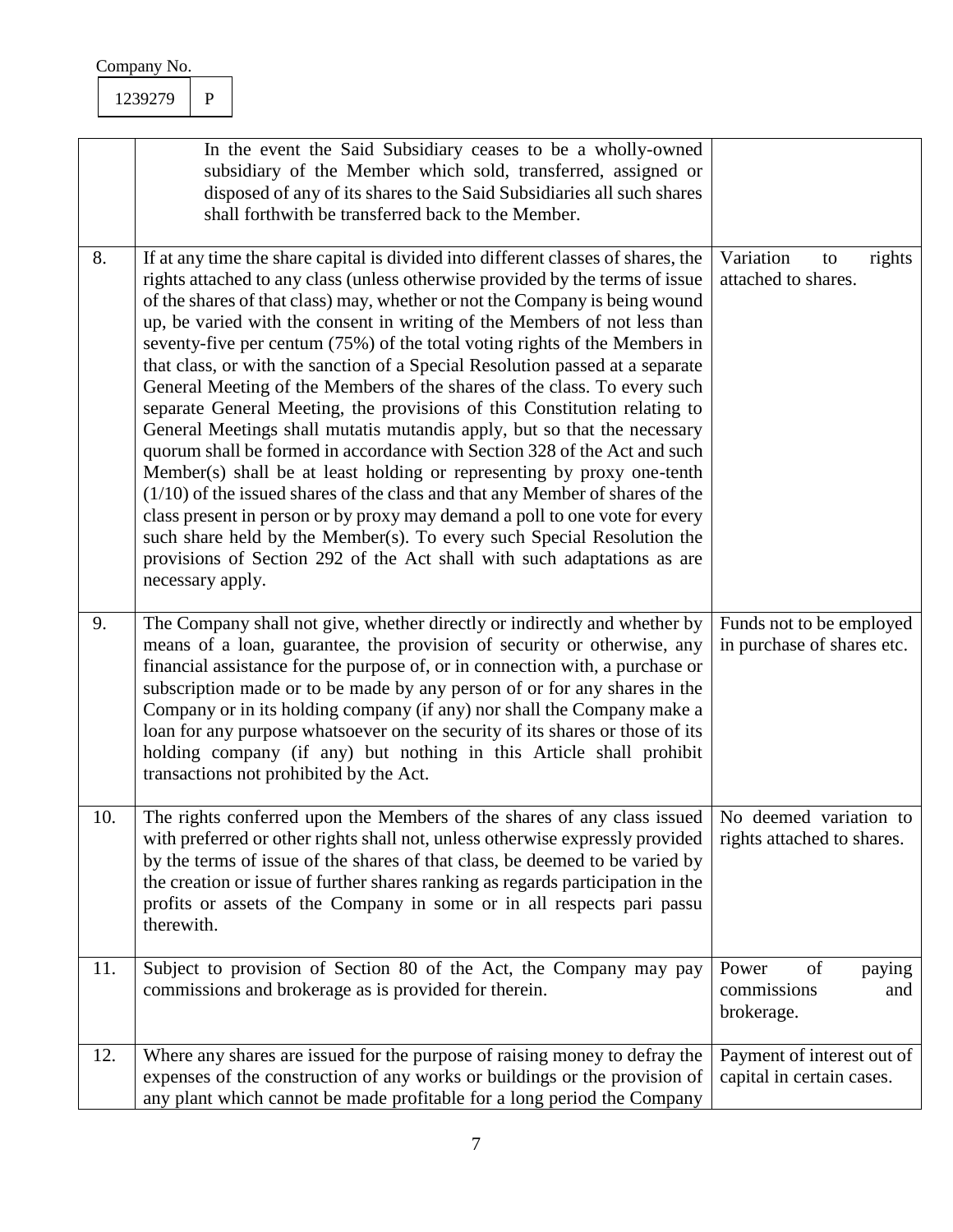|     | may pay interest and return on so much of such share capital as is for the<br>time being paid up for the period and subject to the conditions and<br>restrictions mentioned in Section 130 of the Act and may charge the interest<br>or returns paid to share capital as part of the cost of construction of the<br>works or buildings or the provision of the plant.                                                                                                                                                                                                                                                                                                                                                                                                                                                                                                                                                     |                                               |
|-----|---------------------------------------------------------------------------------------------------------------------------------------------------------------------------------------------------------------------------------------------------------------------------------------------------------------------------------------------------------------------------------------------------------------------------------------------------------------------------------------------------------------------------------------------------------------------------------------------------------------------------------------------------------------------------------------------------------------------------------------------------------------------------------------------------------------------------------------------------------------------------------------------------------------------------|-----------------------------------------------|
| 13. | No person shall be recognised by the Company as holding any share upon<br>any trust, and the Company shall not be bound by or be required in any way<br>to recognise (even when having notice thereof) any equitable, contingent,<br>future or partial interest in any share or any other rights in respect of any<br>share other than an absolute right to the entirety thereof in the registered<br>member, except only as by these Articles otherwise provided for or as<br>required by the Act or pursuant to any order of Court.                                                                                                                                                                                                                                                                                                                                                                                     | No trust recognised.                          |
| 14. | The Company shall not be required to issue a share certificate unless an<br>application by a member for a certificate relating to the member's shares in<br>the Company has been received. Any share certificate issued by the<br>Company shall be made in accordance with Sections 97, 98, 99 and 100 of<br>the Act.                                                                                                                                                                                                                                                                                                                                                                                                                                                                                                                                                                                                     | Share certificate.                            |
|     | <b>LIEN ON SHARES</b>                                                                                                                                                                                                                                                                                                                                                                                                                                                                                                                                                                                                                                                                                                                                                                                                                                                                                                     |                                               |
| 15. | The Company shall have a first and paramount lien upon all not fully<br>paid shares, for unpaid calls and instalments upon the specific shares in<br>respect of which such monies are due and unpaid, and to such amounts as<br>the Company may be called upon by law to pay and has paid in respect of<br>such shares registered in the name of any Member or deceased Member;<br>and such lien shall have priority over all debts, obligations, engagements,<br>and liabilities of any such Member to or with any other person<br>notwithstanding that any such debt, obligation, engagement, or liability was<br>incurred or undertaken prior to the date when any debt, obligation,<br>engagement, or liability to the Company in respect of which the Company<br>may claim to exercise the lien conferred by this Article was incurred. The<br>Company's lien, if any, on any security shall extend to all dividends | Company<br>to<br>have<br>a<br>paramount lien. |

|     | payable in respect of such shares.                                              |  |        |
|-----|---------------------------------------------------------------------------------|--|--------|
|     |                                                                                 |  |        |
| 16. | The Directors may serve upon any Member or any person entitled to Notice to pay |  | amount |
|     | such shares by reason of the death or bankruptcy of a Member who is due.        |  |        |
|     | indebted or under obligation, engagement, or liability to the Company, a        |  |        |
|     | notice requiring him to pay the amount due to the Company or satisfy the        |  |        |
|     | said obligation, engagement, or liability and stating that if payment is not    |  |        |
|     | made or the said obligation, engagement, or liability is not satisfied within   |  |        |
|     | a given time (not being less than fourteen $(14)$ days) as specified in such    |  |        |
|     | notice, any shares held by such Member which are subject to a lien in           |  |        |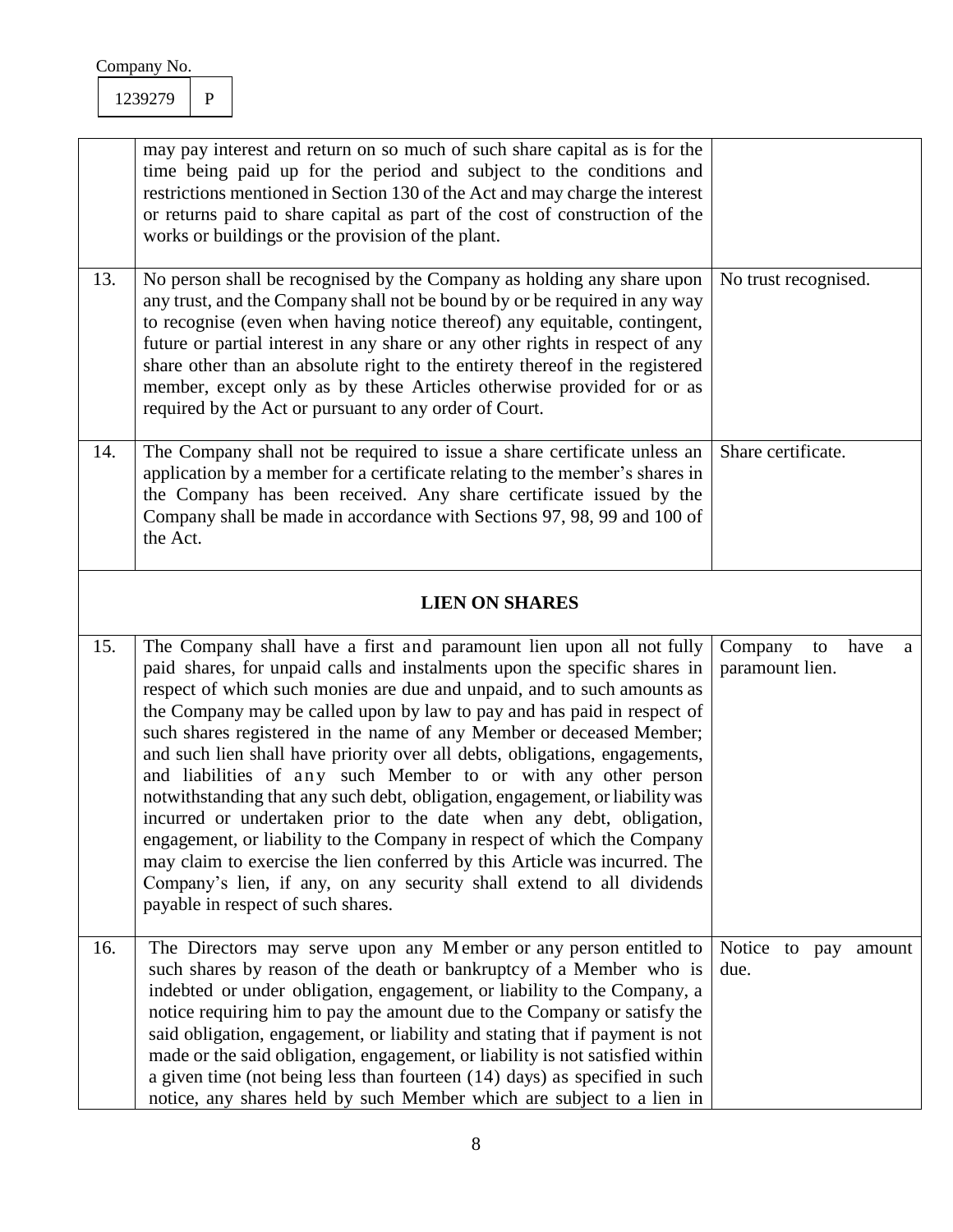|     | favour of the Company will be liable to be sold, and if such Member shall<br>not comply with such notice within the time aforesaid the Directors,<br>without further notice, may for the purposes of enforcing the lien of the<br>Company sell such shares in any such manner as they think fit.                                                                                                                                                                                                                                   |                                                               |
|-----|------------------------------------------------------------------------------------------------------------------------------------------------------------------------------------------------------------------------------------------------------------------------------------------------------------------------------------------------------------------------------------------------------------------------------------------------------------------------------------------------------------------------------------|---------------------------------------------------------------|
| 17. | The proceeds of the sale shall be received by the Company and applied in<br>payment of such part of the amount in respect of which the lien exists as is<br>presently payable and all costs of such sale, and the residue, if any, shall<br>(subject to a like lien for sums not presently payable as existed upon the<br>shares before the sale) be paid to the Member or his executors,<br>administrators or his permitted assignees or as he shall otherwise direct.                                                            | of<br>Application<br>sale<br>proceeds.                        |
| 18. | To give effect to any such sale the Directors may authorise a person to<br>transfer the shares sold to the purchaser thereof or in accordance with the<br>direction of such purchaser. The purchaser shall be registered as the<br>Member of the shares comprised in any such transfer and the Director shall<br>not be bound to see to the application of the purchase money, nor shall the<br>title of the purchaser to the shares be affected by any irregularity or<br>invalidity in the proceedings in reference to the sale. | forfeited<br>Transfer<br>of<br>share.                         |
| 19. | A person whose shares have been sold shall cease to be a Member in<br>respect of the shares sold but shall, notwithstanding the sale, remain liable<br>to pay the Company all monies which at the date of sale were payable by him<br>to the Company in respect of the shares; his liability shall only cease if and<br>when the Company has received payment in full of such monies in respect<br>of the shares.                                                                                                                  | Liability to pay monies on<br>shares which have been<br>sold. |
| 20. | Notice of any sale shall be given to the Member of the share or to the person<br>entitled by transmission to the share sold as the case may be. An entry of<br>such notice having been given and the sale, with the date thereof, shall be<br>made in the Register opposite to the share. The provisions of this Article are<br>directory only, and no sale shall be in any manner invalidated by any<br>omission or neglect to give such notice or to make such entry as aforesaid.                                               | Notice to be given.                                           |
| 21. | A statutory declaration in writing that the declarant is a Director or the<br>Secretary of the Company and that a share in the Company has been duly<br>sold on a date stated in the declaration shall be conclusive evidence of the<br>facts therein stated against all persons claiming to be entitled to the share.                                                                                                                                                                                                             | Evidence of sale.                                             |
|     | <b>CALLS ON SHARES</b>                                                                                                                                                                                                                                                                                                                                                                                                                                                                                                             |                                                               |
| 22. | The Directors may, subject to the provisions of this Constitution, from time<br>to time make calls upon the Members in respect of any money unpaid on<br>their shares and not by the conditions of allotment thereof made payable at                                                                                                                                                                                                                                                                                               | Calls and when payable.                                       |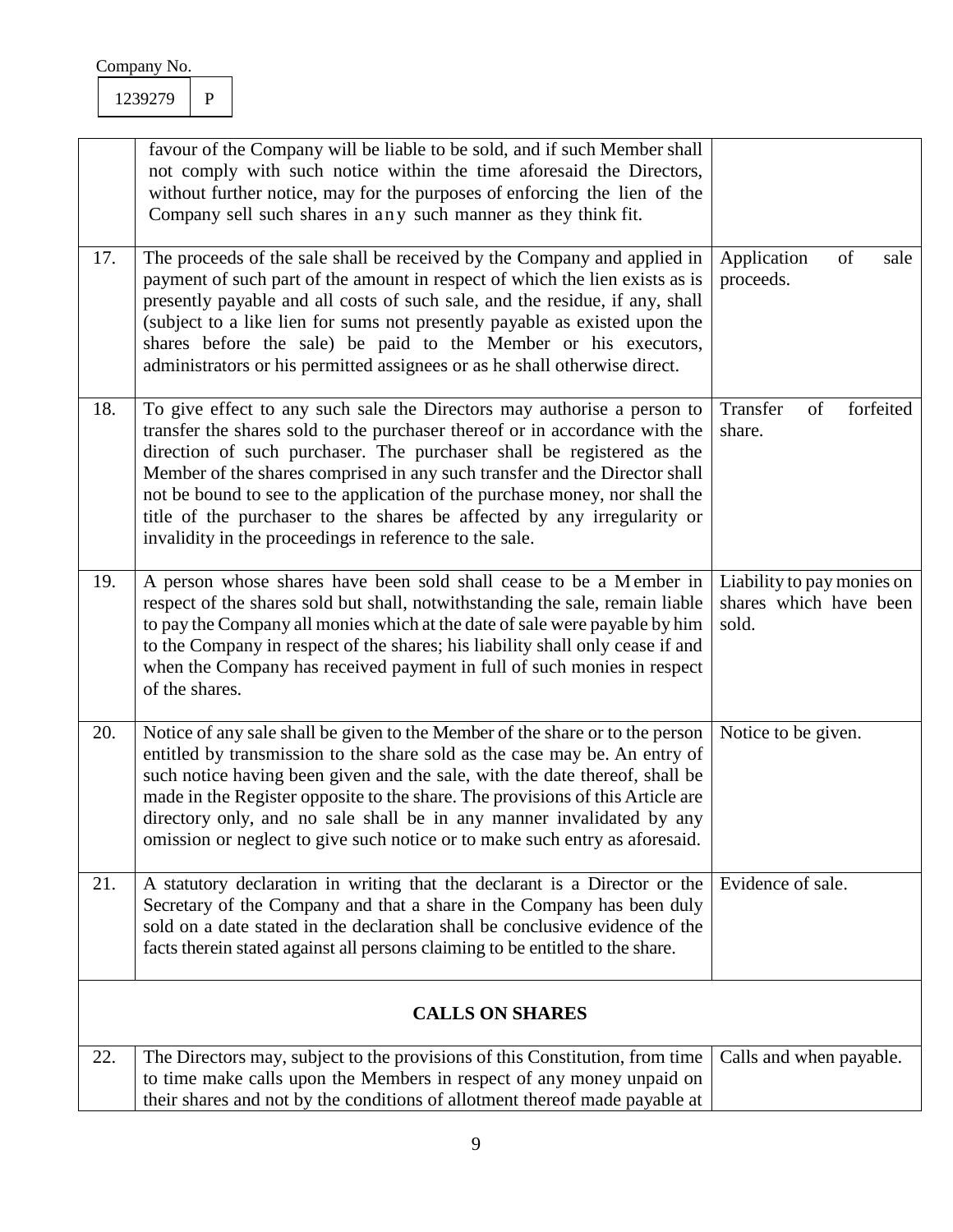|     | fixed times, provided that no call shall exceed one-fourth $(1/4)$ of the issued<br>price of the share or be payable at less than thirty (30) days from the date<br>fixed for the payment of the last preceding call, and each Member shall<br>(subject to receiving at least fourteen (14) days' notice specifying the date,<br>time and place of payment) pay to the Company the amount called on his<br>shares. A call may be revoked or postponed as the Directors may determine.                                                                                                                                                                                                                                                                                                                                                                               |                                                  |
|-----|---------------------------------------------------------------------------------------------------------------------------------------------------------------------------------------------------------------------------------------------------------------------------------------------------------------------------------------------------------------------------------------------------------------------------------------------------------------------------------------------------------------------------------------------------------------------------------------------------------------------------------------------------------------------------------------------------------------------------------------------------------------------------------------------------------------------------------------------------------------------|--------------------------------------------------|
| 23. | A call shall be deemed to have been made at the time when the resolution<br>of the Directors authorising the call was passed and may be required to be<br>paid by instalments. No Member shall be entitled to receive any dividend<br>or to vote at a meeting until he shall have paid all calls for the time being<br>due and payable on every share held by him together with interest and<br>expenses (if any).                                                                                                                                                                                                                                                                                                                                                                                                                                                  | Calls when deemed.                               |
| 24. | If before or on the day appointed for payment thereof, a call or instalment<br>payable in respect of a share is not paid, the person from whom the same is<br>due shall pay interest on the amount of the call or instalment at such rate<br>not exceeding eight per centum (8%) per annum as the Directors shall fix<br>from the day appointed for payment thereof to the time of actual payment<br>but the Directors may waive payment of such interest wholly or in part.                                                                                                                                                                                                                                                                                                                                                                                        | Interest on unpaid calls.                        |
| 25. | Any sum, which by the terms of issue of a share, becomes payable on<br>allotment or any fixed date shall for the purposes of this Constitution be<br>deemed to be a call duly made and payable on the date on which by the<br>terms of issue the same becomes payable, and in case of non-payment all<br>the relevant provisions of this Constitution as to payment of interest and<br>expenses, forfeiture and otherwise and all other relevant provisions of Act<br>or this Constitution shall apply as if the sum were a call duly made and<br>notified as hereby provided.                                                                                                                                                                                                                                                                                      | Sum payable on allotment<br>deemed to be a call. |
| 26. | The Director may from time to time make arrangements on the issue of<br>shares for a difference between the Members of such shares in the amount<br>of calls to be paid and in the time of payment of such calls.                                                                                                                                                                                                                                                                                                                                                                                                                                                                                                                                                                                                                                                   | Arrangements and time<br>for payments of calls.  |
| 27. | The Directors may, if they think fit, receive from any Member willing to<br>advance the same all or any part of the money uncalled and unpaid upon<br>any shares held by him, and upon all or any part of the money so advanced<br>may (until the same would, but for the advance, become payable) pay<br>interest at such rate not exceeding (unless the Company in General Meeting<br>shall otherwise direct) eight per centum (8%) per annum as may be agreed<br>upon between the Directors and the Member paying the sum in advance.<br>Except in liquidation, sums paid in advance of calls shall not, until the same<br>would but for such advance have become payable, be treated as paid up on<br>the shares in respect of which they have been paid. Any capital paid on<br>shares in advance of calls shall not confer a right to participate in profits. | Advance on calls.                                |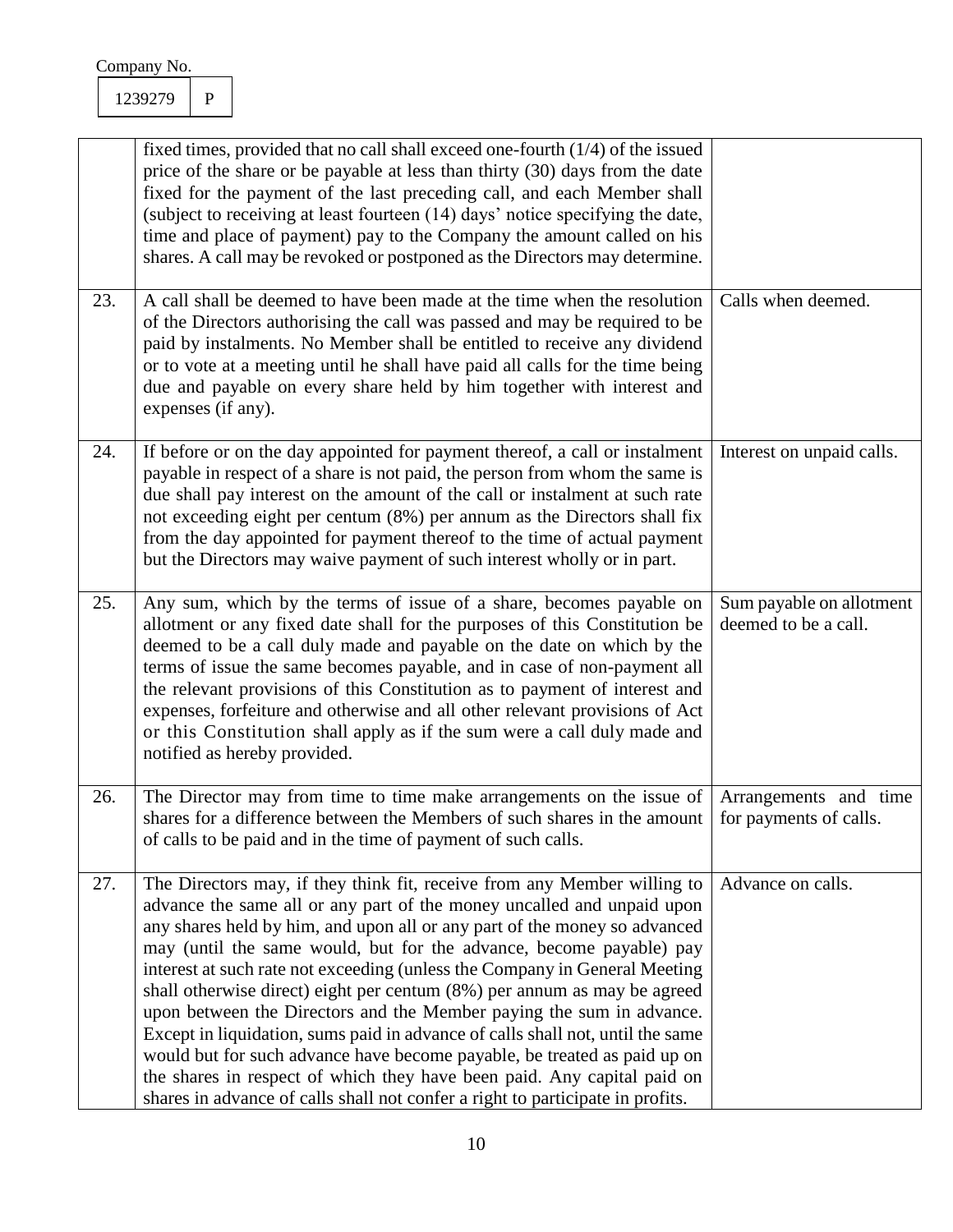$\overline{\phantom{a}}$ 

1239279 P

|     | <b>TRANSFER OF SHARES</b>                                                                                                                                                                                                                                                                                                                                                                                                                                                                                                                                                                                                                                                                                                         |                                           |  |  |  |  |  |
|-----|-----------------------------------------------------------------------------------------------------------------------------------------------------------------------------------------------------------------------------------------------------------------------------------------------------------------------------------------------------------------------------------------------------------------------------------------------------------------------------------------------------------------------------------------------------------------------------------------------------------------------------------------------------------------------------------------------------------------------------------|-------------------------------------------|--|--|--|--|--|
| 28. | Subject to the restrictions of this Constitution, any Member may transfer all<br>or any of his shares, but every transfer must be in writing and in the<br>prescribed form, or in any other form which the Directors may approve, and<br>may be under hand only, and must be left at the Office or at such other place<br>as the Director may determine for registration, accompanied by such other<br>evidence (if any) as the Directors may require to prove the title of the<br>intending transferor or his right to transfer the shares.                                                                                                                                                                                      | Transfer to be in writing.                |  |  |  |  |  |
| 29. | The instrument of transfer of a share shall be signed both by the transferor<br>and by the transferee, and the transferor shall be deemed to remain the<br>Member of the share until the name of the transferee is entered in the<br>Register in respect thereof, provided that the Directors may dispense with<br>the signing of the instrument of transfer by the transferee in any case in<br>which they think fit in their discretion so to do. Shares of different classes<br>shall not be comprised in the same instrument of transfer.                                                                                                                                                                                     | Execution of transfer etc.                |  |  |  |  |  |
| 30. | All instruments of transfer which shall be registered shall be retained by the<br>Company, but any instrument of transfer which the Directors may refuse to<br>register shall (except in any case of fraud) be returned to the party<br>presenting the same.                                                                                                                                                                                                                                                                                                                                                                                                                                                                      | transfer<br>When<br>be<br>to<br>returned. |  |  |  |  |  |
| 31. | The Directors may decline to register the transfer of a share on which the<br>Company had a lien. The Members shall procure that the Company will not<br>register any transfer of shares until:<br>the Board is satisfied that the transfer will not infringe any laws or the<br>(a)<br>Statutes or the terms of the Shareholders' Agreement;<br>all stamp duties and transfer taxes payable pursuant to the transfer have<br>(b)<br>been paid by the transferee.                                                                                                                                                                                                                                                                 | Registration<br>of<br>share<br>transfer.  |  |  |  |  |  |
| 32. | The Directors may, at their discretion, refuse to register a transfer of any<br>share to any person whom it shall in their opinion be undesirable in the<br>interests of the Company to admit to membership, and they may also refuse<br>to register a transfer of any share on which the Company has a lien. If the<br>Directors refuse or delay to register a transfer, they shall pass a resolution<br>within thirty (30) days from the receipt of the instrument of transfer and the<br>resolution shall set out in full the reasons for refusing or delaying the<br>registration and the notice of resolution shall be sent to the transferor and to<br>the transferee within seven (7) days of the resolution being passed. | Notice of refusal.                        |  |  |  |  |  |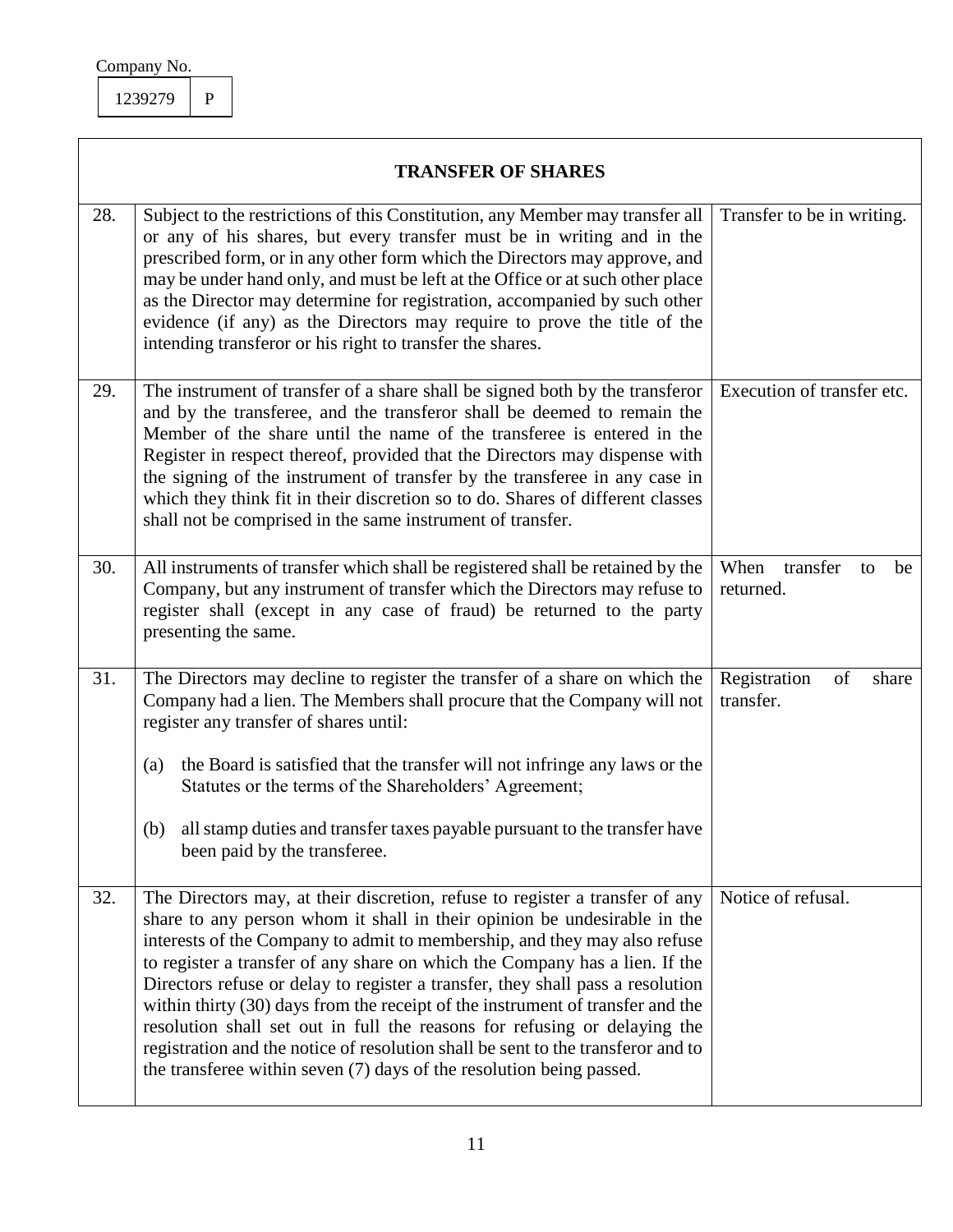| 33.<br>34. | No share shall in any circumstances be transferred to any person who has<br>not attained the age of majority, is a bankruptcy or a person of unsound<br>mind. An instrument of transfer must be in respect of only one class of<br>shares.<br>The Company shall before it closes the Register give at least fourteen (14)<br>days' notice of such closure to the Registrar for such reasons and for such<br>periods as the Directors may from time to time determine, provided always<br>that such Register shall not be closed for more than thirty (30) days in the<br>aggregate in any calendar year.                                                                                                               | Person to whom shares<br>not transferable.<br>Closing of Register |
|------------|------------------------------------------------------------------------------------------------------------------------------------------------------------------------------------------------------------------------------------------------------------------------------------------------------------------------------------------------------------------------------------------------------------------------------------------------------------------------------------------------------------------------------------------------------------------------------------------------------------------------------------------------------------------------------------------------------------------------|-------------------------------------------------------------------|
|            | <b>TRANSMISSION OF SHARES</b>                                                                                                                                                                                                                                                                                                                                                                                                                                                                                                                                                                                                                                                                                          |                                                                   |
| 35.        | In the case of the death of a Member, legal personal representatives of the<br>deceased where he was a sole Member, shall be the only person recognised<br>by the Company as having any title to his interest in the shares; but nothing<br>herein contained shall release the estate of a deceased Member from any<br>liability in respect of any share which had been held by him.                                                                                                                                                                                                                                                                                                                                   | Transmission.                                                     |
| 36.        | Any person becoming entitled to a share in consequence of the death or<br>bankruptcy of a Member may, upon such evidence being produced as may<br>from time to time properly be required by the Directors and subject as<br>hereinafter provided, elect either to be registered himself as Member of the<br>share or to have some person nominated by him registered as the transferee<br>thereof, but the Directors shall, in either case, have the same right to decline<br>or suspend registration as they would have had in the case of a transfer of<br>the share by that Member before his death or bankruptcy.                                                                                                  | Death and bankruptcy of<br>Member.                                |
| 37.        | If the person so becoming entitled elects to be registered himself, he shall Election<br>deliver or send to the Company a notice in writing signed by him stating becoming entitled to a<br>that he so elects. If he elects to have another person registered he shall<br>testify his election by executing to that person a transfer of the share. All<br>the limitations, restrictions and provisions of this Constitution relating to<br>the rights to transfer and the registration of transfers of shares shall be<br>applicable to any such notice or transfer as aforesaid as if the death or<br>bankruptcy of the Member had not occurred and the notice or transfer were<br>a transfer signed by that Member. | of<br>person<br>share.                                            |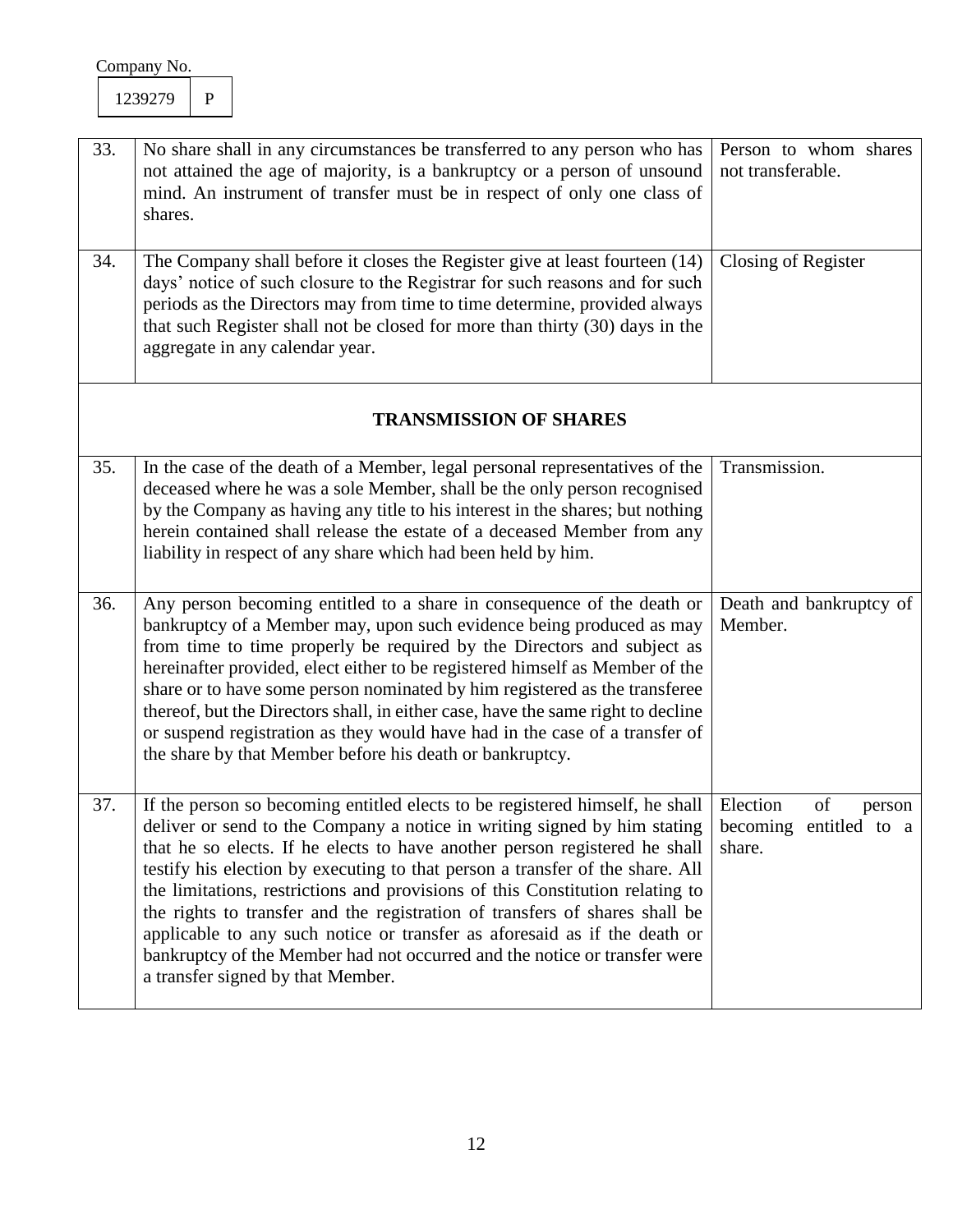| 38. | Save as otherwise provided by or in accordance with there present, a person<br>becoming entitled to a share in consequence of the death or bankruptcy of<br>a Member shall be entitled to the same dividends, bonuses, or other<br>monies payable in respect of the share to which he would be entitled if he<br>were the registered Member of the share, except that he shall not be<br>entitled to receive notices of or to attend or vote at General Meetings of the<br>Company or, save as aforesaid, to any of the rights or privileges of a Member,<br>unless and until he shall have become a Member in respect of the share.<br>Should such person fail either to transfer the share or to be registered as a<br>Member in respect thereof within sixty (60) days of being required so to do<br>by the Directors, he shall in the case of shares which are fully paid up be<br>deemed to have elected to be registered as a Member in respect thereof and<br>may be registered accordingly. | Person entitled to receive<br>and give discharge for<br>dividends. |
|-----|-----------------------------------------------------------------------------------------------------------------------------------------------------------------------------------------------------------------------------------------------------------------------------------------------------------------------------------------------------------------------------------------------------------------------------------------------------------------------------------------------------------------------------------------------------------------------------------------------------------------------------------------------------------------------------------------------------------------------------------------------------------------------------------------------------------------------------------------------------------------------------------------------------------------------------------------------------------------------------------------------------|--------------------------------------------------------------------|
| 39. | Such fee, not less than Ringgit Malaysia One (RM1/-) for each transfer, as<br>the Directors may from time to time determine, may be charged for<br>registration of a transfer. There shall also be paid to the Company in respect<br>of the registration of any probate, letters of administration, certificate of<br>marriage or death, power of attorney or other document relating to or<br>affecting the title to any share or for making any entry in the Register<br>affecting the title to any share such fee not less than Ringgit Malaysia One<br>(RM1/-) as the Directors may from time to time require or prescribe.                                                                                                                                                                                                                                                                                                                                                                     | Fees on registration of<br>instruments.                            |
|     | <b>FORFEITURE OF SHARES</b>                                                                                                                                                                                                                                                                                                                                                                                                                                                                                                                                                                                                                                                                                                                                                                                                                                                                                                                                                                         |                                                                    |
| 40. | If a Member fails to pay the whole or any part of any call or installments of<br>a call on the day appointed for payment thereof, the Directors may, at any<br>time thereafter during such time as any part of the call or instalment remains<br>unpaid, serve a notice on him requiring payment of so much of the call or<br>installment as is unpaid together with any interest or compensation which<br>may have accrued by reason of such non-payment.                                                                                                                                                                                                                                                                                                                                                                                                                                                                                                                                          | Notice to pay calls.                                               |
| 41. | The notice shall:                                                                                                                                                                                                                                                                                                                                                                                                                                                                                                                                                                                                                                                                                                                                                                                                                                                                                                                                                                                   | Content of notice to pay                                           |
|     | require that Member to pay the call or instalment and any interest<br>(a)<br>payable and expenses incurred by the Company which arise from the<br>non-payment;                                                                                                                                                                                                                                                                                                                                                                                                                                                                                                                                                                                                                                                                                                                                                                                                                                      | calls.                                                             |
|     | give a date which is not earlier than the expiration of fourteen $(14)$<br>(b)<br>days from the date of service of the notice by which payment is to be<br>made; and                                                                                                                                                                                                                                                                                                                                                                                                                                                                                                                                                                                                                                                                                                                                                                                                                                |                                                                    |
|     | say that if payment is not made by that date, the shares which relate<br>(c)<br>to that call or instalment are liable to be forfeited.                                                                                                                                                                                                                                                                                                                                                                                                                                                                                                                                                                                                                                                                                                                                                                                                                                                              |                                                                    |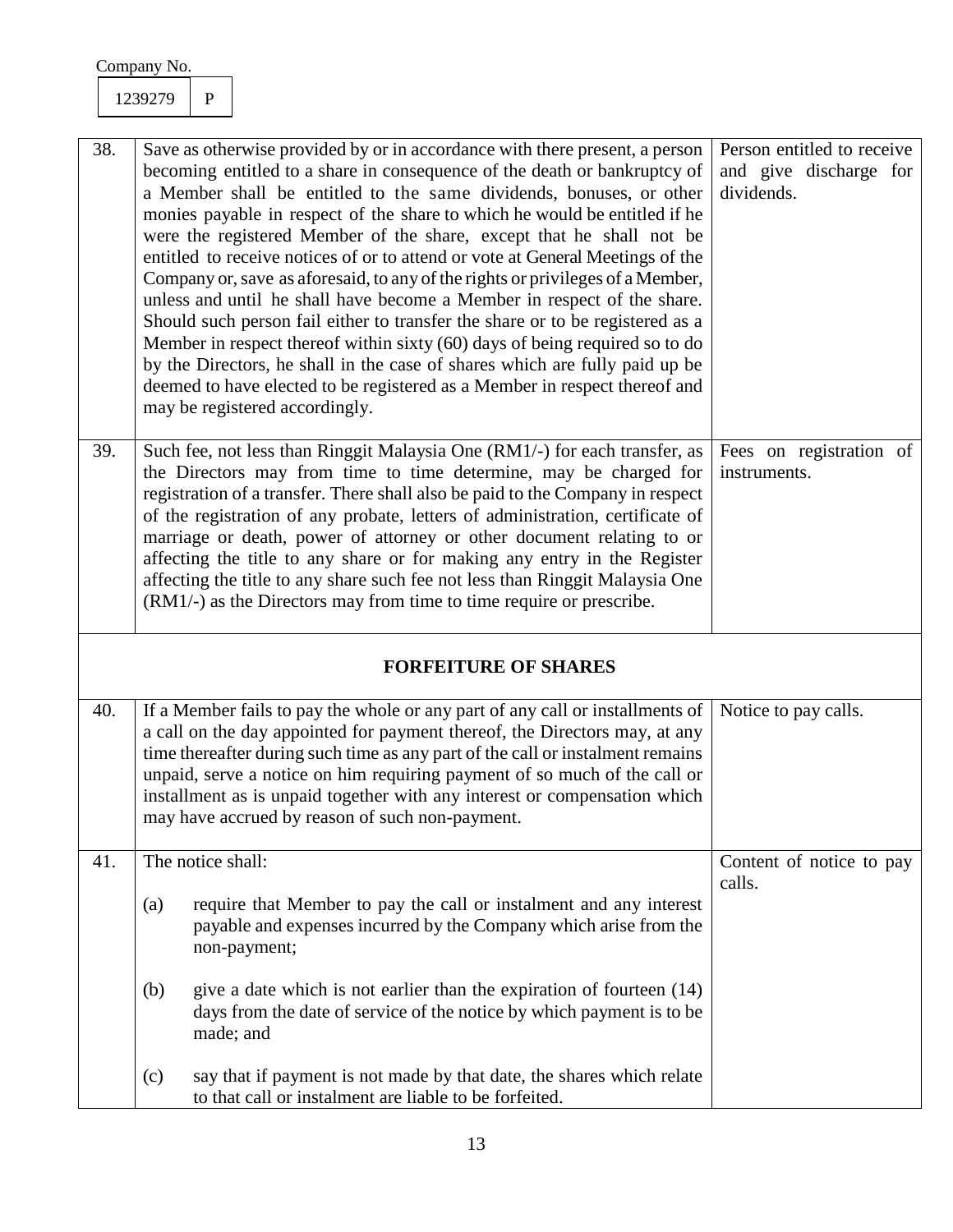| 42. | If the requirements of any such notice as aforesaid are not complied with,<br>any share in respect of which the notice has been given may at any time<br>thereafter, before the payment required by the notice has been made, be<br>forfeited by a resolution of the Directors to that effect. A forfeiture of shares<br>shall include all dividends declared in respect of the shares not actually paid<br>before the forfeiture notwithstanding that they shall have been declared.                                                                                                                                                                                            | Failure to comply with<br>notice to pay calls.                        |
|-----|----------------------------------------------------------------------------------------------------------------------------------------------------------------------------------------------------------------------------------------------------------------------------------------------------------------------------------------------------------------------------------------------------------------------------------------------------------------------------------------------------------------------------------------------------------------------------------------------------------------------------------------------------------------------------------|-----------------------------------------------------------------------|
| 43. | When any share has been forfeited in accordance with this Constitution,<br>notice of the forfeiture shall forthwith be given to the Member or to the<br>person entitled to the share by transmission, as the case may be, and an entry<br>of such notice having been given, and of the forfeiture with the date thereof,<br>shall forthwith be made in the Register opposite to the share, but the<br>provisions of this Article are directory only, and no forfeiture shall be in<br>any manner invalidated by any omission or neglect to give such notice or to<br>make such entry as aforesaid.                                                                               | Notice of forfeiture to be<br>given and<br>entered<br>in<br>Register. |
| 44. | Notwithstanding any such forfeiture as aforesaid the Directors may, at any<br>time before the forfeited share has been otherwise disposed of, annul the<br>forfeiture upon the terms of payment of all calls and interest due thereon<br>and all expenses incurred in respect of the share and upon such further terms<br>(if any) as they shall see fit to impose.                                                                                                                                                                                                                                                                                                              | <b>Directors</b><br>annul<br>may<br>forfeiture upon terms.            |
| 45. | Every share which shall be forfeited may be sold re-allotted or<br>(a)<br>otherwise disposed of either to the person who was before forfeiture<br>the holder thereof or entitled thereto, or to any other person upon<br>such terms and in such manner as the Directors shall think fit, and<br>the Directors may, if necessary, authorise some person to transfer<br>the same to such other person as aforesaid provided always that the<br>provisions of the Shareholders' Agreement in respect of transfer of<br>shares are complied with.                                                                                                                                    | Directors may dispose of<br>forfeited shares.                         |
|     | The provisions of Articles 18 to 21 of this Constitution shall apply<br>(b)<br>mutatis mutandis to any sale made in pursuant to the provisions of<br>this Article.                                                                                                                                                                                                                                                                                                                                                                                                                                                                                                               |                                                                       |
| 46. | A person whose shares have been forfeited shall cease to be a Member in<br>respect of the forfeited shares, but shall, notwithstanding, remain liable to<br>pay to the Company all money which, at the date of forfeiture, was payable<br>by him to the Company in respect of the shares (together with interest or<br>compensation at the rate of eight per centum $(8\%)$ per annum from the date<br>of forfeiture on the money for the time being unpaid if the Directors think<br>fit to enforce payment of such interest or compensation), but his liability<br>shall cease if and when the Company receives payment in full of all such<br>money in respect of the shares. | Liability of person whose<br>shares<br>have<br>been<br>forfeited.     |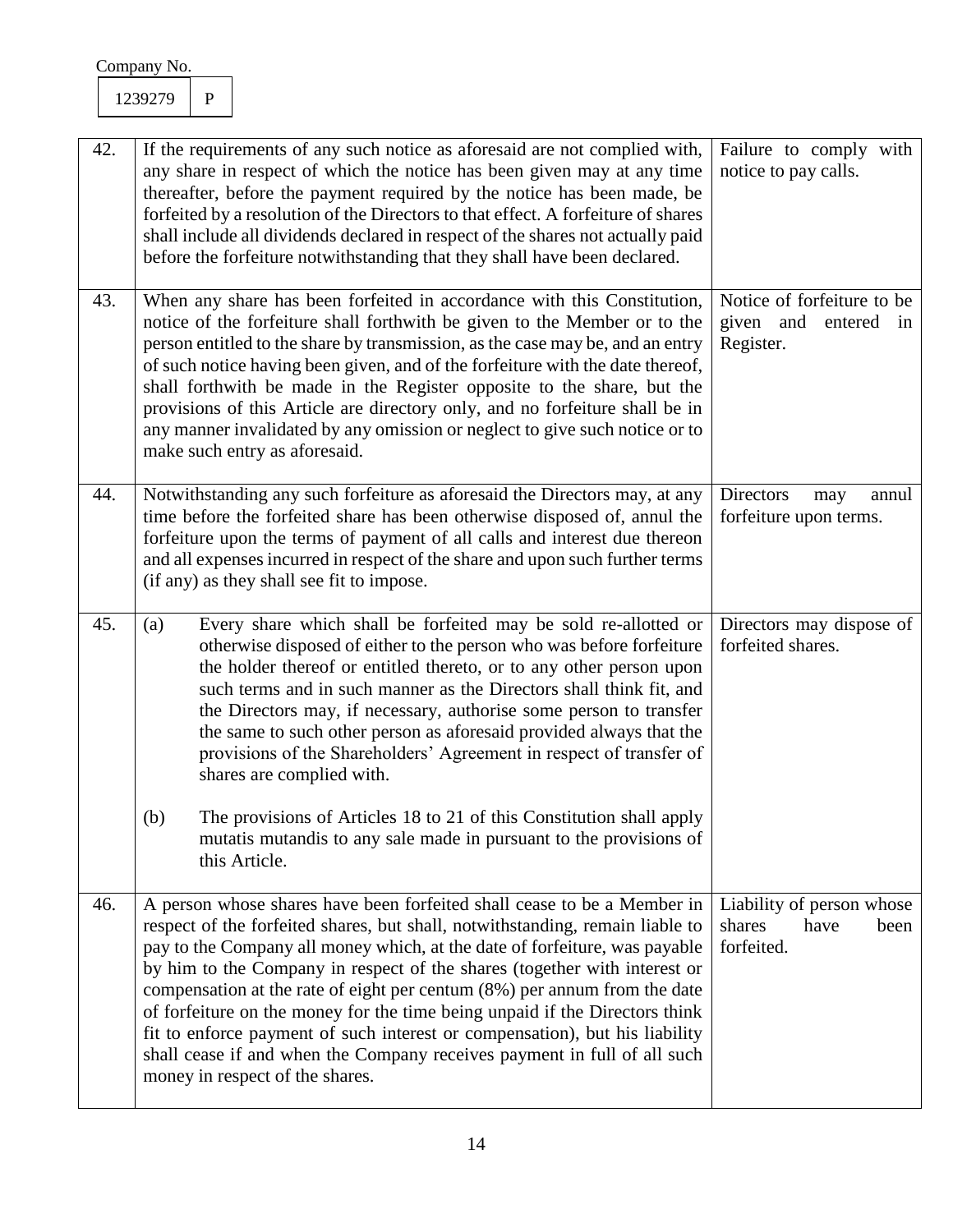| 47. | The forfeiture of a share shall involve the extinction at the time of forfeiture<br>of all interest in and all claims and demands against the Company in respect<br>of the share, and all other rights and liabilities incidental to the share as<br>between the shareholder whose share is forfeited and the Company except<br>only such of those rights and liabilities as are by this Constitution expressly<br>saved, or as are by the Act given or imposed in the case of past Members.                                                                                                                                                                                                                                                                                                                                                                                                                                                                                                                                                                                                                                                                                                                                                            | of<br>Consequences<br>forfeiture.                    |
|-----|---------------------------------------------------------------------------------------------------------------------------------------------------------------------------------------------------------------------------------------------------------------------------------------------------------------------------------------------------------------------------------------------------------------------------------------------------------------------------------------------------------------------------------------------------------------------------------------------------------------------------------------------------------------------------------------------------------------------------------------------------------------------------------------------------------------------------------------------------------------------------------------------------------------------------------------------------------------------------------------------------------------------------------------------------------------------------------------------------------------------------------------------------------------------------------------------------------------------------------------------------------|------------------------------------------------------|
| 48. | A statutory declaration in writing that the declarant is a Director of the<br>Company, and that a share has been duly forfeited in pursuance of this<br>Constitution, and stating the date upon which it was forfeited, shall, as<br>against all persons claiming to be entitled to the share adversely to the<br>forfeiture thereof, be conclusive evidence of the facts therein stated, and<br>such declaration, together with the receipt to the Company for the<br>consideration (if any) given for the share on the sale or disposition thereof,<br>and a certificate of proprietorship of the share under the Seal delivered to<br>the person to whom the same is sold or disposed of, shall constitute a good<br>title to share, and (subject to the execution of any necessary transfer) such<br>person shall be registered as the Member of the share and shall be<br>discharged from all calls made prior to such sale or disposition, and shall<br>not be bound to see the application of the purchase money (if any) nor shall<br>his title to the share be affected by any act, omission or irregularity relating<br>to or connected with the proceedings in reference to the forfeiture, sale, re-<br>allotment or disposal of the share. | Title to forfeited share.                            |
| 49. | The Company may receive the consideration, if any, given for a forfeited<br>share on any sale or disposition thereof and may execute a transfer of the<br>share in favour of the person to whom the share is sold or disposed off and<br>he shall thereupon be registered as the Member of the share and shall not be<br>bound to see the application of the purchase money, if any, nor shall his title<br>to the share affected by any irregularity or invalidity in the proceedings in<br>reference to the forfeiture, sale, or disposal of the share.                                                                                                                                                                                                                                                                                                                                                                                                                                                                                                                                                                                                                                                                                               | Transfer<br>forfeiture<br>of<br>shares.              |
| 50. | The provisions of this Constitution as to forfeiture shall apply in the case of<br>non-payment of any sum which, by the terms of issue of a share, becomes<br>payable at a fixed time, as if the same had been payable by virtue of a call<br>duly made and notified.                                                                                                                                                                                                                                                                                                                                                                                                                                                                                                                                                                                                                                                                                                                                                                                                                                                                                                                                                                                   | when<br>Forfeiture,<br>applicable.                   |
|     | <b>CONVERSION OF SHARES INTO STOCK</b>                                                                                                                                                                                                                                                                                                                                                                                                                                                                                                                                                                                                                                                                                                                                                                                                                                                                                                                                                                                                                                                                                                                                                                                                                  |                                                      |
| 51. | The Company may by Special Resolution passed at a General Meeting<br>convert all or any paid-up shares into stock and reconvert any stock into<br>paid-up shares of any number.                                                                                                                                                                                                                                                                                                                                                                                                                                                                                                                                                                                                                                                                                                                                                                                                                                                                                                                                                                                                                                                                         | Conversion of shares into<br>stock and reconversion. |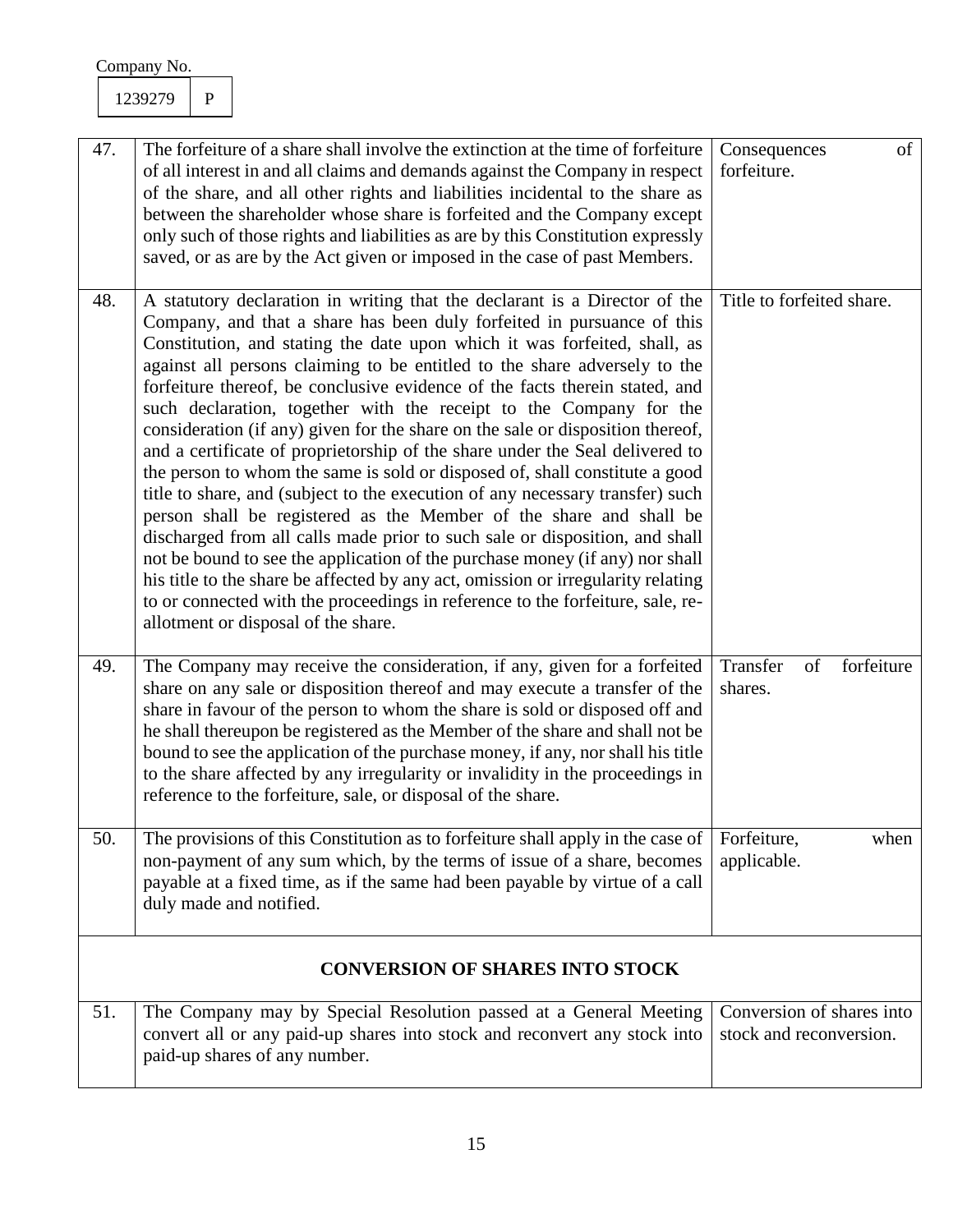| 52. |                              | The stockholders may transfer the shares or any part thereof in the same<br>manner as the transfer of shares from which the stock arose may, before the<br>conversion, have been transferred or be transferred in the closest manner as<br>circumstances admit; but the Directors may from time to time fix the<br>minimum amount of stock transferable and restrict or forbid the transfer of<br>fractions of that minimum.                                                                                                                                       | Transfer of stock.                                                                                                                                                                                                                                                                                                               |                                                                 |  |
|-----|------------------------------|--------------------------------------------------------------------------------------------------------------------------------------------------------------------------------------------------------------------------------------------------------------------------------------------------------------------------------------------------------------------------------------------------------------------------------------------------------------------------------------------------------------------------------------------------------------------|----------------------------------------------------------------------------------------------------------------------------------------------------------------------------------------------------------------------------------------------------------------------------------------------------------------------------------|-----------------------------------------------------------------|--|
| 53. |                              | The stockholders shall, according to the amount of the stock held by them,<br>have the same rights, privileges and advantages as regards dividends, voting<br>at meetings of the Company and other matters as if they held the shares<br>from which the stock arose, but no such right, privilege or advantage (except<br>participation in the dividends and profits of the Company and in the assets<br>on winding up) shall be conferred by any such part of stock which would<br>not, if existing in shares, have conferred that right, privilege or advantage. | Participation<br>in<br>dividends, voting, etc.                                                                                                                                                                                                                                                                                   |                                                                 |  |
| 54. |                              |                                                                                                                                                                                                                                                                                                                                                                                                                                                                                                                                                                    | For the purposes of the Articles 51 to 53, any reference of paid-up shares<br>shall apply to stock, and the words "share" and "Member" therein shall<br>include "stock" and "stockholder.                                                                                                                                        | Provisions applicable to<br>paid-up share to apply to<br>stock. |  |
|     | <b>ALTERATION OF CAPITAL</b> |                                                                                                                                                                                                                                                                                                                                                                                                                                                                                                                                                                    |                                                                                                                                                                                                                                                                                                                                  |                                                                 |  |
| 55. | (a)                          |                                                                                                                                                                                                                                                                                                                                                                                                                                                                                                                                                                    | The Company may from time to time by Ordinary Resolution cancel<br>shares which at the date of the passing of the resolution in that behalf<br>have not been taken or agreed to be taken by any person or which<br>have been forfeited and diminish the amount of its share capital by<br>the amount of the shares so cancelled. | Alteration of capital.                                          |  |
|     | (b)                          |                                                                                                                                                                                                                                                                                                                                                                                                                                                                                                                                                                    | The Company may from time to time by Special Resolution:                                                                                                                                                                                                                                                                         |                                                                 |  |
|     |                              | (i)                                                                                                                                                                                                                                                                                                                                                                                                                                                                                                                                                                | consolidate and divide all or any of its share capital, provided<br>that the proportion between the amount paid and the amount<br>unpaid (if any) on each subdivided share shall be the same as<br>it was in the case of the share from which the subdivided<br>share is derived; and                                            |                                                                 |  |
|     |                              | (ii)                                                                                                                                                                                                                                                                                                                                                                                                                                                                                                                                                               | subdivide its shares or any of them provided that in the<br>subdivision the proportion between the amount paid and the<br>amount unpaid (if any) on each subdivided share shall be the<br>same as it was in the case of the share from which the reduced<br>share is derived.                                                    |                                                                 |  |
| 56. | (a)                          |                                                                                                                                                                                                                                                                                                                                                                                                                                                                                                                                                                    | The Company may from time to time in General Meeting whether<br>all the shares for the time being issued shall have been fully called up<br>or not, increase its capital by the creation and issue of new shares,                                                                                                                | Increase of capital.                                            |  |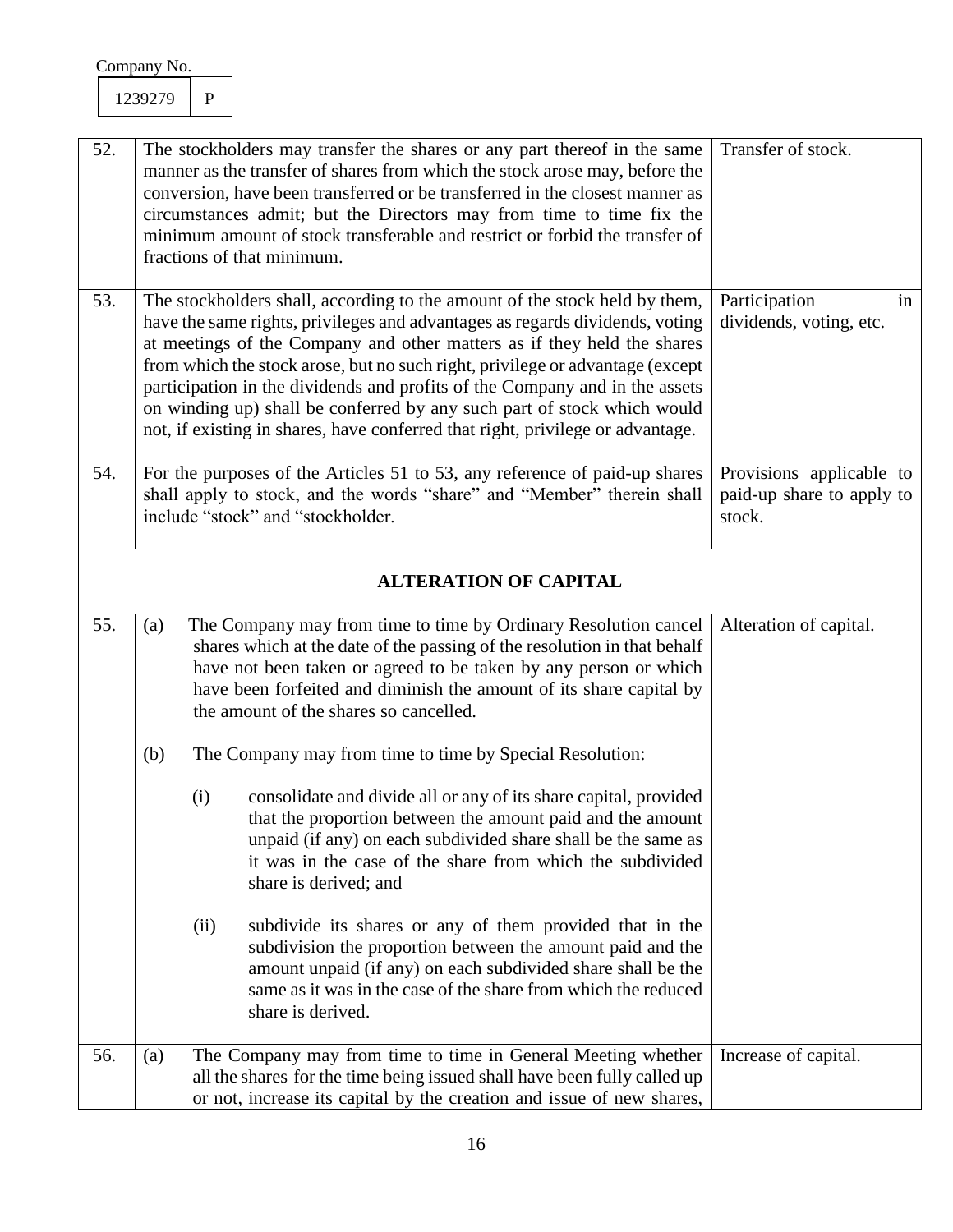| Company No. |  |
|-------------|--|
|             |  |

|     | (b) | such aggregate increase to be of such amount and to be divided into<br>shares of such respective amounts as the Company by the Ordinary<br>Resolution. The new shares shall be issued upon such terms and<br>conditions and with such rights and privileges annexed thereto as<br>the General Meeting resolving upon the creation thereof shall direct,<br>and if no direction be given, as the Directors shall determine, and in<br>particular, such new shares may be issued with a preferential or<br>qualified right to dividends, and in the distribution of the assets of<br>the Company and with a special or restricted or without any right of<br>voting.<br>For the avoidance of doubts, any increase of capital as set out in<br>Article 56(a) shall only be based on business consideration. In<br>particular the Members agree that capital increases will be necessary<br>in the event the solvency of the Company falls below one hundred                                                                                                                                                                                                                                                                                                                                                                                                                                                                                                                                                                                                                                                                                                                                                                                                                                                                                                                                                    |                                           |
|-----|-----|-------------------------------------------------------------------------------------------------------------------------------------------------------------------------------------------------------------------------------------------------------------------------------------------------------------------------------------------------------------------------------------------------------------------------------------------------------------------------------------------------------------------------------------------------------------------------------------------------------------------------------------------------------------------------------------------------------------------------------------------------------------------------------------------------------------------------------------------------------------------------------------------------------------------------------------------------------------------------------------------------------------------------------------------------------------------------------------------------------------------------------------------------------------------------------------------------------------------------------------------------------------------------------------------------------------------------------------------------------------------------------------------------------------------------------------------------------------------------------------------------------------------------------------------------------------------------------------------------------------------------------------------------------------------------------------------------------------------------------------------------------------------------------------------------------------------------------------------------------------------------------------------------------------|-------------------------------------------|
|     |     | fifty per centum (150%) of the minimum regulatory requirements<br>specified by BNM or any relevant laws or the Statues applicable to<br>the Company from time to time.                                                                                                                                                                                                                                                                                                                                                                                                                                                                                                                                                                                                                                                                                                                                                                                                                                                                                                                                                                                                                                                                                                                                                                                                                                                                                                                                                                                                                                                                                                                                                                                                                                                                                                                                      |                                           |
| 57. |     | The Company in General Meeting may, before the issue of any new shares<br>or other convertible securities which rank equally to the existing shares as<br>to the voting or distribution rights, determine that the same or any of them<br>subject to any directions to the contrary that may be given by the Company<br>in General Meeting, any original shares or securities for the time being<br>unissued and not allotted and any new shares or securities from time to<br>time to be created shall be offered in the first instance to such Members<br>as are, under the regulations of this Constitution, then entitled to receive<br>notices from the Company of General Meetings in proportion as nearly as<br>the circumstances admit to the number existing shares or securities held by<br>them, which would, if the offer were accepted, maintain the relative voting<br>and distribution rights of those shareholders. Such offer shall be made by<br>notice specifying the number of shares or securities offered, and limiting<br>a time within which the offer, if not accepted, will be deemed to be<br>declined, and after the expiration of such time, or on the receipt of an<br>intimation from the Member to whom such notice is given that he declines<br>to accept the shares or securities offered, the Directors may dispose of the<br>same in such manner as they think most beneficial to the Company; and<br>further, if owing to the proportion which the number of the new shares or<br>securities bears to the number of shares or the securities held by the<br>Members entitled to such offer as aforesaid, or from any other cause any<br>difficulty shall arise in apportioning the new shares or securities or any of<br>them in manner aforesaid, the Directors may in like manner dispose of the<br>shares or securities in respect of which such difficulty arises. | When to be offered to<br>existing Member. |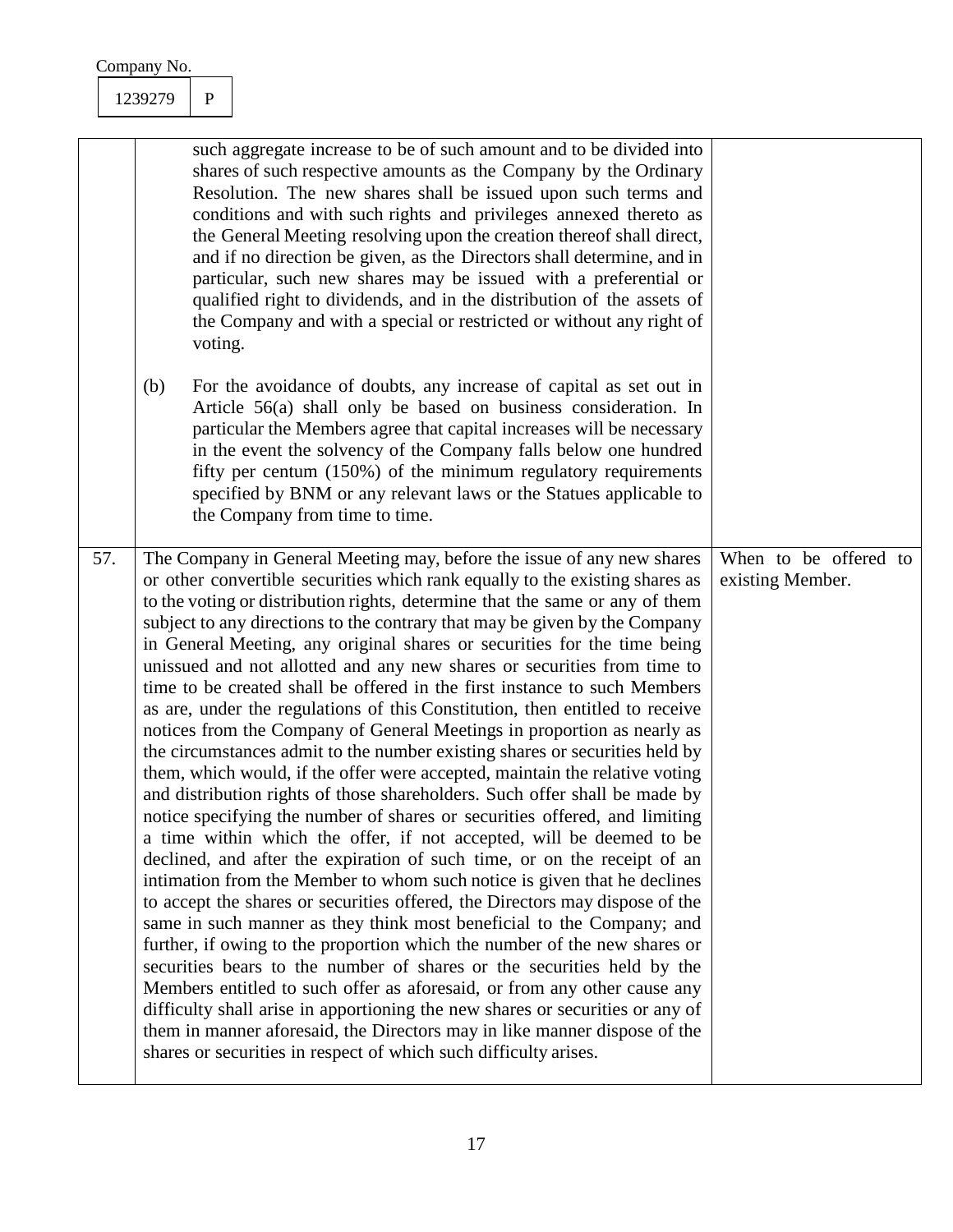| 58. | Subject to any directions that may be given in accordance with the powers<br>contained in the Constitution, any capital raised by the creation of new<br>shares shall be considered as part of the original capital, and shall be<br>subject to the same provisions with reference to the payment of calls,<br>transfer, transmission, forfeiture, lien and otherwise as if it had been part<br>of the original capital.                                                                                                                            | Creation of new shares to<br>be considered as part of<br>original capital. |
|-----|-----------------------------------------------------------------------------------------------------------------------------------------------------------------------------------------------------------------------------------------------------------------------------------------------------------------------------------------------------------------------------------------------------------------------------------------------------------------------------------------------------------------------------------------------------|----------------------------------------------------------------------------|
| 59. | The Company may by Special Resolution reduce its share capital in any<br>manner authorised and subject to any conditions prescribed by the Act.                                                                                                                                                                                                                                                                                                                                                                                                     | Reduction of capital.                                                      |
| 60. | Anything done in pursuant of the Constitution herein shall be done in<br>manner provided and subject to any conditions imposed by the Act, so far<br>as they shall be applicable, and so far as they shall not be applicable in<br>accordance with the terms of the resolution authorising the same, and so far<br>as such resolution shall not be applicable, in such manner as the Directors<br>deem most expedient.                                                                                                                              | Conditions imposed by<br>the Act prevails.                                 |
|     | <b>GENERAL MEETINGS</b>                                                                                                                                                                                                                                                                                                                                                                                                                                                                                                                             |                                                                            |
| 61. | The Company shall, in each year, hold a General Meeting as its<br>(a)<br>annual General Meeting, in addition to any other meetings in that<br>year. An annual General Meeting of the Company shall be held<br>within six (6) months of the Company's financial year end and not<br>more than fifteen (15) months after the last preceding annual<br>General Meeting unless approved by the Registrar.<br>(b)<br>All General Meetings other than the annual General Meetings shall<br>be called extraordinary General Meetings.                      | Annual General Meeting.                                                    |
| 62. | The Directors may whenever they think fit by resolution convene an<br>extraordinary General Meeting of the Company. In addition,<br>an<br>extraordinary General Meeting shall also be convened on such requisition<br>as if referred to in Sections 310 and 311 of the Act or, if the Company makes<br>default in convening a meeting in compliance with a requisition received<br>pursuant to Sections 310 and 311 of the Act, a meeting may be convened<br>by the requisitionists themselves in the manner provided in Section 313 of<br>the Act. | Extraordinary<br>General<br>Meeting.                                       |
| 63. | All General Meetings shall be held at such time and place as the Directors<br>shall determine.                                                                                                                                                                                                                                                                                                                                                                                                                                                      | Time and place.                                                            |
| 64. | A meeting called for the passing of a Special Resolution or an annual<br>(a)<br>General Meeting shall be called by at least twenty-one (21) days'<br>notice in writing. Any other meeting of the Company shall be called                                                                                                                                                                                                                                                                                                                            | Notice<br>of<br>General<br>Meeting.                                        |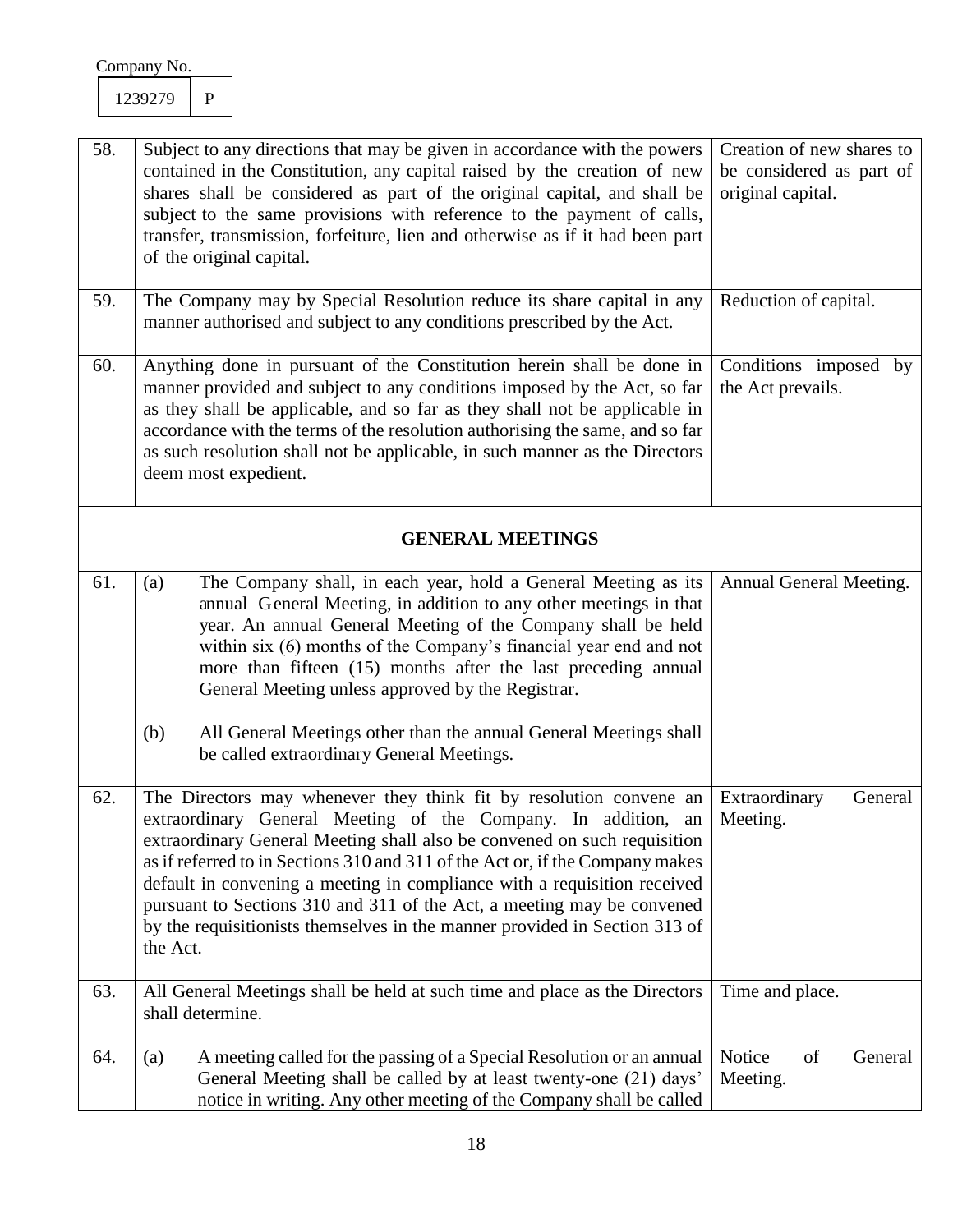|     | Company No.                         |              |                                                                                                                                                                                                                                                                                                                                                                                                                   |                        |                                       |    |
|-----|-------------------------------------|--------------|-------------------------------------------------------------------------------------------------------------------------------------------------------------------------------------------------------------------------------------------------------------------------------------------------------------------------------------------------------------------------------------------------------------------|------------------------|---------------------------------------|----|
|     | 1239279                             | $\mathbf{P}$ |                                                                                                                                                                                                                                                                                                                                                                                                                   |                        |                                       |    |
|     |                                     |              | by at least fourteen (14) days' notice (exclusive of the day on which<br>the notice in writing is served or deemed to be served, but inclusive<br>of the day for which notice is given). A General Meeting may be<br>called by a notice shorter than the period referred herein if agreed by<br>all Members entitled to attend and vote at the said General Meeting.                                              |                        |                                       |    |
|     | (b)                                 |              | Every notice of an annual General Meeting shall specify the meeting<br>as such and every meeting convened for passing a Special<br>Resolution shall state the intention to propose such resolution as a<br>Special Resolution.                                                                                                                                                                                    |                        |                                       |    |
|     | (c)                                 |              | The notice of a meeting shall be served in the manner as stated in<br>Article 168 of this Constitution specifying the place, the date and the<br>time of meeting and the general nature of the business of the<br>meeting. In case of special business, the notice of meeting shall also<br>be accompanied by a statement regarding the effect of any proposed<br>resolution in respect of such special business. |                        |                                       |    |
|     | (d)                                 |              | Notice of meeting may include text of any proposed resolution and<br>other information as the Directors deem fit. Matters to be presented<br>to and considered by a General Meeting of the Company shall be<br>limited to those matters set forth in the notice of the meeting, unless<br>otherwise required by the Act or any applicable law.                                                                    |                        |                                       |    |
| 65. | authorised to:<br>$\left( a\right)$ |              | Notice of every General Meeting shall be given in any manner hereinbefore<br>every Member,                                                                                                                                                                                                                                                                                                                        | Persons<br>of Members. | entitled<br>receive notice of meeting | to |
|     | (b)                                 |              | every person entitled to a share in consequence of the death or<br>bankruptcy or mental disorder of a Member or by operation of law<br>who, but for his death or bankruptcy, would be entitled to receive<br>notice of the meeting provided that the Company has been notified<br>of the person's entitlement in writing;                                                                                         |                        |                                       |    |
|     | (c)<br>(d)                          |              | the Directors of the Company, and<br>the auditor for the time being of the Company.                                                                                                                                                                                                                                                                                                                               |                        |                                       |    |
| 66. |                                     |              | All business shall be special that is transacted at an extraordinary General<br>Meeting, and also all that is transacted at an annual General Meeting, with<br>the exception of declaring a dividend, the reading, considering and adopting<br>of the accounts, balance-sheets and the reports of the Directors and auditors,<br>the fixing of the remuneration of Directors, and the appointment and fixing      | Special<br>meeting.    | business                              | at |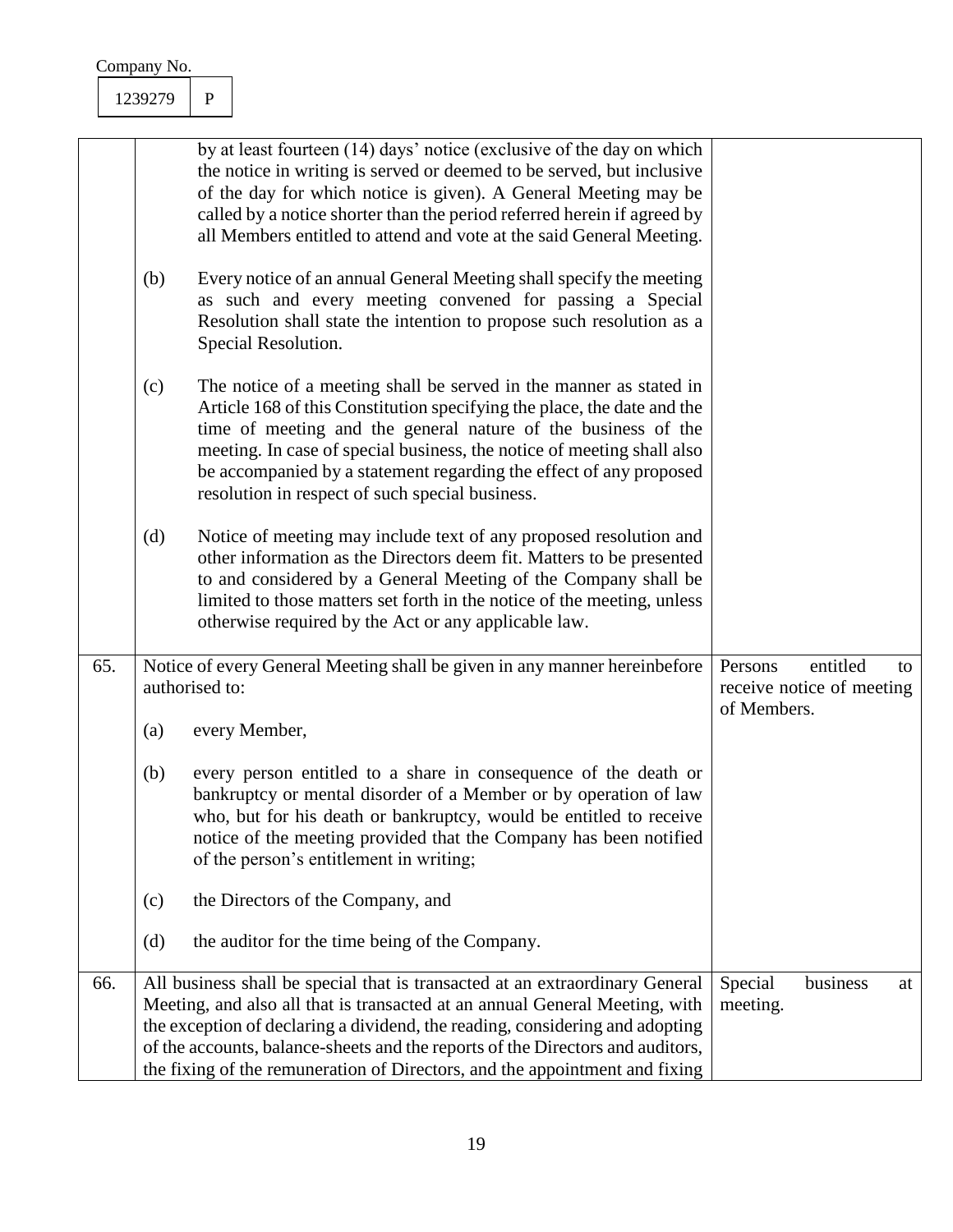|     |     | of the remuneration of the auditors or determining the manner in which such<br>remuneration is to be fixed.                                                                                                                                                                                                                                                                                                           |                                                  |
|-----|-----|-----------------------------------------------------------------------------------------------------------------------------------------------------------------------------------------------------------------------------------------------------------------------------------------------------------------------------------------------------------------------------------------------------------------------|--------------------------------------------------|
| 67. |     | In every notice calling a meeting of the Company there shall appear with<br>reasonable prominence a statement that a Member entitled to attend and<br>vote is entitled to appoint more than one proxy in accordance with Section<br>334 of the Act to attend and vote instead of him, and that a proxy need not<br>also be a Member.                                                                                  | Member's<br>right<br>to<br>appoint proxy.        |
| 68. |     | The accidental omission to give notice of any meeting to, or the non-receipt<br>of notice of a meeting by, any person entitled to receive such notice shall<br>not invalidate any resolution passed or the proceedings at any such meeting.                                                                                                                                                                           | Omission<br>not<br>to<br>invalidate proceedings. |
|     |     | PROCEEDINGS AT GENERAL MEETINGS                                                                                                                                                                                                                                                                                                                                                                                       |                                                  |
| 69. |     | No business shall be transacted at any General Meeting unless a quorum of<br>Members is present in person at the time when the meeting proceeds to<br>business. Save as herein otherwise provided, quorum at a meeting shall<br>always be pursuant to Section 328 of the Act. For the purposes of this<br>Article "Member" includes a person attending as a proxy or representing a<br>corporation which is a Member. | General<br>Quorum<br>at<br>Meeting.              |
| 70. | (a) | The Members may participate in a meeting at more than one (1)<br>venue by video conference, web-based communication, electronic<br>or such other communication facilities or technologies available<br>from time to time in the future which would permit all Members<br>participating in the General Meeting to communicate with each<br>other simultaneously and instantaneously and to vote at such<br>meeting.    | Meeting at more than one<br>venue.               |
|     | (b) | Participation by a Member in a meeting by any of the<br>communication facilities referred to in Article $70(a)$ shall be treated<br>as presence in person by that Member at the said meeting and<br>shall be counted towards the quorum notwithstanding the fact that<br>he/she is not physically present at the main venue where the meeting<br>is to be held.                                                       |                                                  |
|     | (c) | For the avoidance of doubt, the main venue of such a meeting shall<br>be in Malaysia and the chairman of the meeting shall be present<br>at that main venue of the meeting.                                                                                                                                                                                                                                           |                                                  |
|     | (d) | Such a meeting shall not be deemed to have proceeded for such<br>period or periods where any of the communication facilities<br>referred to in Article $70(a)$ of this Constitution have been<br>disconnected. The chairman of such meeting shall have the                                                                                                                                                            |                                                  |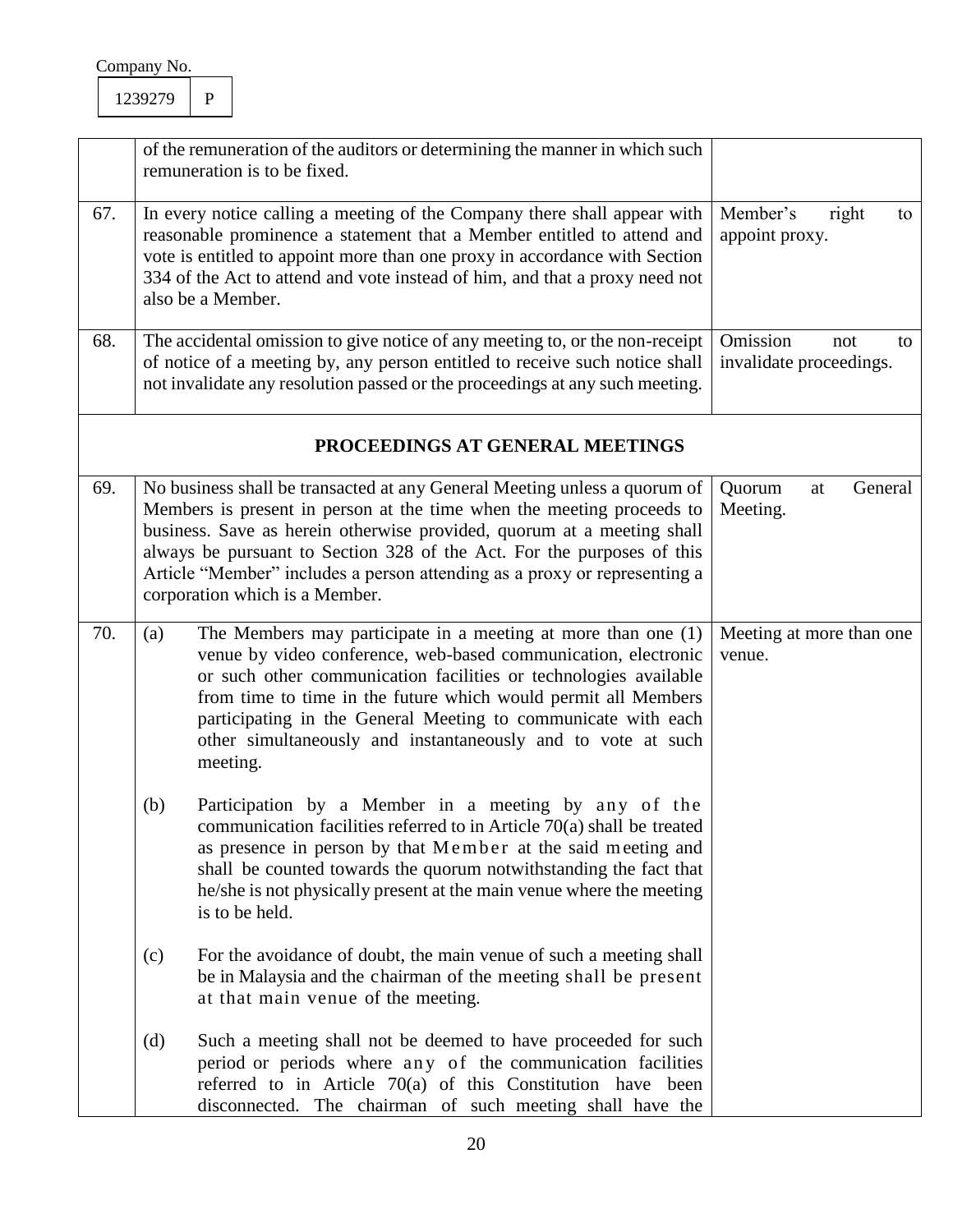| Company No. |  |
|-------------|--|
|             |  |

|     | discretion to postpone the meeting which had been disconnected<br>and which cannot be reconnected within a reasonable time, to<br>another date and time to be agreed by the members of the meeting.                                                                                                                                                                                                                                                                                                                                                                                                                                                                                                                                                                                                                                                                                                                                                                                               |                                              |
|-----|---------------------------------------------------------------------------------------------------------------------------------------------------------------------------------------------------------------------------------------------------------------------------------------------------------------------------------------------------------------------------------------------------------------------------------------------------------------------------------------------------------------------------------------------------------------------------------------------------------------------------------------------------------------------------------------------------------------------------------------------------------------------------------------------------------------------------------------------------------------------------------------------------------------------------------------------------------------------------------------------------|----------------------------------------------|
| 71. | If within half $(1/2)$ an hour from the time appointed for the meeting a<br>quorum is not present, the meeting (whether convened upon the requisition<br>of Members or Directors), shall be adjourned to fourteen (14) Business<br>Days thereafter at the same time and place, but if within thirty (30) minutes<br>from the time appointed for holding of the adjourned meeting, a quorum is<br>not present, the adjourned meeting shall be re-adjourned to seven (7)<br>Business Days thereafter at the same time and place and at such re-<br>adjourned meeting, the quorum shall be in accordance with Section 328 of<br>the Act and may transact the business for which the meeting was called.                                                                                                                                                                                                                                                                                              | When<br>quorum<br>not<br>present.            |
| 72. | The Chairman shall preside as chairman at every General Meeting of the<br>Company, or if there is no such Chairman, or if he is not present within<br>fifteen (15) minutes after the time appointed for the holding of the meeting<br>or is unwilling to act, the Directors present shall choose one of their number,<br>to act as chairman of General Meeting or if only one (1) Director is present,<br>he shall preside as chairman if willing to act. If no Director be present, or if<br>all the Directors present decline to take the chair, the Members present shall<br>elect one (1) of their number to be chairman of the General Meeting. For<br>the avoidance of doubt, no Director or proxy shall be elected to be the<br>chairman of any General Meeting unless the Director or proxy are persons<br>appointed or nominated by Maybank.                                                                                                                                             | Chairman<br>of<br>General<br>Meeting.        |
| 73. | The chairman of General Meeting may, with the consent of any meeting at<br>which a quorum is present (and shall if so directed by the meeting), adjourn<br>the meeting from time to time and from place to place, but no business shall<br>be transacted at any adjourned meeting other than the business left<br>unfinished at the meeting from which the adjournment took place unless<br>notice of the fresh business to be transacted shall have been given in<br>accordance with this Constitution. When a meeting is adjourned for thirty<br>(30) days or more, notice of the adjourned meeting shall be given as in the<br>case of an original meeting or if fresh business is to be transacted at any<br>adjourned meeting, notice of the adjourned meeting must comply with the<br>requirements of this Constitution and/or the Act. Save as aforesaid it shall<br>not be necessary to give any notice of an adjournment or of the business to<br>be transacted at an adjourned meeting. | Meeting<br>be<br>may<br>adjourned.           |
| 74. | At any General Meeting a resolution put to the vote of the meeting shall be<br>decided on a show of hands unless a poll is (before or on the declaration of<br>the result of the show of hands) demanded:<br>by the chairman of the meeting;<br>(a)                                                                                                                                                                                                                                                                                                                                                                                                                                                                                                                                                                                                                                                                                                                                               | Voting on resolution and<br>demand for poll. |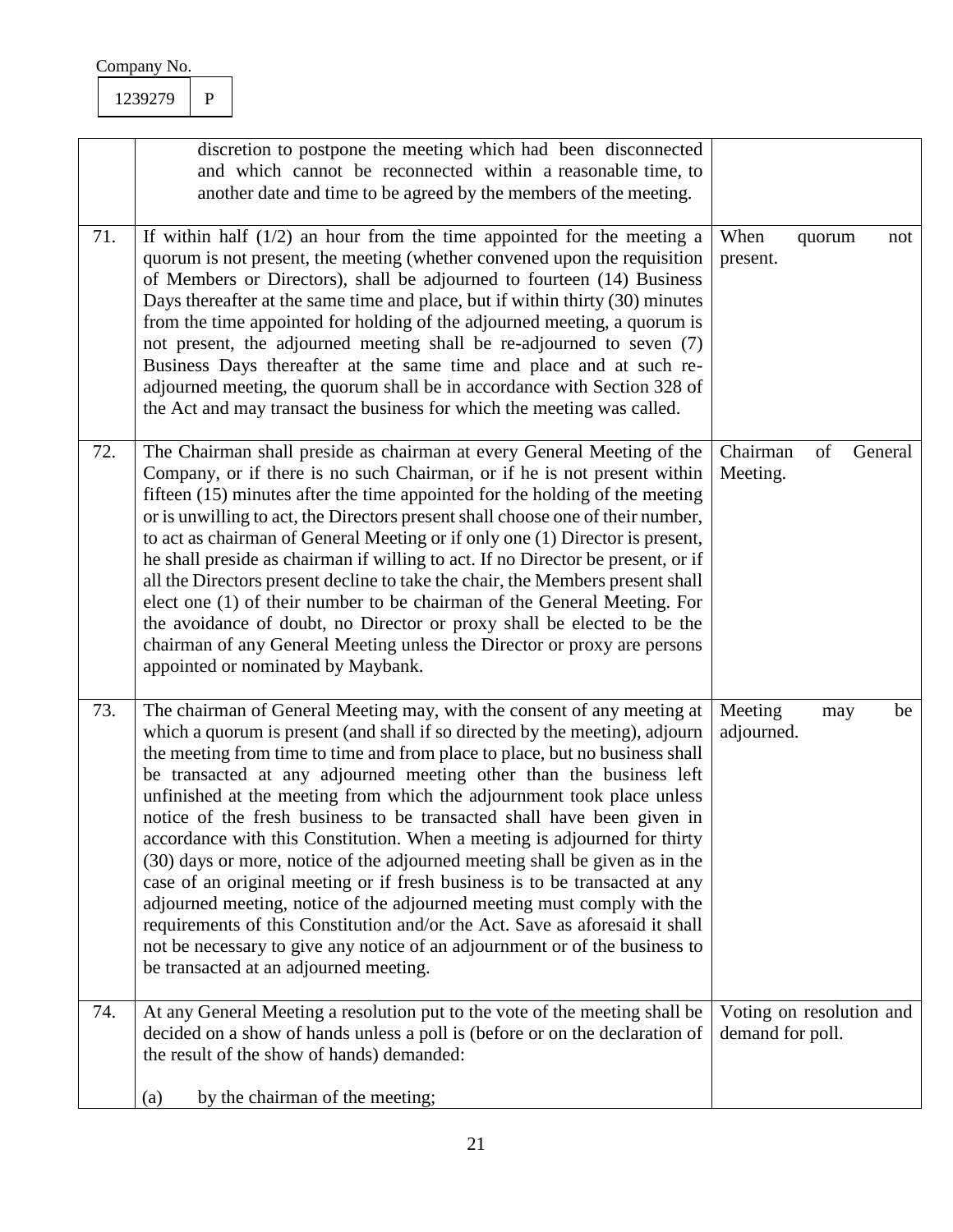| Matters requiring Special |
|---------------------------|
|                           |
|                           |
|                           |
|                           |
|                           |
|                           |
|                           |
|                           |
|                           |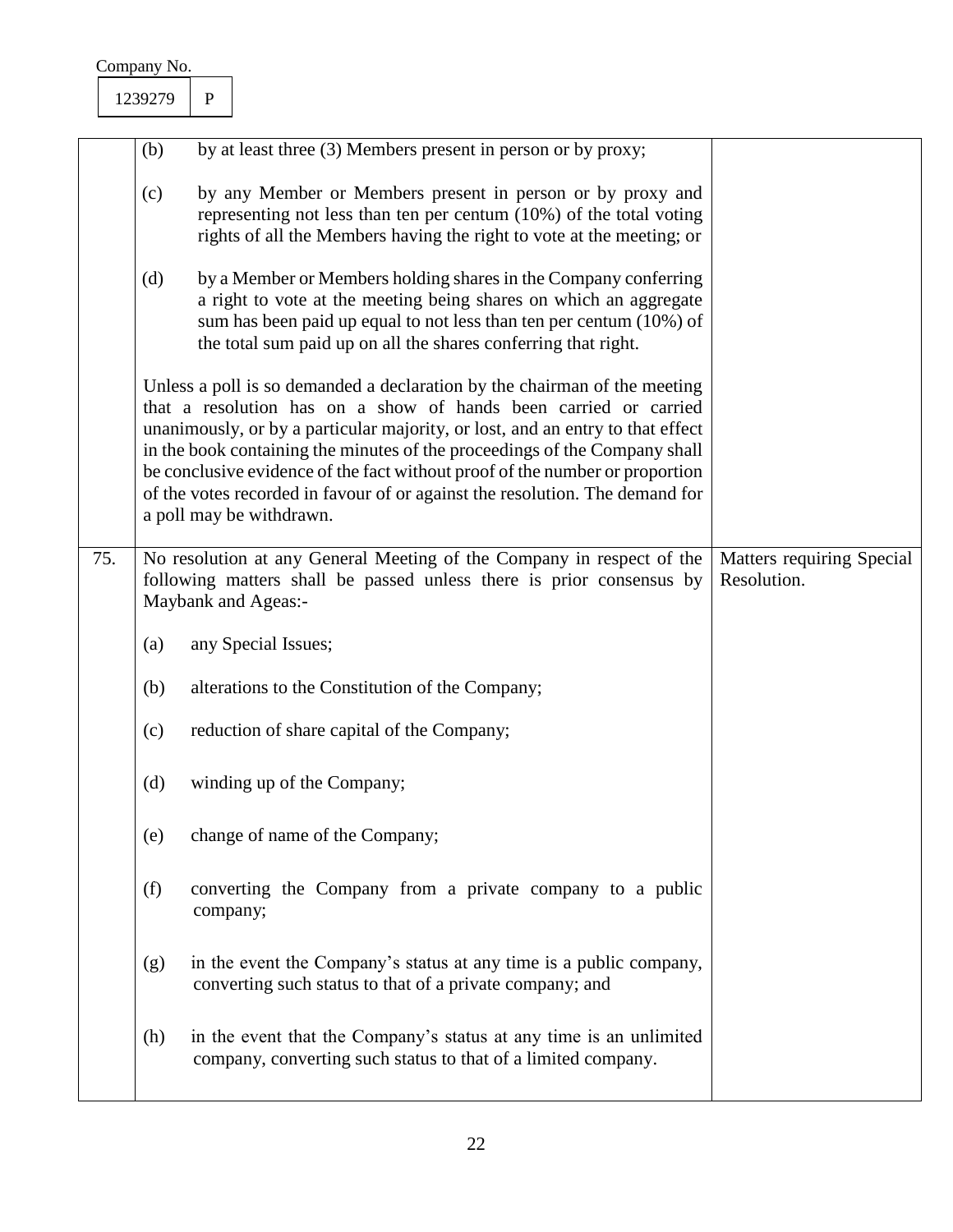|     | Company No.                                                                                                                                                                                                                                                                                                                                                                         |              |                                                                                                                                                                                                                                                                                                                                                                                                                                            |                                                      |
|-----|-------------------------------------------------------------------------------------------------------------------------------------------------------------------------------------------------------------------------------------------------------------------------------------------------------------------------------------------------------------------------------------|--------------|--------------------------------------------------------------------------------------------------------------------------------------------------------------------------------------------------------------------------------------------------------------------------------------------------------------------------------------------------------------------------------------------------------------------------------------------|------------------------------------------------------|
|     | 1239279                                                                                                                                                                                                                                                                                                                                                                             | $\mathbf{P}$ |                                                                                                                                                                                                                                                                                                                                                                                                                                            |                                                      |
|     |                                                                                                                                                                                                                                                                                                                                                                                     |              |                                                                                                                                                                                                                                                                                                                                                                                                                                            |                                                      |
| 76. | (a)                                                                                                                                                                                                                                                                                                                                                                                 |              | If a poll is duly demanded it shall be taken in such manner as the<br>chairman of the meeting directs, and the result of the poll shall be<br>the resolution of the meeting at which the poll was demanded. The<br>chairman of the meeting may (and if so directed by the meeting<br>shall) appoint scrutineers and may adjourn the meeting to some<br>place and time fixed by him for the purpose of declaring the result<br>of the poll. | Poll to be taken.                                    |
|     | (b)                                                                                                                                                                                                                                                                                                                                                                                 |              | A poll shall not be demanded on the election of a chairman of the<br>meeting. A poll demanded on a question of adjournment shall be<br>taken forthwith. The demand of a poll shall not prevent the<br>continuance of a meeting for the transaction of any business, other<br>than the question on which a poll has been demanded.                                                                                                          |                                                      |
| 77. |                                                                                                                                                                                                                                                                                                                                                                                     |              | In the case of an equality of votes, whether on a show of hands or on a poll,<br>the chairman of the meeting shall not have a second or casting vote in<br>addition to any votes to which he may be entitled as a Member.                                                                                                                                                                                                                  | N <sub>o</sub><br>of<br>casting<br>vote<br>chairman. |
| 78. | Minutes shall be made in books provided for the purpose of all resolutions<br>and proceedings of General Meetings and shall be kept at the Office<br>pursuant to Section 47 of the Act, and any such minutes, if signed by the<br>chairman of the meeting to which they refer, or by the chairman of the next<br>succeeding meeting, shall be evidence of the facts stated therein. |              |                                                                                                                                                                                                                                                                                                                                                                                                                                            | Minutes.                                             |
|     |                                                                                                                                                                                                                                                                                                                                                                                     |              | <b>VOTES OF MEMBERS</b>                                                                                                                                                                                                                                                                                                                                                                                                                    |                                                      |
| 79. |                                                                                                                                                                                                                                                                                                                                                                                     |              | Save as herein expressly provided, no person other than a Member duly<br>registered; and who shall have paid everything for the time being due from<br>him and payable to the Company in respect of his shares, shall be entitled<br>to be present or to vote on any question, either personally or by proxy at<br>any at any General Meeting.                                                                                             | Entitlement to vote.                                 |
| 80. | (a)                                                                                                                                                                                                                                                                                                                                                                                 | he holds.    | Subject to any rights or restrictions for the time being attached to<br>any class or classes of shares, at meetings of Members or classes of<br>Members each Member entitled to vote may vote in person or by<br>proxy or by attorney or other duly authorised representative and<br>every Member present in person or by proxy or by attorney or other<br>duly authorised representative shall have one (1) vote for each share           | How Members may vote.                                |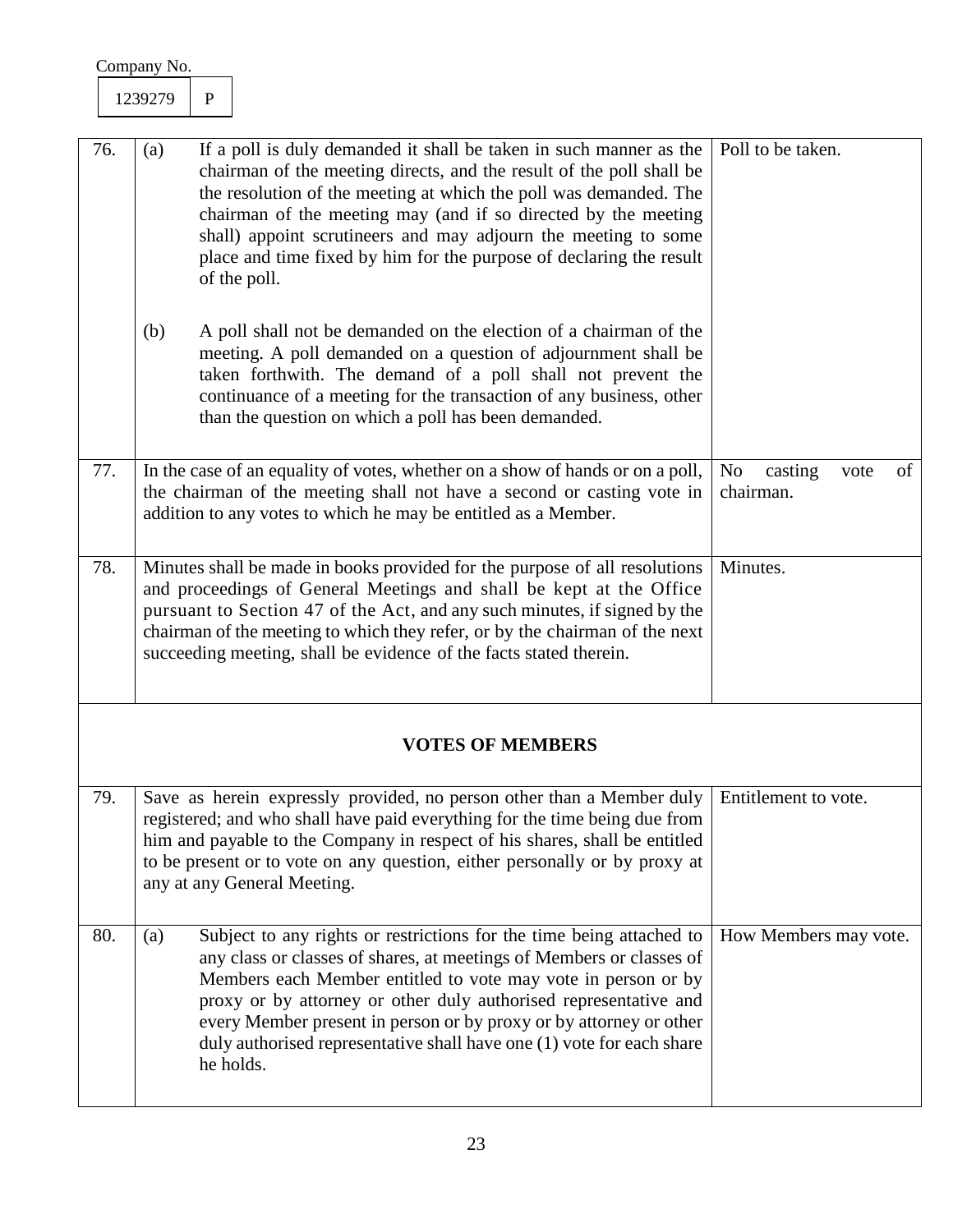| ∩<br>いつつ<br>17% |  |
|-----------------|--|
|                 |  |

|     | (b)<br>On a poll a Member entitled to more that one vote need not, if he<br>votes, use all his votes or cast all the votes he uses in the same way.                                                                                                                                                                                                                                                                                                                                                                                                                                                                                                                                                     |                                      |
|-----|---------------------------------------------------------------------------------------------------------------------------------------------------------------------------------------------------------------------------------------------------------------------------------------------------------------------------------------------------------------------------------------------------------------------------------------------------------------------------------------------------------------------------------------------------------------------------------------------------------------------------------------------------------------------------------------------------------|--------------------------------------|
| 81. | Where a Member entitled to vote on a resolution has appointed a<br>(a)<br>proxy, the proxy shall be entitled to vote on a show of hands,<br>provided that he is the only proxy appointed by the Member.                                                                                                                                                                                                                                                                                                                                                                                                                                                                                                 | Votes by proxy.                      |
|     | (b)<br>Where more than one proxy has been appointed, the proxies shall<br>only be entitled to vote on poll and the proportions to be represented<br>by each proxy must be specified in the instrument appointing the<br>proxies, otherwise, the appointment shall not be valid.                                                                                                                                                                                                                                                                                                                                                                                                                         |                                      |
| 82. | A Member who is of unsound mind or whose person or estate is liable to be<br>dealt with in any way under the law relating to mental disorder may vote,<br>whether on a show of hands or on a poll, by his committee or curator bonis,<br>or other legal curator, and such last-mentioned persons may vote at any<br>General Meeting in respect thereof in the same manner as if he was the<br>registered Member of such shares provided that forty-eight (48) hours at<br>least before the time of holding the meeting or adjourned meeting as the<br>case may be at which he proposes to vote, such evidence as the Directors<br>may require of his authority shall have been deposited at the Office. | Vote by persons under<br>disability. |
| 83. | The instrument appointing a proxy shall be in writing under the hand of the<br>appoint or his attorney duly authorised in writing or, if the appoint or is a<br>corporation, either under Seal or under the hand of an officer or attorney<br>duly authorised. A proxy may but need not be a Member.                                                                                                                                                                                                                                                                                                                                                                                                    | Proxy to be in writing.              |
| 84. | The instrument appointing a proxy shall be deemed to confer authority to<br>demand or join in demanding a poll and generally to act at the General<br>Meeting for the Member giving the proxy and a proxy shall be entitled to<br>attend and to vote on a show of hands or on a poll on any question at the<br>meeting and shall have the same rights as the Member to speak at the<br>meeting.                                                                                                                                                                                                                                                                                                         | Extent of authority.                 |
| 85. | The instrument appointing a proxy shall be in the following form:                                                                                                                                                                                                                                                                                                                                                                                                                                                                                                                                                                                                                                       | Instrument<br>of<br>appointment.     |
|     | ETIQA LIFE INSURANCE BERHAD                                                                                                                                                                                                                                                                                                                                                                                                                                                                                                                                                                                                                                                                             |                                      |
|     |                                                                                                                                                                                                                                                                                                                                                                                                                                                                                                                                                                                                                                                                                                         |                                      |
|     | of                                                                                                                                                                                                                                                                                                                                                                                                                                                                                                                                                                                                                                                                                                      |                                      |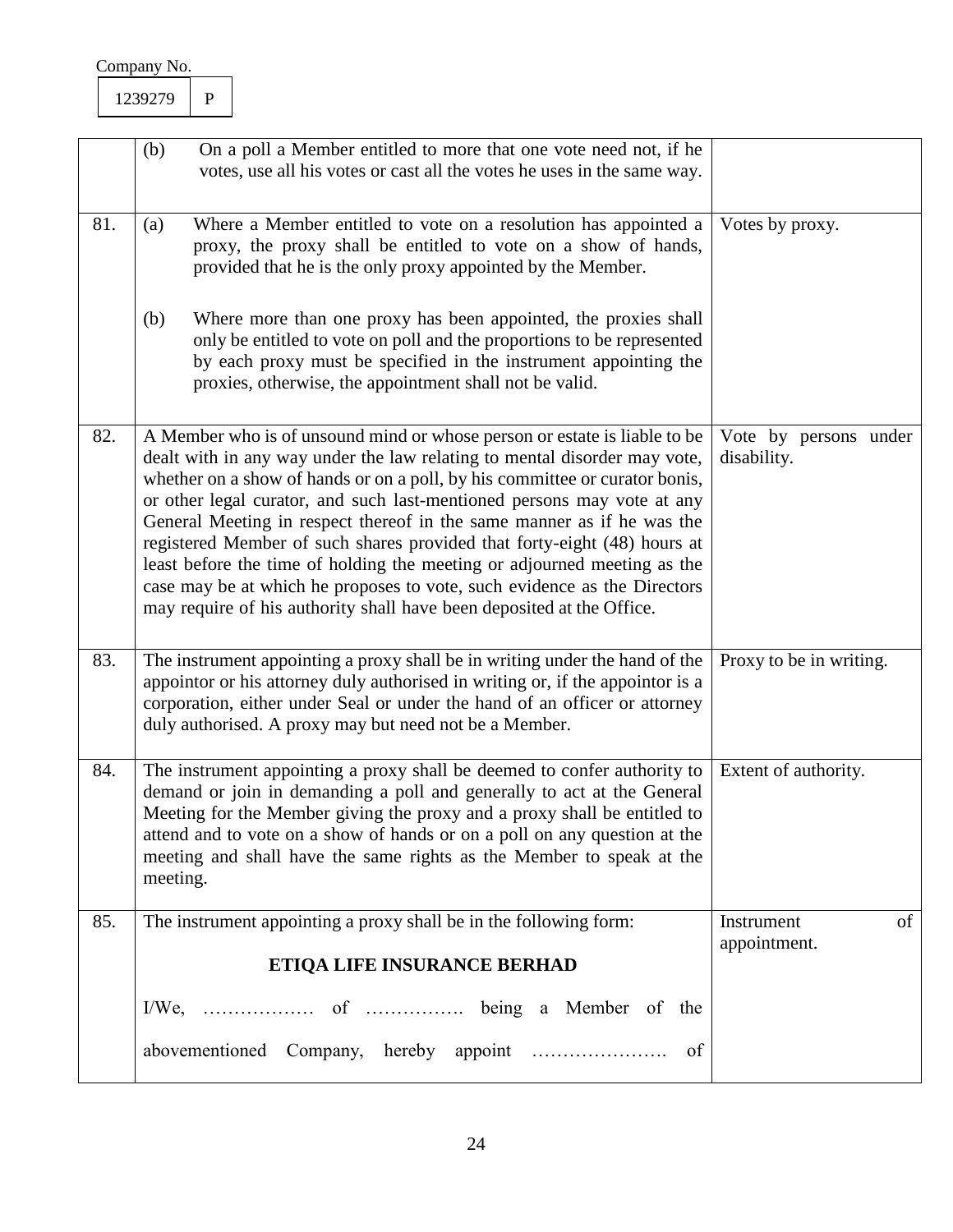1239279 P

|                          | <sub>or</sub>                                                                                                                                                                                                        | failing | him     |  |
|--------------------------|----------------------------------------------------------------------------------------------------------------------------------------------------------------------------------------------------------------------|---------|---------|--|
|                          |                                                                                                                                                                                                                      |         | as      |  |
|                          | my/our proxy(ies) to vote for me/us on my/our behalf at the Annual or                                                                                                                                                |         |         |  |
|                          | Extraordinary General Meeting of the Company to be held on                                                                                                                                                           |         |         |  |
|                          |                                                                                                                                                                                                                      |         |         |  |
| thereof.                 |                                                                                                                                                                                                                      |         |         |  |
|                          | $My/Our proxy$ is to vote on the Resolutions as indicated by an "X" in the<br>appropriate spaces below. If no indication is given, my/our proxy shall vote,<br>the proxy shall vote or abstain as he/she thinks fit. |         |         |  |
| Resolution No.           | Ordinary/Special<br>Resolution                                                                                                                                                                                       | For     | Against |  |
|                          |                                                                                                                                                                                                                      |         |         |  |
| Number of<br>shares held |                                                                                                                                                                                                                      |         |         |  |
| Signature of shareholder |                                                                                                                                                                                                                      |         |         |  |
|                          |                                                                                                                                                                                                                      |         |         |  |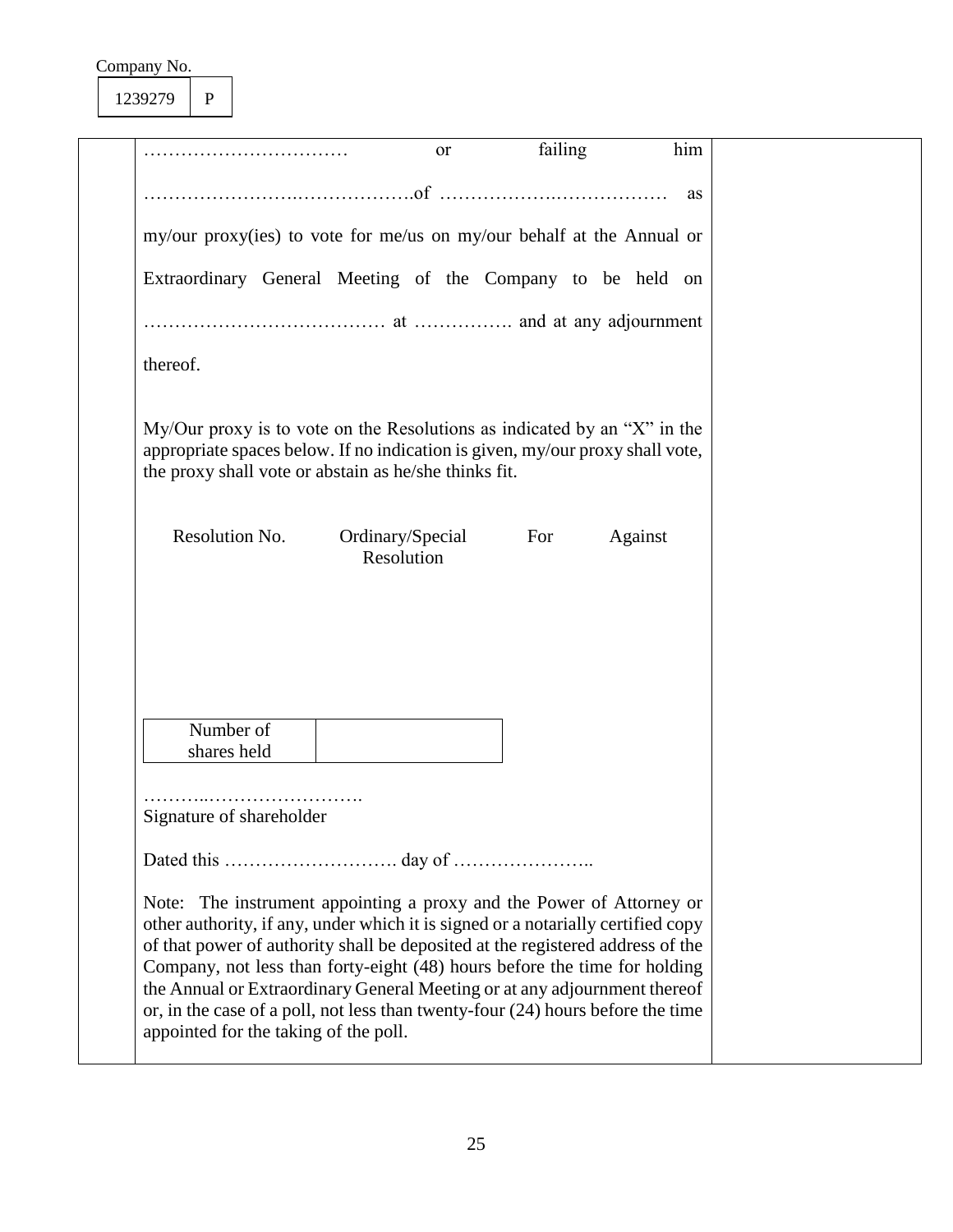| 86. | The instrument appointing a proxy and the power of attorney or other<br>authority, if any, under which it is signed or a notarially certified copy of<br>that power or authority shall be deposited at the Office or at such other place<br>as is specified for that purpose in the notice convening the meeting, not less<br>than forty-eight (48) hours before the time for holding the meeting or<br>adjourned meeting at which the person named in the instrument proposes to<br>vote, or, in the case of a poll, not less than twenty-four (24) hours before<br>the time appointed for the taking of the poll, and in default the instrument<br>of proxy shall not be treated as valid. | Instrument<br>be<br>to<br>deposited.            |
|-----|----------------------------------------------------------------------------------------------------------------------------------------------------------------------------------------------------------------------------------------------------------------------------------------------------------------------------------------------------------------------------------------------------------------------------------------------------------------------------------------------------------------------------------------------------------------------------------------------------------------------------------------------------------------------------------------------|-------------------------------------------------|
| 87. | Notwithstanding anything contained in this Constitution, the appointment<br>of a proxy shall be valid if made by cable, telegram or telex provided that<br>such appointment shall be confirmed in writing in accordance with the<br>provisions of the Act governing the appointment of proxy within three (3)<br>weeks from the date of such cable, telegram or telex.                                                                                                                                                                                                                                                                                                                       | Appointment of proxy via<br>electronic means.   |
| 88. | An instrument appointing a proxy executed in Malaysia need not be<br>witnessed. The signature to an instrument appointing a proxy executed<br>outside Malaysia shall be attested by a solicitor, notary public, consul or<br>magistrate, but the Directors may from time to time waive or modify this<br>requirement either generally or in a particular case or cases.                                                                                                                                                                                                                                                                                                                      | Attestation.                                    |
| 89. | A vote given in accordance with the terms of an instrument of proxy or<br>attorney shall be valid notwithstanding the previous death or unsoundness<br>of mind of the principal or revocation of the instrument or of the authority<br>under which the instrument was executed, or the transfer of the share in<br>respect of which the instrument is given, provided that no intimation in<br>writing of such death, unsoundness of mind, revocation, or transfer as<br>aforesaid has been received by the Company at the Office before the<br>commencement of the meeting or adjourned meeting at which the<br>instrument is used.                                                         | Validity of proxy.                              |
| 90. | A corporation may by resolution of its Directors or other governing body,<br>if it is a Member of the Company, authorise such person as it thinks fit to<br>act as its representative either at a particular meeting or at all meetings of<br>the Company or of any class of Members, and a person so authorised shall<br>in accordance with his authority and until his authority is revoked by the<br>corporation be entitled to exercise the same powers on behalf of the<br>corporation as the corporation could exercise if it were an individual<br>Member of the Company.                                                                                                             | Corporation-Member<br>acting by representative. |
|     |                                                                                                                                                                                                                                                                                                                                                                                                                                                                                                                                                                                                                                                                                              |                                                 |

# **DIRECTORS: APPOINTMENT, REMOVAL, VACATION ETC.**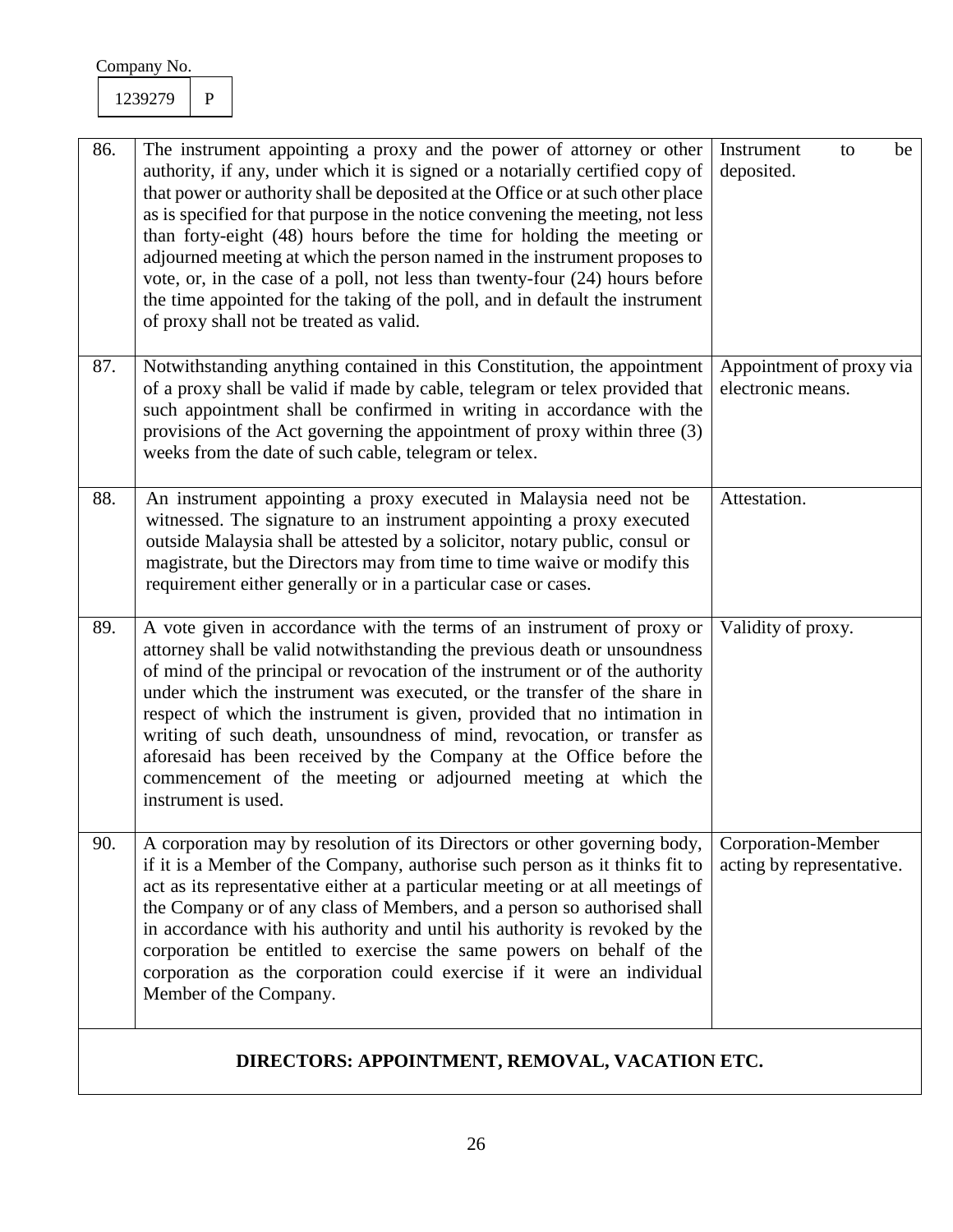| 91. | Subject to a written approval from BNM, a person may be appointed as a<br>Director provided that he is not disqualified under Section 59(1) of the<br>Financial Services Act and Section 198(1) of the Act.                                                                                                                                                                                                                                                                                                                                           | Appointment<br>of<br>Directors.                               |
|-----|-------------------------------------------------------------------------------------------------------------------------------------------------------------------------------------------------------------------------------------------------------------------------------------------------------------------------------------------------------------------------------------------------------------------------------------------------------------------------------------------------------------------------------------------------------|---------------------------------------------------------------|
| 92. | A person shall not be appointed as a Director of the Company unless he has<br>consented in writing to be a Director and make a declaration that he is not<br>disqualified from being a Director of the Company under the Act.                                                                                                                                                                                                                                                                                                                         | Director's consent.                                           |
| 93. | All the Directors shall be of full age and the Board shall comprise<br>(a)<br>of up to eight (8) Directors of which five (5) shall be Maybank<br>Nominated Directors, two (2) shall be Ageas Nominated Directors<br>and one $(1)$ may be appointed to represent the interest $($ if any $)$ of<br>minority shareholders. In the event that there is no minority<br>shareholder the number of Directors would be reduced to seven (7).<br>The number of Directors to be appointed by Maybank and Ageas<br>shall reflect their Shareholding Percentage. | Number of Directors.                                          |
|     | (b)<br>Subject to the Article $93(a)$ , in the event of any change in the number<br>of Directors, both Maybank and Ageas shall procure that the number<br>of Directors appointed by both Maybank and Ageas shall reflect<br>both their shareholding percentages in MAHB (fractions shall be<br>disregarded). A significant dilution in interest in the shares of either<br>Maybank and Ageas in the shares of MAHB may result in reduction<br>in its representation on the Board.                                                                     |                                                               |
| 94. | The Chairman shall be from Maybank Nominated Directors. The vice-<br>Chairman shall be from Ageas Nominated Directors.                                                                                                                                                                                                                                                                                                                                                                                                                                | Chairman.                                                     |
| 95. | If the Chairman shall during his term of office for any reason cease<br>(a)<br>to be a Director or be removed from office of Chairman, Maybank<br>shall forthwith nominate a new Chairman from the other Maybank<br>Nominated Directors, who shall subsequently be appointed by the<br>Board. For the avoidance of doubt, at any one time, there shall be<br>only one (1) Chairman.                                                                                                                                                                   | Vacancy of office of<br>Chairman<br>and<br>vice-<br>Chairman. |
|     | The foregoing Article 95(a) shall <i>mutatis mutandis</i> apply to the vice-<br>(b)<br>Chairman except that Ageas shall have the right to nominate a<br>replacement from the other Ageas nominated Directors.                                                                                                                                                                                                                                                                                                                                         |                                                               |
| 96. | Notwithstanding Article 93 of this Constitution, in the event where the<br>shareholding of Maybank or Ageas in MAHB is diluted or reduced, for<br>whatever reason, to below five per centum $(5%)$ of the total issued capital<br>of MAHB, such party whose shares were diluted shall not be entitled to any<br>representation on the Board.                                                                                                                                                                                                          | Dilution in shareholding<br>percentage.                       |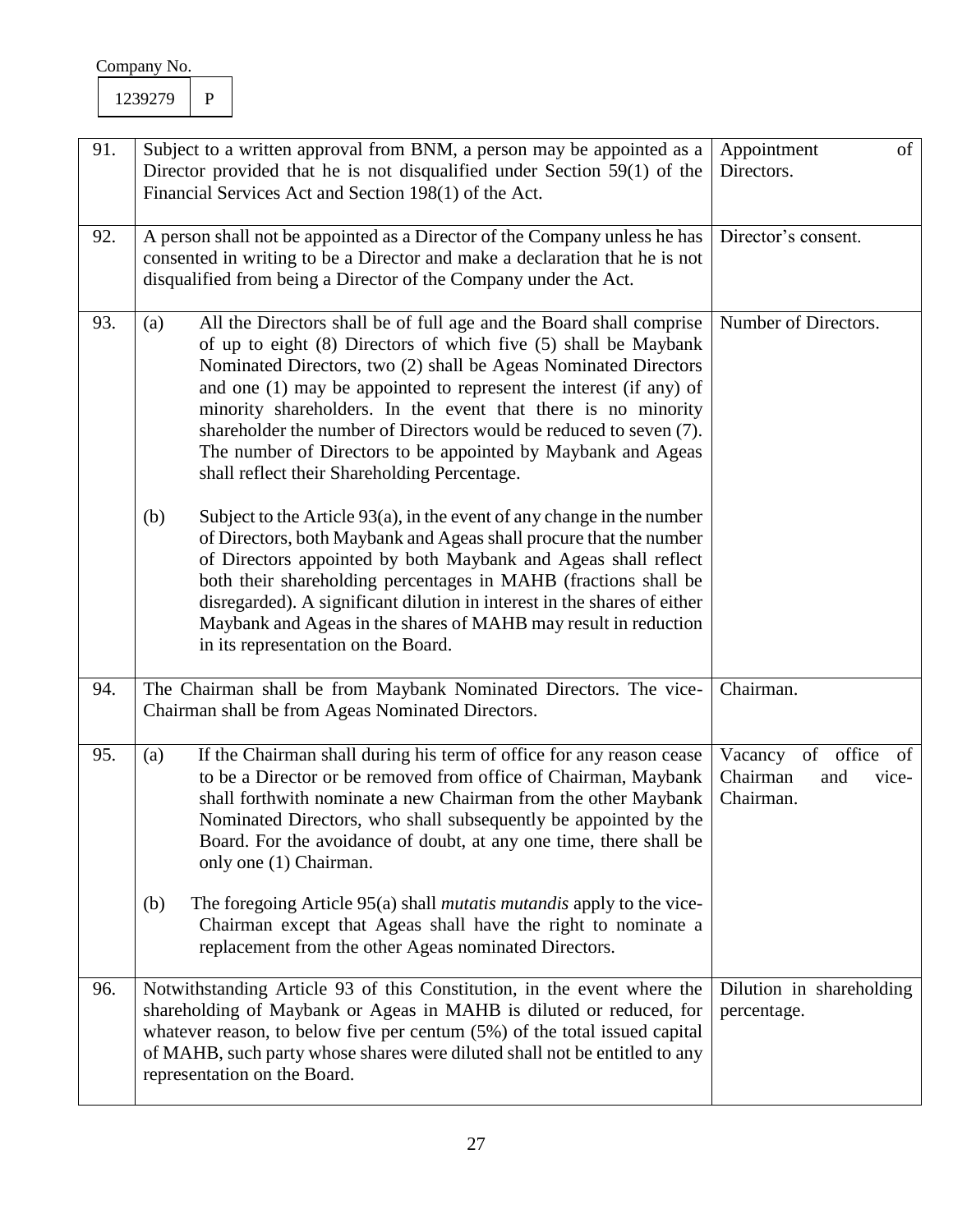| 97.  | The right of Maybank and Ageas to appoint Maybank Nominated Directors<br>and Ageas Nominated Directors respectively, as stated in Article 93 of this<br>Constitution shall include the right of Maybank and Ageas, as the case may<br>be:                                                                                            | Right for removal and<br>substitution of Director.                          |
|------|--------------------------------------------------------------------------------------------------------------------------------------------------------------------------------------------------------------------------------------------------------------------------------------------------------------------------------------|-----------------------------------------------------------------------------|
|      | at any time or from time to time, to remove or substitute any of its<br>(a)<br>nominated Director from office;                                                                                                                                                                                                                       |                                                                             |
|      | (b)<br>to determine the period for which its nominated Director shall hold<br>office.                                                                                                                                                                                                                                                |                                                                             |
| 98.  | Every Director shall hold office in the Company until such time that the<br>Director is either removed or ceases to be able to perform his duties or<br>vacates his office pursuant to Article 104 of this Constitution or the Act.                                                                                                  | Director's office.                                                          |
| 99.  | The right of Maybank and Ageas to appoint or remove the Maybank<br>(a)<br>Nominated Director and Ageas Nominated Director respectively,<br>shall be made via notice in writing.                                                                                                                                                      | Appointment or removal<br>of Directors to be in<br>writing.                 |
|      | The notice referred to in Article $99(a)$ shall be signed and be<br>(b)<br>deposited at the Office, at any time.                                                                                                                                                                                                                     |                                                                             |
| 100. | Where any of the Maybank Nominated Director or Ageas Nominated<br>Director is either removed or ceases to be able to perform his duties or<br>vacates his office pursuant to Article 104 of this Constitution or the Act,<br>Maybank or Ageas, as the case may be, shall procure that such vacancy be<br>filled as soon as possible. | Filling of vacancy.                                                         |
| 101. | The Directors appointed under the provisions of this Constitution shall not<br>be subject to retirement by rotation under Section 205 of the Act.                                                                                                                                                                                    | Directors not subject to<br>retirement by rotation.                         |
| 102. | Notwithstanding Article 93(a) of this Constitution and the terms of the<br>Shareholders' Agreement, the Company may from time to time by Special   number of Directors.<br>Resolution passed at a General Meeting increase or reduce the number of<br>Directors.                                                                     | Increase or reduction in                                                    |
| 103. | Notwithstanding anything in this Constitution, all appointments, removal of<br>Directors, managing director, chief executive officer and Chairman (as the<br>case may be) shall be subject to the requirements and regulations of other<br>applicable laws as may be issued / amended from time to time.                             | Appointment, removal or<br>re-election<br>subject<br>to<br>applicable laws. |
| 104. | The office of a Director shall become vacant if the Director:<br>has a receiving order in bankruptcy made against him or makes any<br>(a)<br>arrangement or composition with his creditors generally;                                                                                                                                | Vacation of office.                                                         |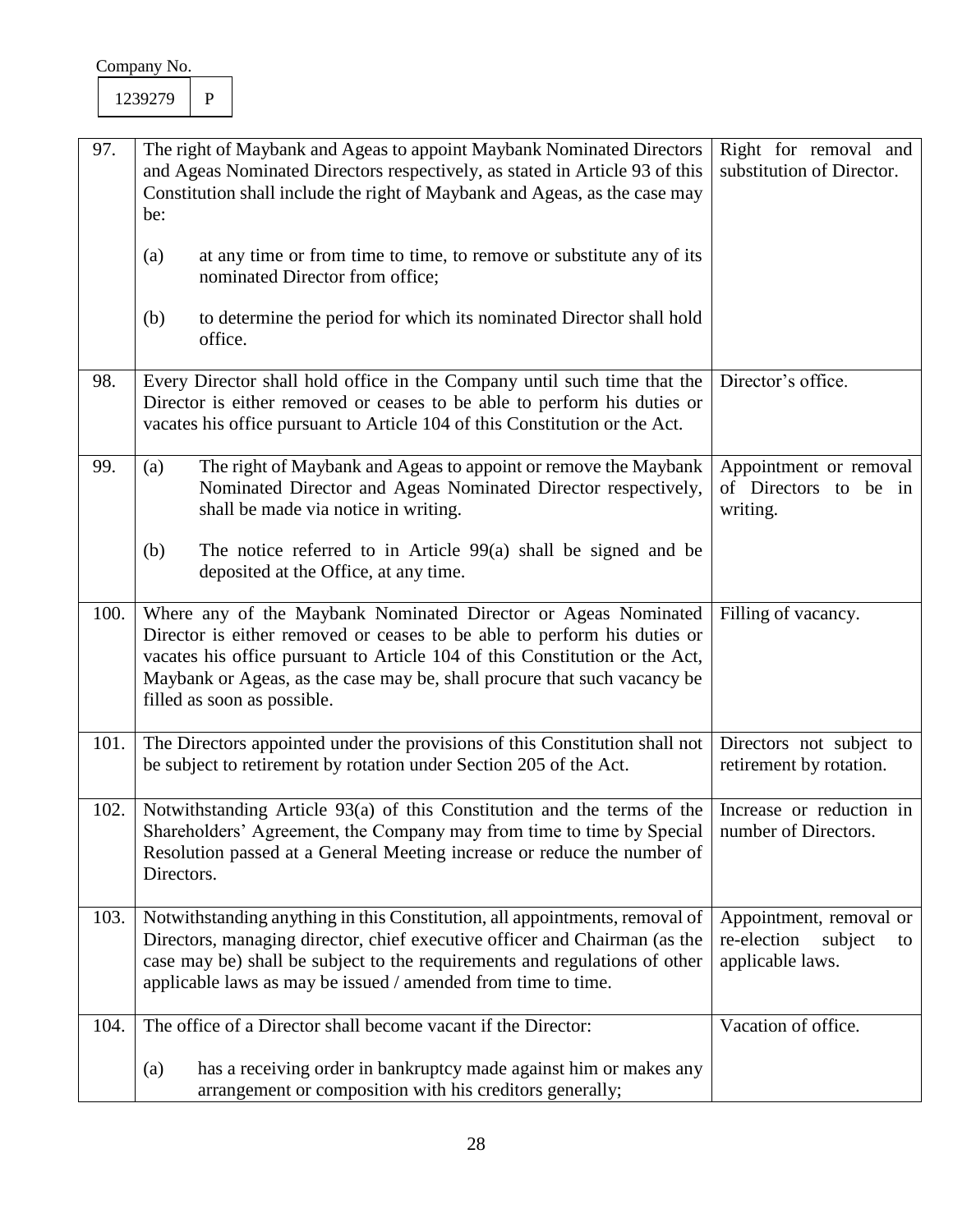| Company No. |
|-------------|
|-------------|

|      | (b) | becomes prohibited from being a Director or disqualified by or<br>under any provision of the Act and any other laws;                                                                                                                                                                                                                                                                                                      |                                             |
|------|-----|---------------------------------------------------------------------------------------------------------------------------------------------------------------------------------------------------------------------------------------------------------------------------------------------------------------------------------------------------------------------------------------------------------------------------|---------------------------------------------|
|      | (c) | becomes of unsound mind or a person whose estate is liable to be<br>dealt with in any way under the law relating to mental disorder;                                                                                                                                                                                                                                                                                      |                                             |
|      | (d) | resigns his office by giving a notice in writing to the Company at its<br>Office and in accordance with Section 208(2) and Section 208(3) of<br>the Act;                                                                                                                                                                                                                                                                  |                                             |
|      | (e) | is removed from his office in accordance with the Constitution or<br>the Act;                                                                                                                                                                                                                                                                                                                                             |                                             |
|      | (f) | is charged for a criminal offence under any written law involving<br>fraud or dishonesty punishable with imprisonment for one (1) year<br>or more, whether by itself or in lieu of or in addition to, a fine, has<br>been proved against him in any court in or outside of Malaysia;                                                                                                                                      |                                             |
|      | (g) | has an order made against him for detention, supervision, restricted<br>residence, banishment or deportation, or if there has been imposed<br>on him any form of restriction or supervision by bond or otherwise,<br>under any law relating to prevention of crime, or to preventive<br>detention for prevention of crime or drug trafficking or to restricted<br>residence or to banishment or immigration;              |                                             |
|      | (h) | shall be requested in writing by all his co-Directors to resign or shall<br>be removed by a resolution of the Company in General Meeting; or                                                                                                                                                                                                                                                                              |                                             |
|      | (i) | dies.                                                                                                                                                                                                                                                                                                                                                                                                                     |                                             |
| 105. | (a) | The Directors shall be paid by way of fees and other benefits for their<br>services and such sums shall from time to time be determined by the<br>Company in General Meeting. Provided that fees and benefits<br>payable to Directors shall not be increased except pursuant to a<br>resolution passed at a General Meeting, where notice of the proposed<br>increase has been given in the notice convening the meeting. | Director's remuneration.                    |
|      | (b) | The remuneration of Directors not holding any executive office in<br>the Company shall be by a fixed sum and not payable by a<br>commission on or percentage of profits or turnover.                                                                                                                                                                                                                                      |                                             |
| 106. |     | In addition to the remuneration mentioned in Article 105, any Director<br>attending meetings of the Board or of any committee of the Directors or<br>undertaking any duties or assignments on behalf of the Company shall<br>be entitled to be reimbursed by the Company in respect of all expenses                                                                                                                       | Reimbursement<br>of<br>Director's expenses. |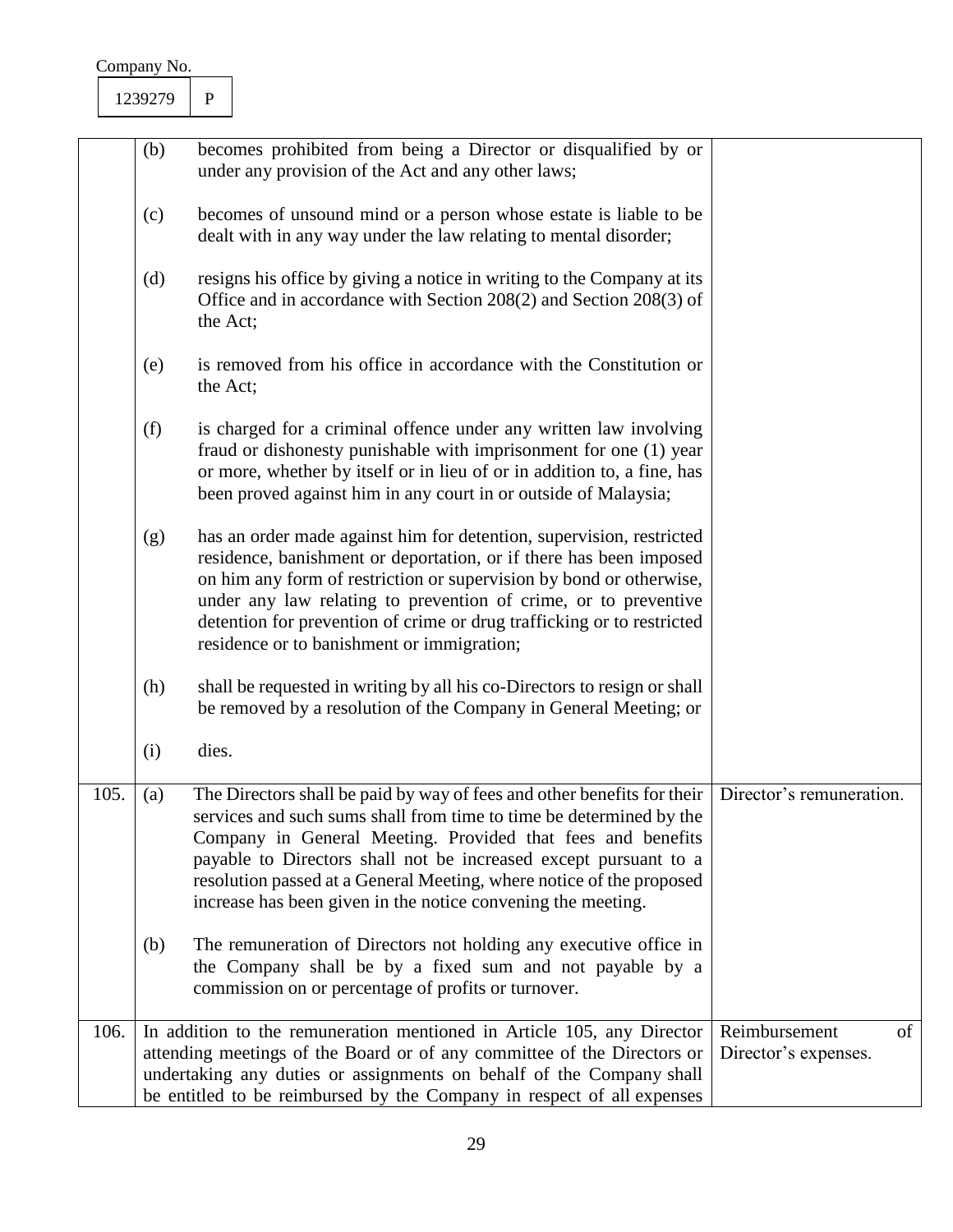|      | (including travelling and hotel expenses) reasonably incurred by him by<br>reason of such attendance or the carrying out of such duties or assignments.                                                                                                                                                                                                                                                                                                                                                                                                                                                                                                                                                                                                                                                                                                                                                                                                                                                                                                                                                                                                                                                                                                                                                                                          |                                                                  |
|------|--------------------------------------------------------------------------------------------------------------------------------------------------------------------------------------------------------------------------------------------------------------------------------------------------------------------------------------------------------------------------------------------------------------------------------------------------------------------------------------------------------------------------------------------------------------------------------------------------------------------------------------------------------------------------------------------------------------------------------------------------------------------------------------------------------------------------------------------------------------------------------------------------------------------------------------------------------------------------------------------------------------------------------------------------------------------------------------------------------------------------------------------------------------------------------------------------------------------------------------------------------------------------------------------------------------------------------------------------|------------------------------------------------------------------|
| 107. | If any Director being willing and having been called upon to do so by the<br>other Directors shall render or perform special or extraordinary services or<br>travel or reside abroad for any business or purposes on behalf of the<br>Company, he shall be entitled to receive such sum as the Directors may<br>think fit for expenses and also such remuneration as the Directors may think<br>fit, either as a fixed sum or as percentage of profits or otherwise, and such<br>remuneration may, as the Directors shall determine, be either in addition to<br>or in substitution for any other remuneration he may be entitled to receive,<br>and the same shall be charged as part of the ordinary working expenses of<br>the Company.                                                                                                                                                                                                                                                                                                                                                                                                                                                                                                                                                                                                       | <b>Remuneration of Director</b><br>for special service.          |
| 108. | A Director may hold any other office or place of profit under<br>(a)<br>the Company (other than the office of auditor) in conjunction with<br>his office of Director for such period and on such terms (as to<br>remuneration and otherwise) as the Directors may determine. No<br>Director or intending Director shall be disqualified of by his office<br>from contracting with the Company, either with regard to his tenure<br>of any such office or place of profit or as a vendor, purchaser or<br>otherwise. No such contract, and no contract or arrangement<br>entered into by or on behalf of the Company, in which any Director<br>is in any way interested, shall be liable to be avoided, nor shall<br>any Director so contracting or being so interested be liable to<br>account to the Company for any profit realised by any such<br>contract or arrangement by reason of such Director holding that<br>office or of the fiduciary relationship thereby established.<br>(b)<br>A Director, notwithstanding his interest, may be counted in the<br>quorum present at any meeting whereat he or any other Director is<br>appointed to hold any such office or place of profit under the<br>Company or whereat the terms of any such appointment are arranged<br>but he shall not vote on any such appointment or arrangement other | Director holding office of<br>profit<br>under<br>the<br>Company. |
|      | than his own appointment or the arrangement of the terms thereof.                                                                                                                                                                                                                                                                                                                                                                                                                                                                                                                                                                                                                                                                                                                                                                                                                                                                                                                                                                                                                                                                                                                                                                                                                                                                                |                                                                  |
| 109. | There shall be no shareholding qualification for Directors.                                                                                                                                                                                                                                                                                                                                                                                                                                                                                                                                                                                                                                                                                                                                                                                                                                                                                                                                                                                                                                                                                                                                                                                                                                                                                      | Shareholding<br>qualification of Directors.                      |
|      | <b>POWERS AND DUTIES OF DIRECTORS</b>                                                                                                                                                                                                                                                                                                                                                                                                                                                                                                                                                                                                                                                                                                                                                                                                                                                                                                                                                                                                                                                                                                                                                                                                                                                                                                            |                                                                  |
| 110. | The business of the Company shall be managed by the Directors who may<br>exercise all such powers of the Company as are not, by the Act or by this<br>Constitution, required to be exercised by the Company in General Meeting,                                                                                                                                                                                                                                                                                                                                                                                                                                                                                                                                                                                                                                                                                                                                                                                                                                                                                                                                                                                                                                                                                                                  | General<br>of<br>powers<br>Company<br>vested<br>in<br>Directors. |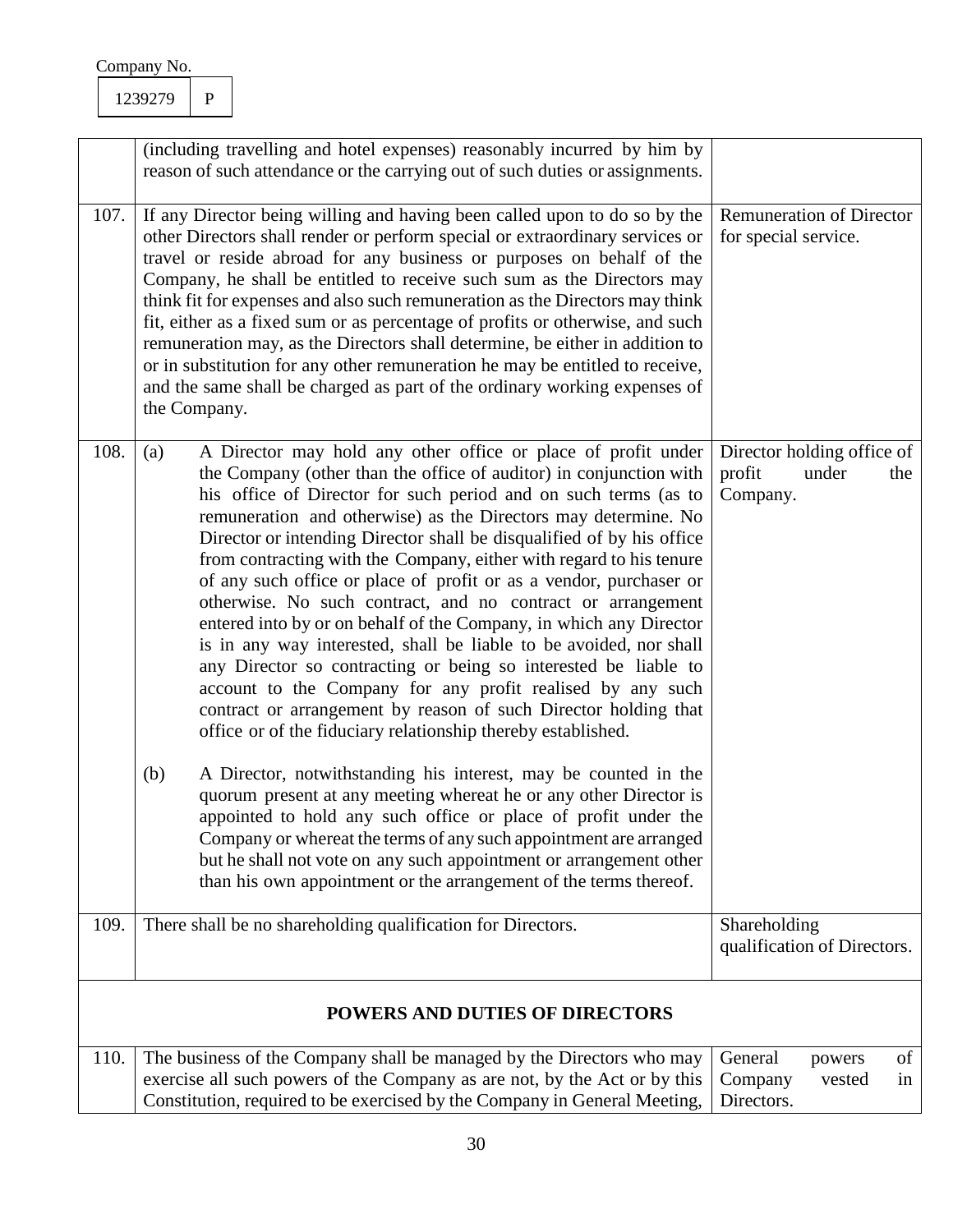| Company No. |  |
|-------------|--|
|             |  |

|      | subject, nevertheless, to any of the provisions of the Act, this Constitution<br>and to such regulations, not being inconsistent with the provisions in this<br>Constitution, as may be prescribed by the Company in General Meeting;<br>but no regulation made by the Company in General Meeting shall invalidate<br>any prior act of the Directors which would have been valid if that regulation<br>had not been made.                                                                                                                                                                                                                                                                                                                                                                                                                                                                                                                                                                                                                                                                                                                                                  |                                                                                            |
|------|----------------------------------------------------------------------------------------------------------------------------------------------------------------------------------------------------------------------------------------------------------------------------------------------------------------------------------------------------------------------------------------------------------------------------------------------------------------------------------------------------------------------------------------------------------------------------------------------------------------------------------------------------------------------------------------------------------------------------------------------------------------------------------------------------------------------------------------------------------------------------------------------------------------------------------------------------------------------------------------------------------------------------------------------------------------------------------------------------------------------------------------------------------------------------|--------------------------------------------------------------------------------------------|
| 111. | The Directors may exercise all the powers of the Company to borrow money<br>and to mortgage or charge its undertaking, property and uncalled capital or<br>any part thereof, and to issue debentures and other securities whether<br>outright or as security for any debt, liability or obligation of the Company.<br>Provided that the Directors shall not issue any debt securities convertible to<br>ordinary shares without the prior approval of the Company in General<br>Meeting.                                                                                                                                                                                                                                                                                                                                                                                                                                                                                                                                                                                                                                                                                   | Power of Directors to<br>borrow.                                                           |
| 112. | Without prejudice to the generality of Article 110 of this Constitution, the<br>Directors may establish or arrange any contributory or non-contributory<br>pension or superannuation scheme for the benefit of, or pay a gratuity,<br>pension or emolument to any person who is or has been employed by or in<br>the service of the Company or any subsidiary of the Company, or to any<br>person who is or has been a Director or other officer of and holds or has<br>salaried employment in the Company or any such subsidiary, and the<br>widow, family or dependents of any such person. The Directors may also<br>subscribe to any association or fund which they consider to be for the<br>benefit of the Company or any such subsidiary or any such persons as<br>aforesaid, and make payments for or towards any hospital or scholastic<br>expenses or any insurance of any such persons. Provided that any Director<br>holding such salaried employment shall be entitled to retain any benefit<br>received by him hereunder subject only, where the Act requires, to proper<br>disclosure to the Members and the approval of the Company in General<br>Meeting. | Pensions and donations.                                                                    |
| 113. | Any acquisition or disposal by the Directors of the Company's undertaking<br>or property shall be made in accordance with Section 223 of the Act.                                                                                                                                                                                                                                                                                                                                                                                                                                                                                                                                                                                                                                                                                                                                                                                                                                                                                                                                                                                                                          | Approval required for<br>disposal of Company's<br>undertaking or property<br>by Directors. |
| 114. | The Directors from time to time and at any time may establish any local<br>boards or agencies for managing any of the affairs of the Company, either<br>in Malaysia or elsewhere, and may appoint any persons to be members of<br>such local boards, or any managers, inspectors, or agents, and may fix their<br>remuneration and may delegate to any local board, manager, inspector, or<br>agent, any of the powers, authorities and discretions vested in the Directors<br>with power to sub-delegate, and may authorise the members of any local<br>board, or any of them to fill any vacancies therein, and to act                                                                                                                                                                                                                                                                                                                                                                                                                                                                                                                                                   | Local boards or agencies.                                                                  |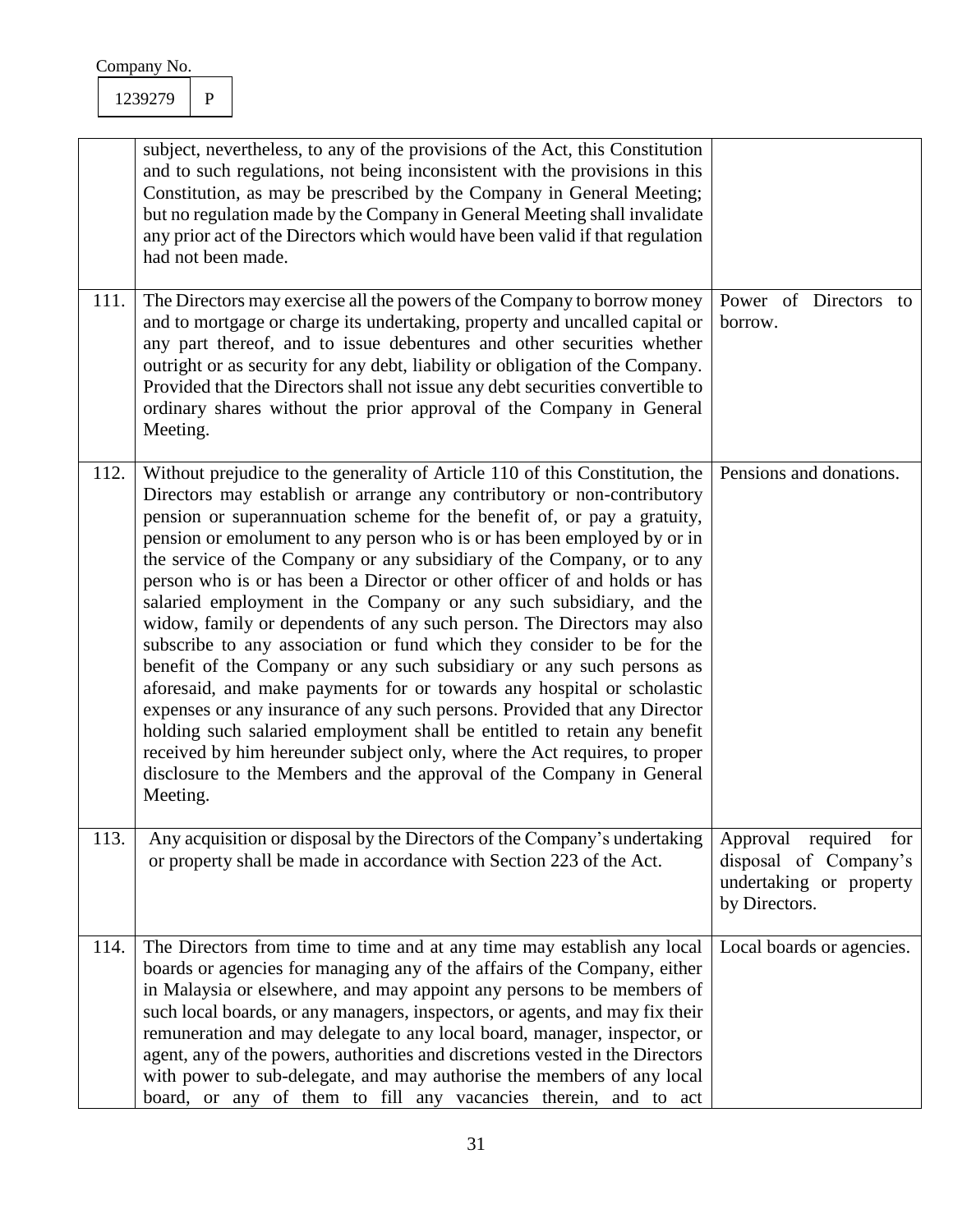|      | notwithstanding vacancies, and any such appointment or delegation may be<br>made upon such terms and subject to such conditions as the Directors may<br>think fit, and the Directors may remove any person so appointed, and may<br>annul or vary such delegation, but no person dealing in good faith and<br>without notice of any such annulment or variation shall be affected thereby.<br>Every Director while present in the country or territory in which any such<br>local board thereof shall have been established shall be ex-officio a member<br>thereof and entitled to attend and vote at all meetings thereof held while he<br>is present in such country or territory.                                                                                                                                                                                                                                                                                                                                                                                                                                                                                                                   |                                                                |
|------|---------------------------------------------------------------------------------------------------------------------------------------------------------------------------------------------------------------------------------------------------------------------------------------------------------------------------------------------------------------------------------------------------------------------------------------------------------------------------------------------------------------------------------------------------------------------------------------------------------------------------------------------------------------------------------------------------------------------------------------------------------------------------------------------------------------------------------------------------------------------------------------------------------------------------------------------------------------------------------------------------------------------------------------------------------------------------------------------------------------------------------------------------------------------------------------------------------|----------------------------------------------------------------|
| 115. | The Directors may from time to time appoint any person or persons to hold<br>office as general adviser or as adviser to the Company at the Office, for a<br>period not exceeding one year from the date of appointment, but at the<br>expiration of such period the same person or persons may be re-appointed<br>for another period not exceeding one year. It shall be the duty of a general<br>adviser or adviser to assist the Company with his counsel and advise when<br>so requested.                                                                                                                                                                                                                                                                                                                                                                                                                                                                                                                                                                                                                                                                                                            | General adviser.                                               |
| 116. | The Directors may from time to time by power of attorney under the Seal,<br>appoint any corporation, firm or person or body of persons, whether<br>nominated directly or indirectly by the Directors, to be the attorney or<br>attorneys of the Company for such purposes and with such powers,<br>authorities and discretions (not exceeding those vested in or exercisable by<br>the Directors under this Constitution), and for such period and subject to<br>such conditions as they may think fit, and any such appointment may (if<br>the Directors think fit) be made in favour of any of the members of any<br>local board established as aforesaid, or in favour of any company, or of<br>the Members, Directors, nominees, or managers of any company or firm,<br>or in favour of any fluctuating body of persons, whether nominated<br>directly or indirectly by the Directors; and any such power of attorney may<br>contain such provisions for the protection and convenience of persons<br>dealing with any such attorney as the Directors may think fit and may also<br>authorise any such attorney to delegate all or any of the powers, authorities<br>and discretions vested in him. | Powers of attorney.                                            |
| 117. | All cheques, promissory notes, drafts, bills of exchange and other<br>negotiable instruments and receipts for or transferable instruments, in which<br>the Company is in any way concerned or interested, and all receipts for<br>money paid to the Company shall be signed, drawn, accepted, endorsed or<br>otherwise executed, as the case may be in such manner as the Directors from<br>time to time by resolution determine.                                                                                                                                                                                                                                                                                                                                                                                                                                                                                                                                                                                                                                                                                                                                                                       | Execution of negotiable.                                       |
| 118. | The Directors shall cause proper minutes to be made and kept for the<br>purpose:                                                                                                                                                                                                                                                                                                                                                                                                                                                                                                                                                                                                                                                                                                                                                                                                                                                                                                                                                                                                                                                                                                                        | of all<br>Proper minutes<br>appointment<br>and<br>proceedings. |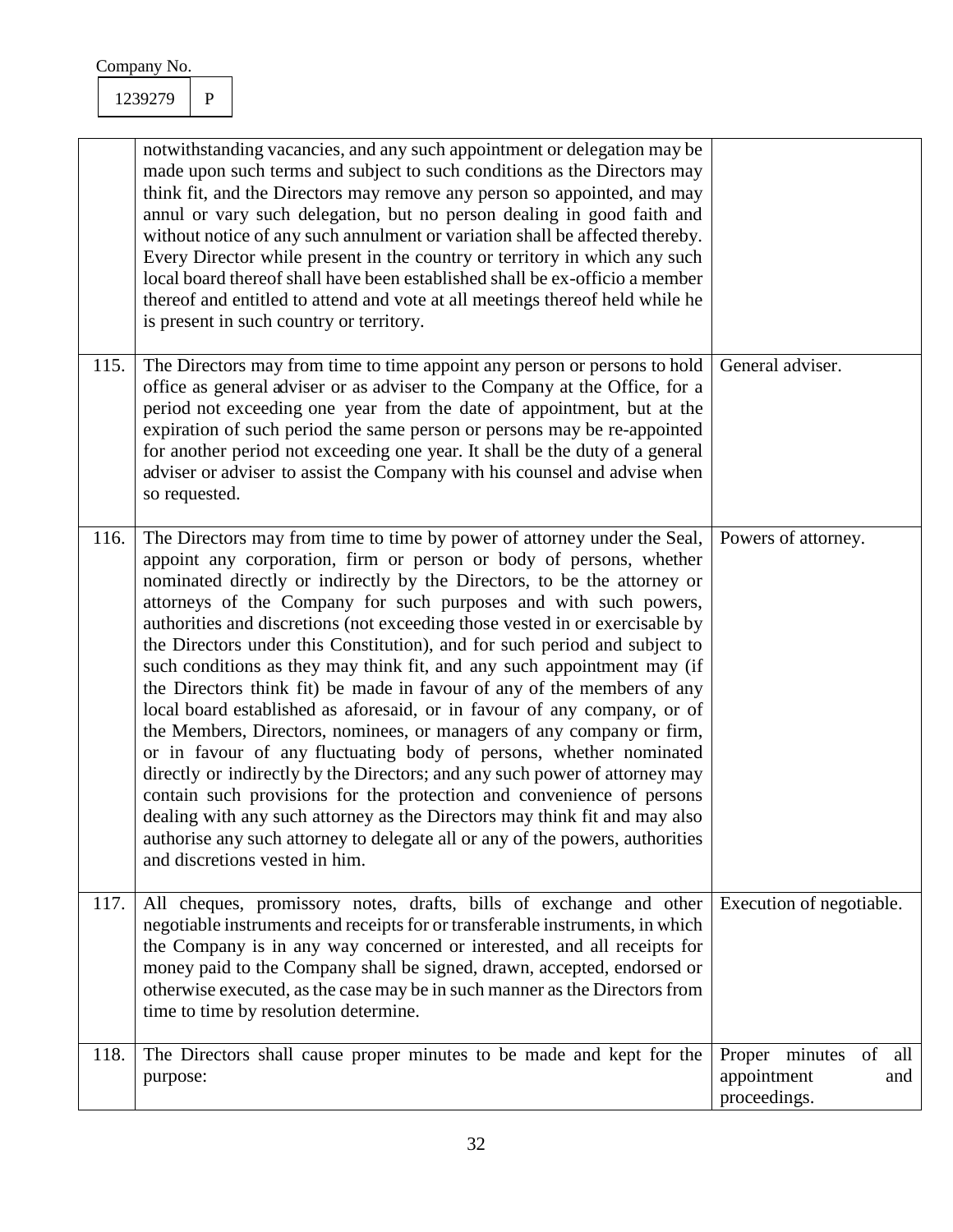|                          | (a) | of all appointments of Directors and Secretary to be engaged in the<br>management of the Company's affairs;                                                                                                                                                                                                                                                                                                            |                                           |  |  |
|--------------------------|-----|------------------------------------------------------------------------------------------------------------------------------------------------------------------------------------------------------------------------------------------------------------------------------------------------------------------------------------------------------------------------------------------------------------------------|-------------------------------------------|--|--|
|                          | (b) | of names of Directors present at all meetings of the Company and of<br>the Directors; and                                                                                                                                                                                                                                                                                                                              |                                           |  |  |
|                          | (c) | of all proceedings at all meetings of the Company and of the<br>Directors, and all business transacted resolutions passed and orders<br>made at such meetings.                                                                                                                                                                                                                                                         |                                           |  |  |
|                          |     | Such minutes shall be signed by the chairman of the meeting at which the<br>proceedings were held or by the chairman of the next succeeding meeting<br>and if so signed, shall be conclusive evidence without any further proof of<br>the facts stated therein.                                                                                                                                                        |                                           |  |  |
| 119.                     |     | The Company shall in accordance with the provisions of the Act keep at the<br>Office a register containing such particulars with respect to the Directors<br>and managers of the Company as are required by the Act, and shall from<br>time to time notify the Registrar of any change in such register and of the<br>date of change in manner prescribed by the Act.                                                  | Register of Directors.                    |  |  |
| PROCEEDINGS OF DIRECTORS |     |                                                                                                                                                                                                                                                                                                                                                                                                                        |                                           |  |  |
| 120.                     |     | The provisions of the Third Schedule of the Act shall not apply to the<br>Company except insofar as the same are repeated or contained in this<br>Constitution.                                                                                                                                                                                                                                                        | Third schedule excluded.                  |  |  |
| 121.                     |     | Subject to any applicable law, the Board shall meet at least once every three<br>(3) calendar months for the dispatch, management and administration of<br>business and affairs of the Company, and adjourn or otherwise regulate their<br>meetings as they think fit.                                                                                                                                                 | Meetings for transaction<br>of business.  |  |  |
| 122.                     | (a) | The Directors may determine the quorum necessary for the<br>transaction of business. Until otherwise determined at least 51% of<br>the number of Directors must be present to form a quorum provided<br>always at least one (1) of whom shall be a Maybank Nominated<br>Director and one (1) of whom shall be Ageas Nominated Director,<br>present in person, shall constitute a quorum for a meeting of the<br>Board. | of<br><b>Board</b><br>Quorum<br>meetings. |  |  |
|                          | (b) | In the absence of a quorum as stated in Article $122(a)$ of this<br>Constitution within half an hour of the time appointed for the<br>meeting, the meeting shall automatically be adjourned to two (2)<br>Business Days thereafter at the same time and at the same place. At                                                                                                                                          |                                           |  |  |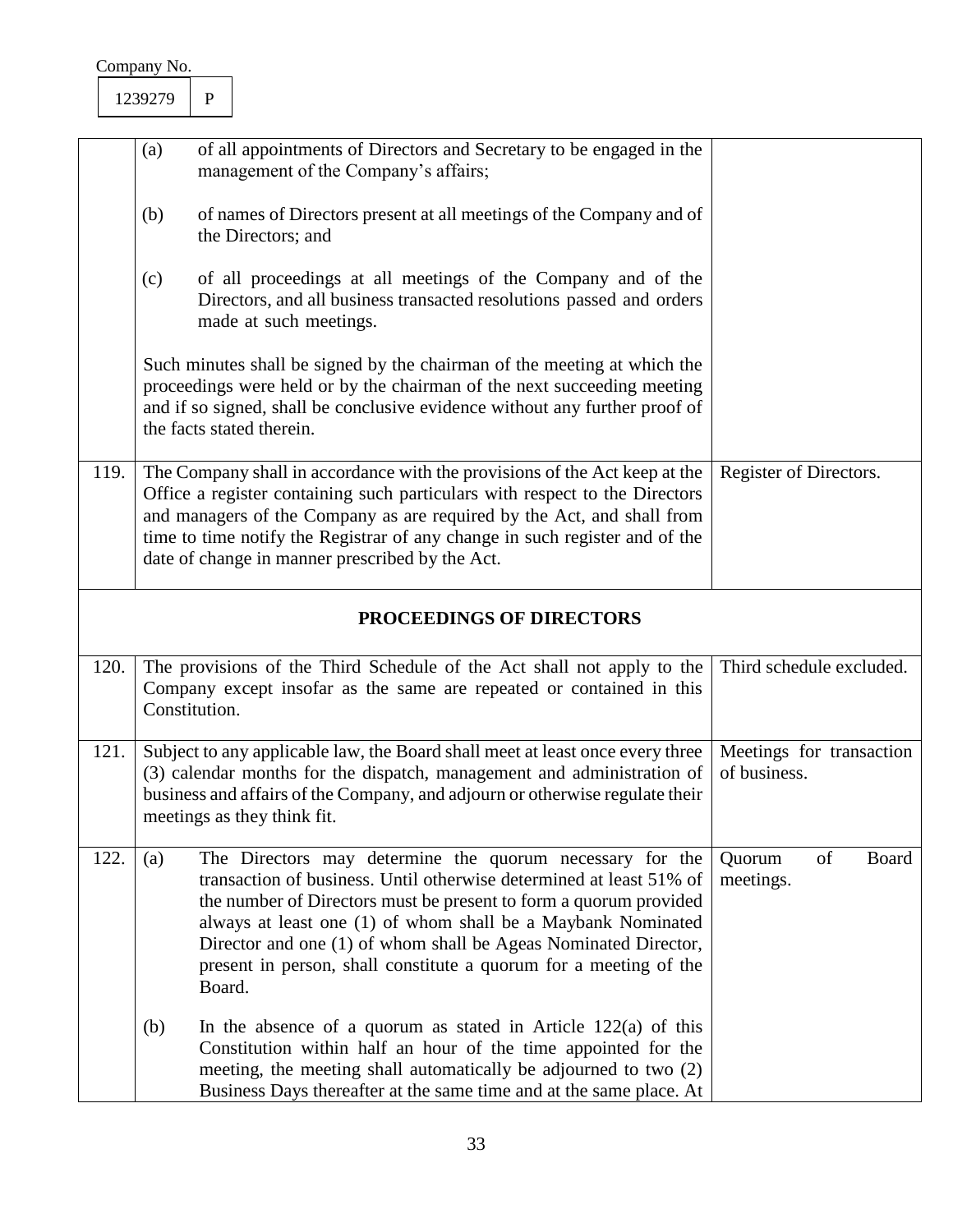|     |      | 1239279                                                                                                                                                                                                                                                      | $\mathbf{P}$                                                                                                                                                                                                                                                                                                                                                                                                                                                                                                                                                                                                                                                                             |                                                                                                                                                                                                                                                                                                                                                                                                                                                                                                                                                                                                              |                                 |    |
|-----|------|--------------------------------------------------------------------------------------------------------------------------------------------------------------------------------------------------------------------------------------------------------------|------------------------------------------------------------------------------------------------------------------------------------------------------------------------------------------------------------------------------------------------------------------------------------------------------------------------------------------------------------------------------------------------------------------------------------------------------------------------------------------------------------------------------------------------------------------------------------------------------------------------------------------------------------------------------------------|--------------------------------------------------------------------------------------------------------------------------------------------------------------------------------------------------------------------------------------------------------------------------------------------------------------------------------------------------------------------------------------------------------------------------------------------------------------------------------------------------------------------------------------------------------------------------------------------------------------|---------------------------------|----|
|     |      | such adjourned meeting, at least 51% of the number of Directors<br>inclusive of at least one (1) Maybank Nominated Director and one<br>(1) Ageas Nominated Director, present in person, shall constitute a<br>quorum for the adjourned meeting of the Board. |                                                                                                                                                                                                                                                                                                                                                                                                                                                                                                                                                                                                                                                                                          |                                                                                                                                                                                                                                                                                                                                                                                                                                                                                                                                                                                                              |                                 |    |
| (c) |      |                                                                                                                                                                                                                                                              | In the event where the quorum at the adjourned meeting of the Board<br>as stated in Article 122(b) above is not present within half an hour<br>of the time appointed for the adjourned meeting, the adjourned<br>meeting shall be re-adjourned to two (2) Business Days thereafter at<br>the same time and at the same place and at such re-adjourned<br>meeting, at least 51% of the number of Directors shall constitute a<br>quorum and may proceed to dispose of matters presented before the<br>Board provided that notice of such re-adjourned meeting shall have<br>been given to each Director at least two (2) Business Days prior to<br>the date of such re-adjourned meeting. |                                                                                                                                                                                                                                                                                                                                                                                                                                                                                                                                                                                                              |                                 |    |
| (d) |      |                                                                                                                                                                                                                                                              | think fit.                                                                                                                                                                                                                                                                                                                                                                                                                                                                                                                                                                                                                                                                               | All actions of the Board shall be reflected in the minutes of the<br>meeting. Subject to the provisions of this Constitution, the Board<br>may regulate its proceedings as the majority of the Directors may                                                                                                                                                                                                                                                                                                                                                                                                 |                                 |    |
|     |      | (e)                                                                                                                                                                                                                                                          |                                                                                                                                                                                                                                                                                                                                                                                                                                                                                                                                                                                                                                                                                          | No business may be transacted at a meeting of the Board if a quorum<br>is not present.                                                                                                                                                                                                                                                                                                                                                                                                                                                                                                                       |                                 |    |
|     |      | (f)                                                                                                                                                                                                                                                          |                                                                                                                                                                                                                                                                                                                                                                                                                                                                                                                                                                                                                                                                                          | Where a resolution is passed at an adjourned meeting of the Board,<br>the resolution shall, for all purposes, be treated as having been<br>passed on the date on which it was in fact passed and shall not to be<br>deemed to have been passed on any earlier date.                                                                                                                                                                                                                                                                                                                                          |                                 |    |
|     | 123. |                                                                                                                                                                                                                                                              |                                                                                                                                                                                                                                                                                                                                                                                                                                                                                                                                                                                                                                                                                          | Any one Director may at any time and the Secretary shall on the requisition<br>of any one Director summon a meeting of the Directors.                                                                                                                                                                                                                                                                                                                                                                                                                                                                        | Summon of meeting.              |    |
|     | 124. | (a)                                                                                                                                                                                                                                                          |                                                                                                                                                                                                                                                                                                                                                                                                                                                                                                                                                                                                                                                                                          | Notice of all Directors' meetings shall be given to all Directors and<br>the notice shall include the date, time and place of the meeting and<br>the matters to be discussed.                                                                                                                                                                                                                                                                                                                                                                                                                                | Notice of meeting<br>Directors. | of |
|     |      | (b)                                                                                                                                                                                                                                                          |                                                                                                                                                                                                                                                                                                                                                                                                                                                                                                                                                                                                                                                                                          | Save and except for Article $122(c)$ of this Constitution, notice of<br>every meeting of Directors shall be given in writing and the notice<br>of each meeting of Directors shall be served on each Director<br>entitled to receive the notice at least six (6) Business Days in<br>advance of the meeting, either personally or by sending it by post<br>or by electronic mail or other electronic means or device to him at<br>his registered address or to his last known e-mail address or<br>facsimile number or to such other electronic address of that<br>Director, for the service of such notices. |                                 |    |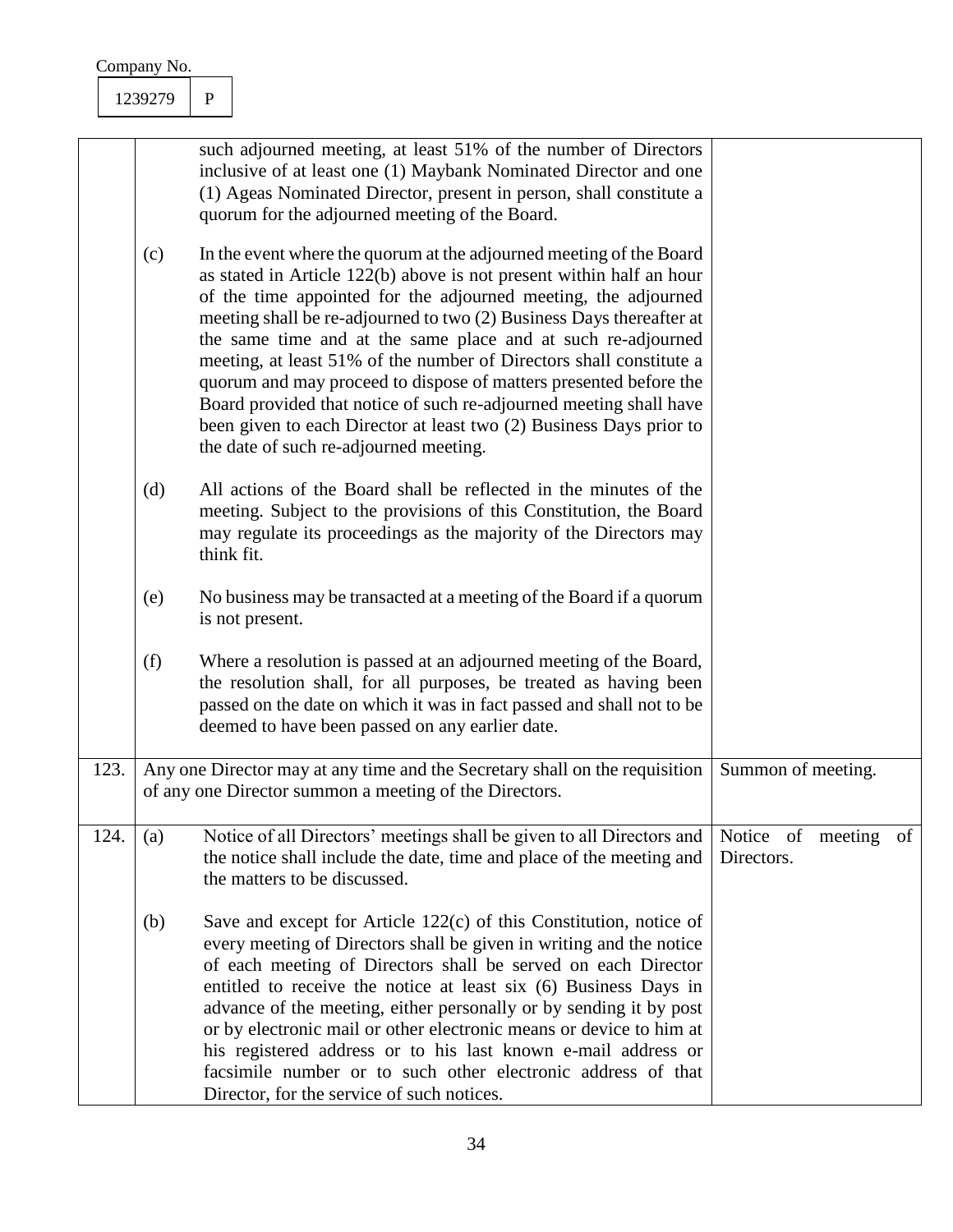|      | (c) | Where a notice is sent by post, service of the notice shall be deemed<br>to be effected by properly addressing pre-paying and posting a letter<br>containing the notice on the day after the date of its posting. Where<br>a notice is sent by electronic mail or other electronic means or<br>device, a confirmation note from the facsimile machine or a<br>computer print-out confirming the date of transmission shall be<br>evidence of the date of delivery of the said notice electronically. All<br>notices if sent by post and addressed to Members with addresses in<br>East and outside Malaysia shall be sent by airmail or reliable courier<br>services and the services shall be paid at the prescribed rates. |                                            |       |
|------|-----|------------------------------------------------------------------------------------------------------------------------------------------------------------------------------------------------------------------------------------------------------------------------------------------------------------------------------------------------------------------------------------------------------------------------------------------------------------------------------------------------------------------------------------------------------------------------------------------------------------------------------------------------------------------------------------------------------------------------------|--------------------------------------------|-------|
| 125. | (a) | Subject to the notice and quorum requirements for meetings of the<br>Board as provided in this Constitution, a person may participate in<br>a meeting of the Board or any committee of the Board by conference<br>telephone, electronic or such other communication facilities which<br>would permit all persons participating in the meeting to<br>communicate with each other simultaneously and instantaneously.                                                                                                                                                                                                                                                                                                          | Meetings by telephone,<br>electronic, etc. |       |
|      | (b) | Participation by a person in a meeting by conference telephone,<br>electronic and such other communication facilities shall be treated<br>as presence in person by that person at the said meeting and shall be<br>entitled to vote and be counted towards the quorum notwithstanding<br>the fact that he/she is not physically present at the venue where the<br>meeting is to be held.                                                                                                                                                                                                                                                                                                                                     |                                            |       |
|      | (c) | For the avoidance of doubt, such meeting shall be deemed to be held<br>at the place where the chairman of the meeting is at the start of the<br>meeting or any other place as agreed by the chairman.                                                                                                                                                                                                                                                                                                                                                                                                                                                                                                                        |                                            |       |
|      | (d) | Such a meeting shall not be deemed to have proceeded for such<br>period or periods where the conference telephone, electronic or such<br>other communication facilities have been disconnected.                                                                                                                                                                                                                                                                                                                                                                                                                                                                                                                              |                                            |       |
|      | (e) | The chairman of such a meeting shall have the discretion to<br>postpone the meeting which had been disconnected and which<br>cannot be reconnected within a reasonable time, to another date and<br>time to be agreed by the participants of the meeting.                                                                                                                                                                                                                                                                                                                                                                                                                                                                    |                                            |       |
| 126. |     | The Chairman shall preside as chairman at meetings of the Directors, but if<br>at any meeting the Chairman is not present within five (5) minutes after the<br>time appointed for holding the meeting or if the Chairman is unwilling to<br>act or unable due to illness or otherwise to act, any Maybank Nominated<br>Directors present shall act as chairman of the meeting.                                                                                                                                                                                                                                                                                                                                               | Chairman<br>of<br>meeting.                 | Board |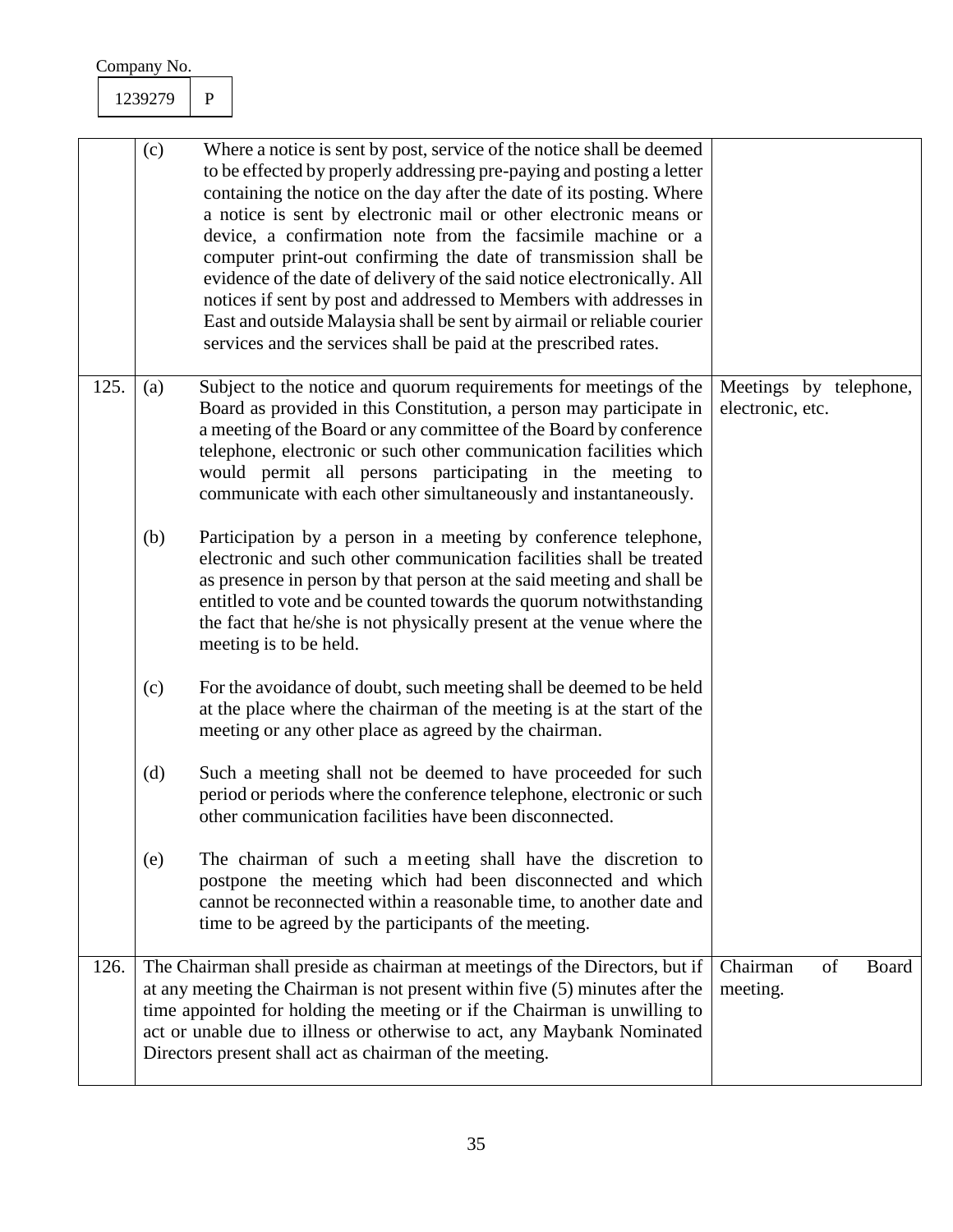|                                                                                                                              | Company No. |                                                                                                                                                                                                                                                                                                                                                                                                                                                                                                                                                                              |  |
|------------------------------------------------------------------------------------------------------------------------------|-------------|------------------------------------------------------------------------------------------------------------------------------------------------------------------------------------------------------------------------------------------------------------------------------------------------------------------------------------------------------------------------------------------------------------------------------------------------------------------------------------------------------------------------------------------------------------------------------|--|
|                                                                                                                              | 1239279     | $\mathbf{P}$                                                                                                                                                                                                                                                                                                                                                                                                                                                                                                                                                                 |  |
|                                                                                                                              |             |                                                                                                                                                                                                                                                                                                                                                                                                                                                                                                                                                                              |  |
| 127.                                                                                                                         | (a)         | Every Director shall have one (1) vote.<br>Voting.                                                                                                                                                                                                                                                                                                                                                                                                                                                                                                                           |  |
|                                                                                                                              | (b)         | A Director present at a meeting of the Board is presumed to have<br>agreed to, and to have voted in favour of, a resolution of the Board<br>unless he expressly dissents from or votes to object against the<br>resolution at the meeting.                                                                                                                                                                                                                                                                                                                                   |  |
|                                                                                                                              | (c)         | Unless provided otherwise in this Constitution, questions arising at<br>any meeting of Directors shall be decided by a majority of votes and<br>a determination by a majority of Directors shall for all purposes be<br>deemed a determination of the Directors.                                                                                                                                                                                                                                                                                                             |  |
| 128.                                                                                                                         |             | No resolutions shall be passed by the Board for the following issues unless<br>Special Issues.<br>there is prior consensus between Maybank and Ageas:                                                                                                                                                                                                                                                                                                                                                                                                                        |  |
|                                                                                                                              | (a)         | Acquisitions which fall outside the general scope of business of the<br>Company and its subsidiaries.                                                                                                                                                                                                                                                                                                                                                                                                                                                                        |  |
|                                                                                                                              | (b)         | Related party transactions outside the normal course of business of<br>the Company.                                                                                                                                                                                                                                                                                                                                                                                                                                                                                          |  |
|                                                                                                                              | (c)         | Borrowings or provision of guarantees outside the normal course of<br>business of the Company.                                                                                                                                                                                                                                                                                                                                                                                                                                                                               |  |
| Expenditure, which is not a direct consequence of implementing the<br>(d)<br>business plan agreed between Maybank and Ageas. |             |                                                                                                                                                                                                                                                                                                                                                                                                                                                                                                                                                                              |  |
| Increase in capital (whether by call for new capital or through<br>(e)<br>Shareholders' Agreement have been observed.        |             | retained profits by failure to support a resolution to declare sufficient<br>dividends), if such increases would take the Company beyond two<br>hundred and fifty per centum (250%) of the minimum margin of<br>solvency set by BNM as at the date of the Shareholders' Agreement,<br>subject always to prevailing laws or regulations in Malaysia unless it<br>is an increase in capital for the purposes of an acquisition within the<br>general scope of the business of the Company and its subsidiaries<br>and prior thereto, the relevant procedures set out under the |  |
|                                                                                                                              | (f)         | Expansion of the business of the Company and its subsidiaries<br>outside Malaysia and the Republic of Singapore.                                                                                                                                                                                                                                                                                                                                                                                                                                                             |  |
|                                                                                                                              | (g)         | Any disposal of, acquisition of (other than as set out under the<br>Shareholders' Agreement) or discontinuance in whole or in part of,<br>any business activity or any other proposal, which (in the opinion of<br>the Board) results in the basic objective as stated in the Shareholders'                                                                                                                                                                                                                                                                                  |  |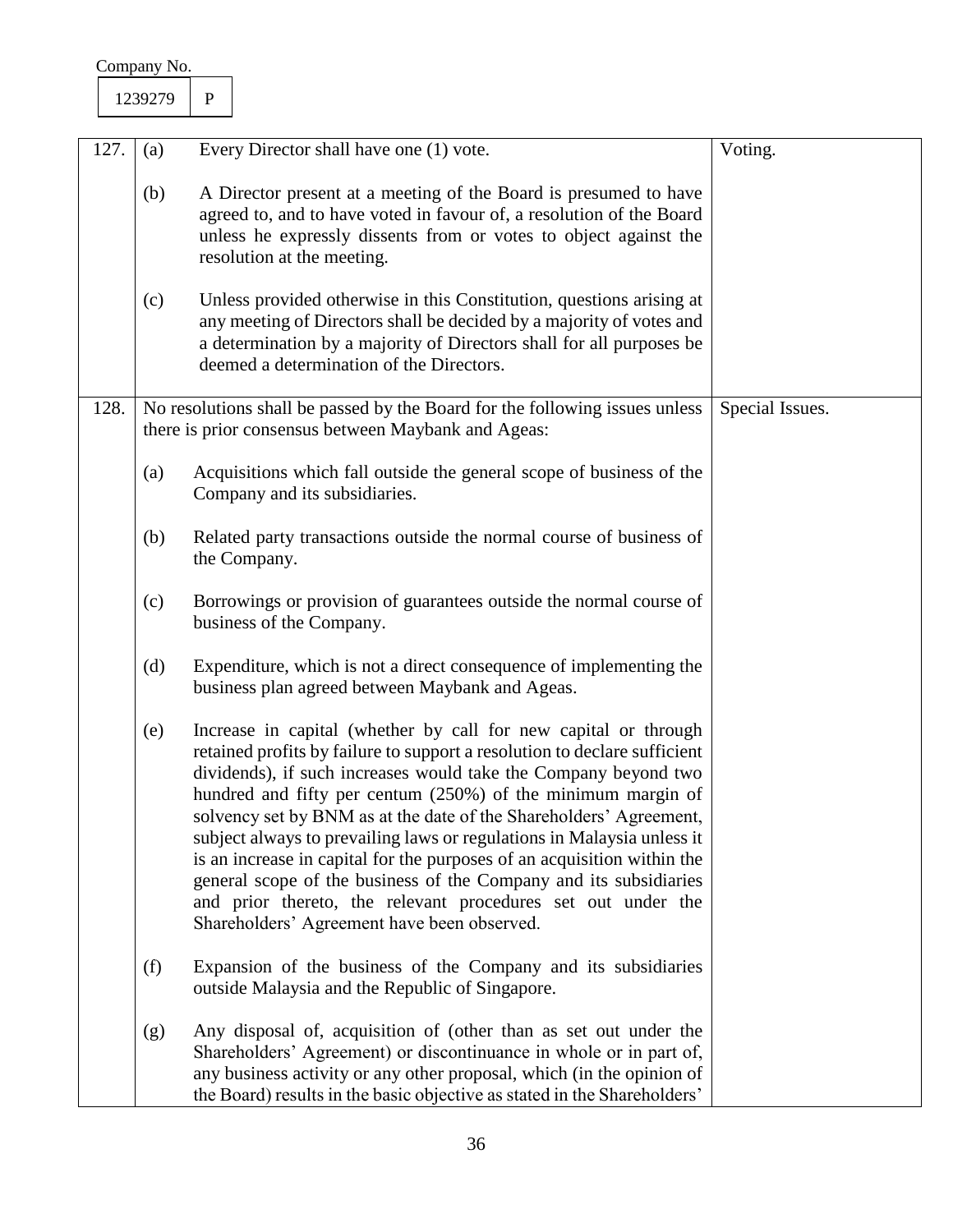|      |     | Agreement to build Malaysia's premier insurance company<br>distributing substantially through Maybank's retail network while<br>creating shareholder value, no longer being the primary focus of the<br>Company and its subsidiaries.                                                                                                                                                                                                                                                                                                                                   |                                                                          |  |
|------|-----|-------------------------------------------------------------------------------------------------------------------------------------------------------------------------------------------------------------------------------------------------------------------------------------------------------------------------------------------------------------------------------------------------------------------------------------------------------------------------------------------------------------------------------------------------------------------------|--------------------------------------------------------------------------|--|
| 129. |     | A Director shall be counted in a quorum at a meeting but may not vote and<br>participate in the discussion and elaboration in respect of the following:                                                                                                                                                                                                                                                                                                                                                                                                                 | Restriction in voting.                                                   |  |
|      | (a) | any arrangement for giving the Director himself or any other<br>Director any security or indemnity in respect of money lent by him<br>to or obligation undertaken by him for the benefit of the Company;<br><sub>or</sub>                                                                                                                                                                                                                                                                                                                                               |                                                                          |  |
|      | (b) | any arrangement for the giving by the Company of any security to a<br>third party in respect of a debt or obligation of the Company for<br>which the Director himself or any other Director has assumed<br>responsibility in whole or in part under a guarantee or indemnity or<br>by the deposit of a security; or                                                                                                                                                                                                                                                     |                                                                          |  |
|      | (c) | any contract by the Director himself or any other Director to<br>subscribe for or underwrite shares of debentures of the Company; or                                                                                                                                                                                                                                                                                                                                                                                                                                    |                                                                          |  |
|      | (d) | any contract or arrangement with any other company in which he is<br>interested either or both as an officer of that other company or as a<br>holder of shares or other securities in that other company.                                                                                                                                                                                                                                                                                                                                                               |                                                                          |  |
| 130. | (a) | Every Director shall comply with the provisions of Section 221 of<br>the Act and all relevant laws, rules, regulations and guidelines issued<br>by the relevant authorities, in connection with the disclosure of his<br>interest in any contract or proposed contract with the Company and<br>in connection with the disclosure of the fact and the nature, character<br>and extent of any other or possession of any property whereby<br>whether directly or indirectly, duties or interests might be created in<br>conflict with his duty or interest as a Director. | Declaration of interest by<br>Director<br>in<br>material<br>transaction. |  |
|      | (b) | The declaration of interest shall be made by way of a written notice<br>to all members of the Board and the Secretary at a meeting of<br>Directors:-                                                                                                                                                                                                                                                                                                                                                                                                                    |                                                                          |  |
|      |     | as soon as practicable after being aware of his interest in the<br>(i)<br>material transaction or arrangement; and                                                                                                                                                                                                                                                                                                                                                                                                                                                      |                                                                          |  |
|      |     | if the material transaction or arrangement is being deliberated<br>(ii)<br>at a meeting of the Directors, before the commencement of the<br>deliberation.                                                                                                                                                                                                                                                                                                                                                                                                               |                                                                          |  |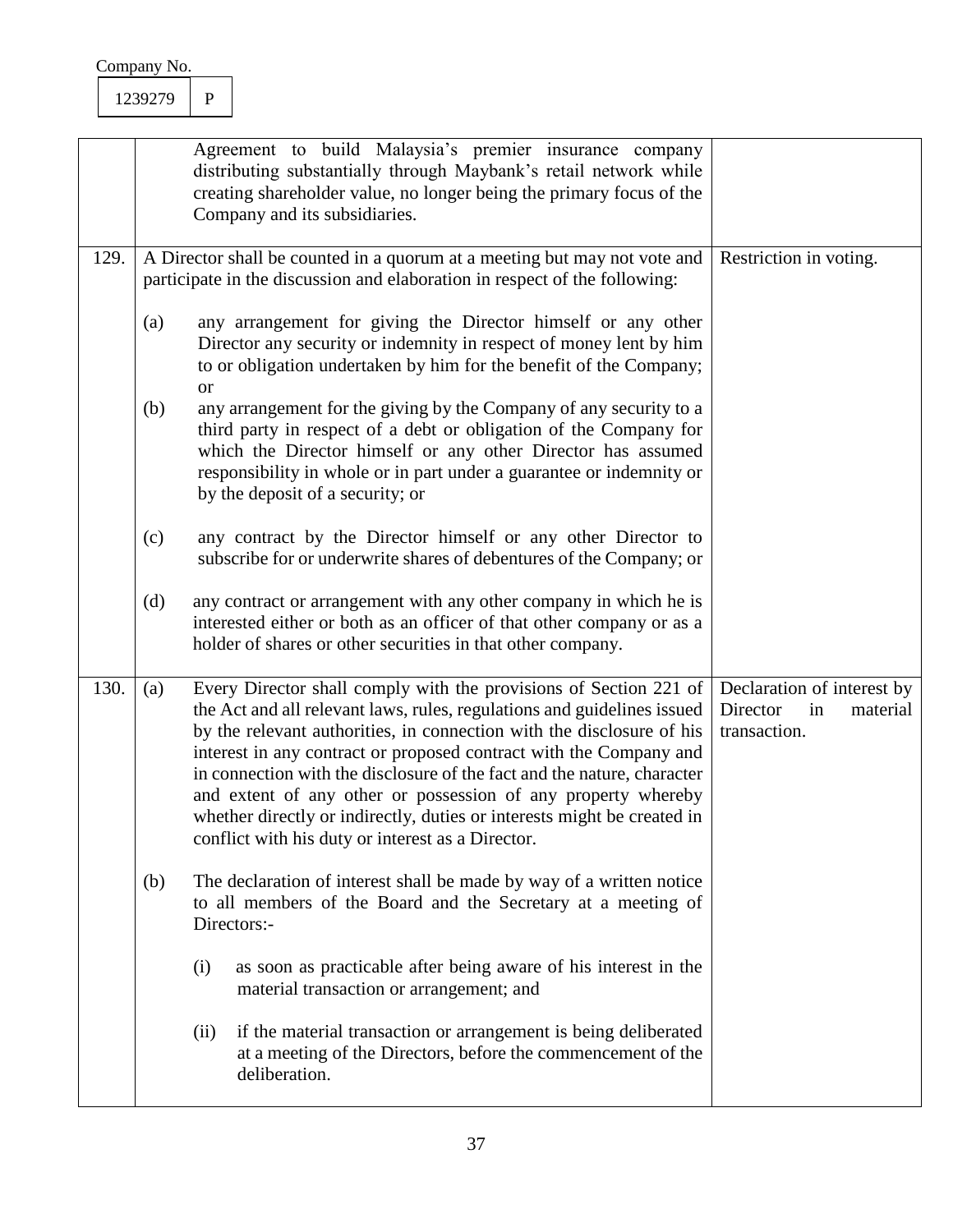| 131. | Subject always to Section 222 (2) of the Act, regardless of whether a<br>declaration has been made, a Director, who has, directly or indirectly,<br>an interest in a material transaction or arrangement, shall not participate and<br>vote at the meeting of Directors where the material transaction or<br>arrangement is being deliberated, but he shall be counted in the quorum<br>present at the meeting.                                                                                  | Safeguards.                                                         |
|------|--------------------------------------------------------------------------------------------------------------------------------------------------------------------------------------------------------------------------------------------------------------------------------------------------------------------------------------------------------------------------------------------------------------------------------------------------------------------------------------------------|---------------------------------------------------------------------|
| 132. | A Director of the Company may with the consent of the Board be or<br>become a Director or other officer of, or otherwise interested in, any<br>company promoted by the Company or in which the Company may be<br>interested as shareholder or otherwise, and no such Director shall be<br>accountable to the Company for any remuneration or other benefits<br>received by him as a Director or officer of, or from his interest in, such other<br>company unless the Company otherwise directs. | Director<br>become<br>may<br>Director<br>of<br>other<br>company.    |
| 133. | Any Director may act by himself or his firm in a professional capacity for<br>the Company, and he or his firm shall be entitled to remuneration for<br>professional services as if he were not a Director, provided that nothing<br>herein contained shall authorise a Director or his firm to act as auditor of<br>the Company.                                                                                                                                                                 | Company<br>may<br>remunerate Director for<br>professional services. |

# **COMMITTEES OF DIRECTORS**

| 134. | (a) | The Directors may appoint such other committees of the Directors<br>consisting of such members of their body as they may from time to<br>time think fit.                                                                                                                                                                                                                                                                                                                                                                      | Committees of the Board.                 |          |  |
|------|-----|-------------------------------------------------------------------------------------------------------------------------------------------------------------------------------------------------------------------------------------------------------------------------------------------------------------------------------------------------------------------------------------------------------------------------------------------------------------------------------------------------------------------------------|------------------------------------------|----------|--|
|      | (b) | Save for the powers in relation to Special Issues, the Directors may<br>entrust to and confer upon the Board committee, any of the powers<br>exercisable by them upon such terms and conditions and with such<br>restrictions as they may think fit and either collaterally with or to<br>the exclusion of their own powers, and may from time to time<br>delegate, revoke, withdraw, alter, or vary all or any of their powers,<br>other than the powers in relation to Special Issues, to the Board<br>committee appointed. | Power<br>to<br>powers.                   | delegate |  |
|      | (c) | The Board executive committee and any other committees so<br>appointed shall in the exercise of the powers so delegated conform to<br>any regulations that may from time to time be imposed upon them<br>by the Board.                                                                                                                                                                                                                                                                                                        | Committees to conform<br>to regulations. |          |  |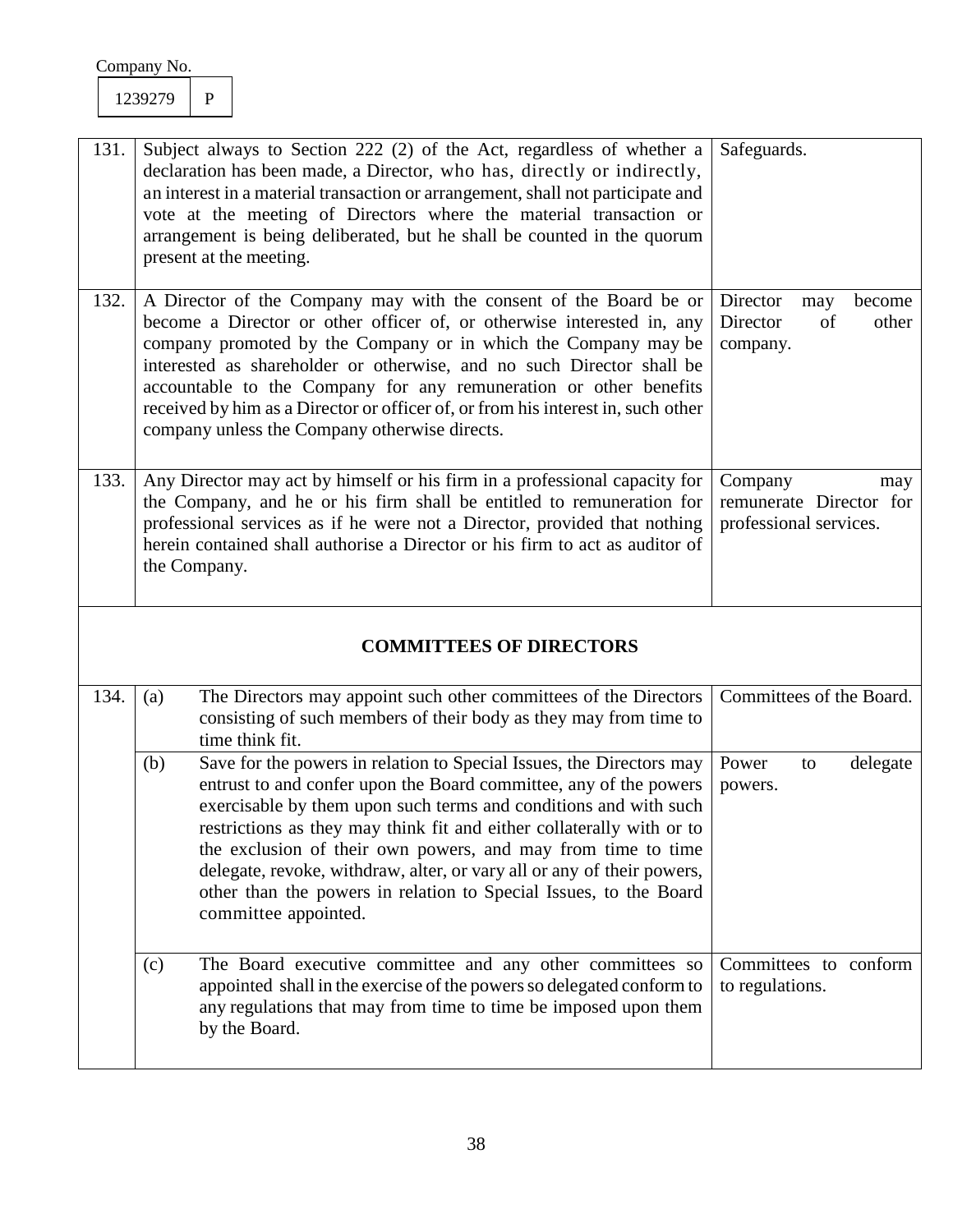| (d) | A committee may elect a chairperson of its meetings and may   Chairman of committee<br>determine its own proceedings. If no such chairman is elected, or if<br>at any meeting the chairman is not present within five (5) minutes<br>after the time appointed for holding the same, the members present<br>may choose one of their number to be chairman of the meeting. | proceedings.                           |
|-----|--------------------------------------------------------------------------------------------------------------------------------------------------------------------------------------------------------------------------------------------------------------------------------------------------------------------------------------------------------------------------|----------------------------------------|
| (e) | Any questions arising at any meeting of a committee shall be<br>determined by a majority of votes of the members present, and in<br>the case of an equality of votes the chairman of the meeting shall<br>not have a second or casting vote.                                                                                                                             | Voting during meeting of<br>committee. |

# **MANAGING DIRECTOR, EXECUTIVE DIRECTOR & CHIEF EXECUTIVE OFFICER**

| 135. | The Directors shall subject to the prior approval of BNM appoint one of the<br>members of the Board nominated by Maybank for the time being and from<br>time to time to the office of managing director and may from time to time<br>revoke any such appointment. A managing director so appointed shall be<br>subjected to the same provisions as to the resignation and removal as the<br>other Directors, and if he ceases to hold the office of the Director he shall<br>ipso facto and immediately cease to be a managing director, but without<br>prejudice to any claim he may have for damages for breach of any contract<br>of service between him and the Company. | of<br>Appointment<br>managing director.     |
|------|------------------------------------------------------------------------------------------------------------------------------------------------------------------------------------------------------------------------------------------------------------------------------------------------------------------------------------------------------------------------------------------------------------------------------------------------------------------------------------------------------------------------------------------------------------------------------------------------------------------------------------------------------------------------------|---------------------------------------------|
| 136. | A managing director shall, subject to the terms of any agreement entered<br>into in any particular case, receive such remuneration (whether by way of<br>salary, commission or participation in profits, or partly in one way and<br>partly in another) as the Directors may determine.                                                                                                                                                                                                                                                                                                                                                                                      | Remuneration<br>of<br>managing director.    |
| 137. | The managing director shall be subject to the control of the Board. The<br>managing director shall be responsible to carry out the administration and<br>management of the Company and the underwriting of all life and general<br>insurance business, settlement of claims, the arrangement of facultative<br>reinsurances and carry out other functions for the efficient administration<br>of the Company as delegated by the Board.                                                                                                                                                                                                                                      | Managing<br>director<br>subject to control. |
| 138. | Subject to the approval of BNM, the Directors may from time to<br>(a)<br>time appoint one or more of their body that are nominated by<br>Maybank to be the holder of any executive office upon such terms<br>and for such period as they may determine.                                                                                                                                                                                                                                                                                                                                                                                                                      | Appointment to executive<br>office.         |
|      | The appointment of any Director to any other executive office shall<br>(b)<br>be subject to termination if he cease from any cause to be a Director<br>unless the contract or resolution under which he holds office shall                                                                                                                                                                                                                                                                                                                                                                                                                                                   |                                             |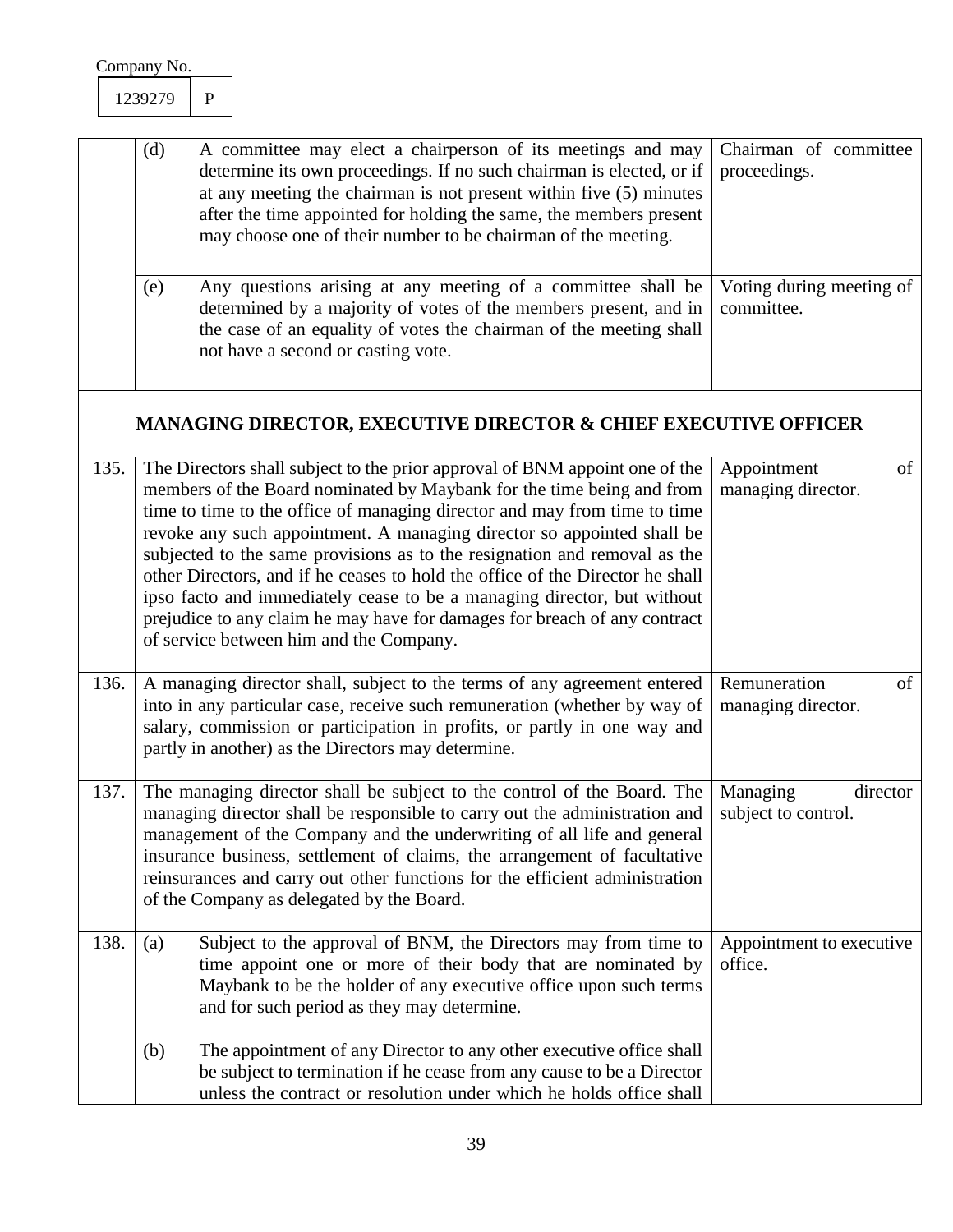|  |      | Company No.                                                                                                                                                                                                                                                                                                       |                                                                                                                                                                                                                                                                                                                                                                                                                                                          |                                                                                                                                                                                                                                                                                                                                                                                                                                                                                                                                         |                          |
|--|------|-------------------------------------------------------------------------------------------------------------------------------------------------------------------------------------------------------------------------------------------------------------------------------------------------------------------|----------------------------------------------------------------------------------------------------------------------------------------------------------------------------------------------------------------------------------------------------------------------------------------------------------------------------------------------------------------------------------------------------------------------------------------------------------|-----------------------------------------------------------------------------------------------------------------------------------------------------------------------------------------------------------------------------------------------------------------------------------------------------------------------------------------------------------------------------------------------------------------------------------------------------------------------------------------------------------------------------------------|--------------------------|
|  |      | 1239279                                                                                                                                                                                                                                                                                                           | $\mathbf{P}$                                                                                                                                                                                                                                                                                                                                                                                                                                             |                                                                                                                                                                                                                                                                                                                                                                                                                                                                                                                                         |                          |
|  |      | state otherwise but without prejudice to any claim he may have for<br>damages for breach of any contract of service between him and the<br>Company.                                                                                                                                                               |                                                                                                                                                                                                                                                                                                                                                                                                                                                          |                                                                                                                                                                                                                                                                                                                                                                                                                                                                                                                                         |                          |
|  |      | (c)                                                                                                                                                                                                                                                                                                               |                                                                                                                                                                                                                                                                                                                                                                                                                                                          | The Directors may entrust to and confer upon a Director holding any<br>executive office any of the powers (other than the power to make<br>calls on or to forfeit shares or the powers exercisable by the<br>Directors under Article 128 hereof) exercisable by them as Directors<br>upon such terms and conditions and with such restrictions as they<br>may think fit and either collaterally with or to the exclusion of their<br>own powers and may from time to time revoke, withdraw, alter or<br>vary all or any of such powers. |                          |
|  | 139. | (a)                                                                                                                                                                                                                                                                                                               |                                                                                                                                                                                                                                                                                                                                                                                                                                                          | The Directors shall subject to the prior approval of BNM appoint a<br>person nominated by Maybank to the office of chief executive<br>officer at such remuneration and upon such terms as to the duties to<br>be performed, the powers to be exercised, and all other matters as<br>the Directors think fit, but no such appointee shall be invested with<br>any powers or entrusted with any duties which the Directors<br>themselves could not have exercised or performed.                                                           | Chief executive officer. |
|  |      | (b)                                                                                                                                                                                                                                                                                                               |                                                                                                                                                                                                                                                                                                                                                                                                                                                          | The chief executive officer shall be subject to the control of the<br>Board and a chief executive officer so appointed shall, subject to the<br>provisions of any contract between him and the Company, be<br>removed or dismissed from office.                                                                                                                                                                                                                                                                                         |                          |
|  |      | (c)                                                                                                                                                                                                                                                                                                               |                                                                                                                                                                                                                                                                                                                                                                                                                                                          | The Board may, if it deems fit, appoint a deputy chief executive<br>officer who shall be a nominee of Ageas.                                                                                                                                                                                                                                                                                                                                                                                                                            |                          |
|  |      |                                                                                                                                                                                                                                                                                                                   | For the avoidance of doubt, the appointment of chief executive officer<br>and/or the deputy chief executive officer of the Company is subject to a<br>consultative process for both Maybank and Ageas to deliberate on the<br>universe of the candidates before an actual nomination could be made.<br>Nevertheless, the actual appointment of chief executive officer and/or<br>deputy chief executive officer remains the responsibility of the Board. |                                                                                                                                                                                                                                                                                                                                                                                                                                                                                                                                         |                          |
|  | 140. | Notwithstanding anything to the contrary in this Constitution, the Directors<br>shall have the right, in the event of unsatisfactory performance or conduct<br>of the person so appointed as the managing director or chief executive<br>officer to dismiss him and to have him replaced by a nominee of Maybank. |                                                                                                                                                                                                                                                                                                                                                                                                                                                          | of managing<br>Removal<br>director<br>chief<br><b>or</b><br>executive officer.                                                                                                                                                                                                                                                                                                                                                                                                                                                          |                          |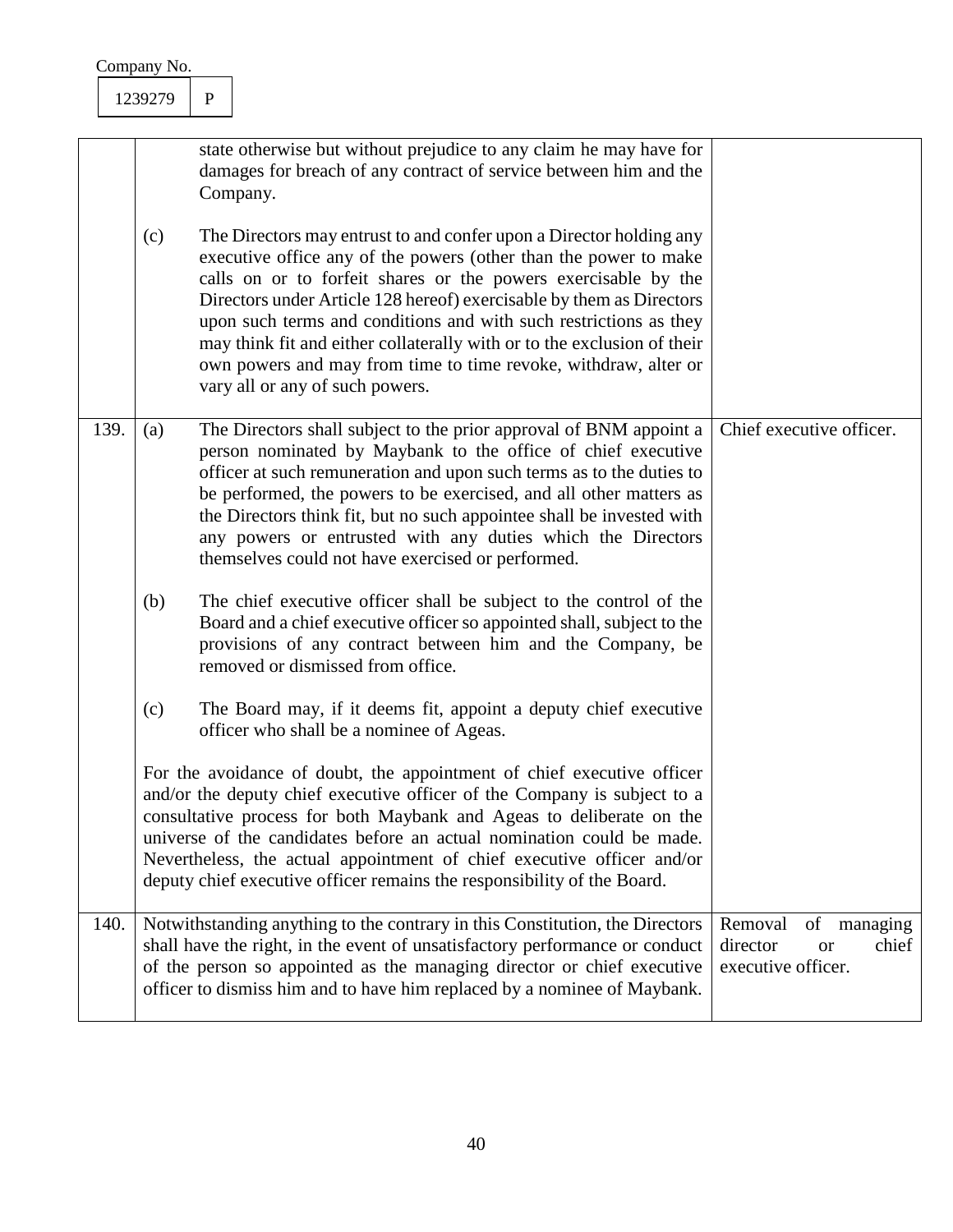| Company No. |  |
|-------------|--|
|             |  |

 $\mathbf{I}$ 

|      | <b>VALIDATION OF ACTS OF DIRECTORS</b>                                                                                                                                                                                                                                                                                                                                                                                                                                                                                                                                                                                                                                                                             |                                                                            |  |  |  |
|------|--------------------------------------------------------------------------------------------------------------------------------------------------------------------------------------------------------------------------------------------------------------------------------------------------------------------------------------------------------------------------------------------------------------------------------------------------------------------------------------------------------------------------------------------------------------------------------------------------------------------------------------------------------------------------------------------------------------------|----------------------------------------------------------------------------|--|--|--|
| 141. | All acts bona fide done by any meeting of the Directors or of a committee<br>of Directors or by any person acting as a Director shall, notwithstanding<br>that it is afterwards discovered that there was some defect in the<br>appointment of any such Director or person acting as aforesaid, or that they<br>or any of them were disqualified, be as valid as if every such person had<br>been duly appointed and was qualified to be a Director.                                                                                                                                                                                                                                                               | Validity of acts where<br>appointment defective.                           |  |  |  |
|      | <b>CIRCULAR RESOLUTIONS</b>                                                                                                                                                                                                                                                                                                                                                                                                                                                                                                                                                                                                                                                                                        |                                                                            |  |  |  |
| 142. | A resolution in writing, signed or assented and received by the Secretary by<br>post, facsimile, e-mail or other electronic means, by all the Directors shall<br>be as valid and effectual as if it had been passed at a meeting of the Directors<br>duly convened and held and shall be passed on the date which it has been<br>signed by the last Director. Any such resolution may consist of several<br>counterparts each signed or assented to by one or more Directors in<br>question.                                                                                                                                                                                                                       | Resolutions<br>in writing<br>signed<br>by<br>Directors<br>effective.       |  |  |  |
|      | <b>AUTHENTICATION OF DOCUMENTS</b>                                                                                                                                                                                                                                                                                                                                                                                                                                                                                                                                                                                                                                                                                 |                                                                            |  |  |  |
| 143. | Any Director or the Secretary or any person appointed by the Directors for<br>the purpose shall have power to authenticate any documents affecting the<br>Constitution and any resolution passed by the Company or the Directors<br>and any books, records, documents and accounts relating to the business of<br>the Company, and to certify copies thereof or extracts therefrom as true<br>copies or extracts and need not be made under the Seal; and, where any<br>books, records, documents or accounts are kept elsewhere than in the<br>Office, the local manager or other officer of the Company having the<br>custody thereof shall be deemed to be a person appointed by the Directors<br>as aforesaid. | Authentication<br>of<br>documents.                                         |  |  |  |
| 144. | A document purporting to be a copy of a resolution of the Directors or an<br>extract from the minutes of a meeting of the Directors which is certified as<br>such in accordance with the provisions of Article 143 shall be conclusive<br>evidence in favour of all persons dealing with the Company upon the faith<br>thereof that such resolution has been duly passed or, as the case may be,<br>that such extract is a true and accurate record of a duly constituted meeting<br>of the Directors.                                                                                                                                                                                                             | Certified<br>of<br>copy<br>resolution or extract of<br>minutes of meeting. |  |  |  |
|      |                                                                                                                                                                                                                                                                                                                                                                                                                                                                                                                                                                                                                                                                                                                    |                                                                            |  |  |  |

## 41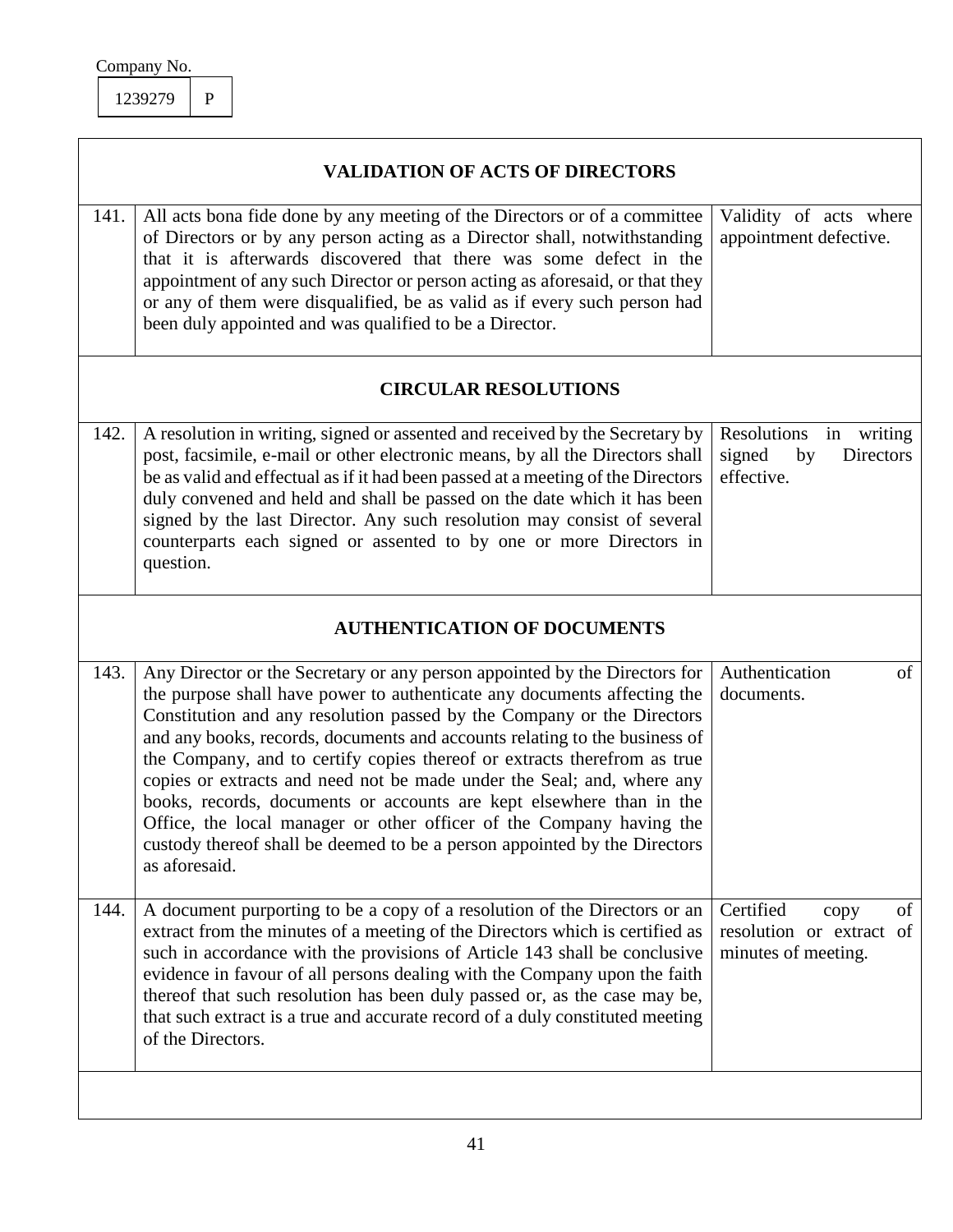|      |             | <b>SECRETARY(IES)</b>                                                                                                                                                                                                                                                                                                                                                                                                                                                   |                                                                         |  |  |
|------|-------------|-------------------------------------------------------------------------------------------------------------------------------------------------------------------------------------------------------------------------------------------------------------------------------------------------------------------------------------------------------------------------------------------------------------------------------------------------------------------------|-------------------------------------------------------------------------|--|--|
| 145. | (a)         | The Secretary or Secretaries shall in accordance with the Act be<br>appointed by the Directors for such term, at such remuneration and<br>upon such conditions as they think fit, and any Secretary or Joint<br>Secretaries so appointed may be removed by them. The Directors<br>may from time to time by resolution appoint a temporary substitute<br>for the Secretary or Secretaries who shall be deemed to be the<br>Secretary during the term of his appointment. | Appointment<br>of<br>Secretary.                                         |  |  |
|      | (b)         | A provision of the Act or this Constitution requiring or authorising<br>a thing to be done by or to a Director and the Secretary shall not be<br>satisfied by its being done by or to the same person acting both as<br>Director and as, or in place of, the Secretary.                                                                                                                                                                                                 | Same person may not act<br>as Director and Secretary<br>simultaneously. |  |  |
|      | (c)         | A provision of the Act or this Constitution requiring or authorising<br>a thing to be done by or to the Secretary shall be satisfied by its<br>being done by or to one (1) or more of the Secretaries, if any, for the<br>time being appointed by the Directors.                                                                                                                                                                                                        | Joint Secretaries.                                                      |  |  |
|      | <b>SEAL</b> |                                                                                                                                                                                                                                                                                                                                                                                                                                                                         |                                                                         |  |  |
| 146. | (a)         | The Directors shall provide for the safe custody of the Seal which<br>shall only be used pursuant to a resolution of the Directors, or a<br>committee of the Directors authorised to use the Seal. Every<br>instrument to which the Seal shall be affixed shall be signed by a<br>Director and shall be counter-signed by a second Director or the<br>Secretary or by some other person appointed by the Directors for the<br>purpose.                                  | Seal and official seal.                                                 |  |  |
|      | (b)         | The<br>Directors<br>all<br>of<br>the<br>exercise<br>the<br>powers<br>may<br>Company conferred by Section 62 of the Act in relation to any<br>official seal for use outside Malaysia, and such powers shall be<br>vested in the Directors.                                                                                                                                                                                                                               |                                                                         |  |  |
|      | (c)         | The Directors can use all the powers given under the Act for<br>executing a document in accordance with Section $66(2)$ of the Act<br>and such execution shall have the same effect as if the document is<br>executed under the Seal of the Company.                                                                                                                                                                                                                    |                                                                         |  |  |
|      |             |                                                                                                                                                                                                                                                                                                                                                                                                                                                                         |                                                                         |  |  |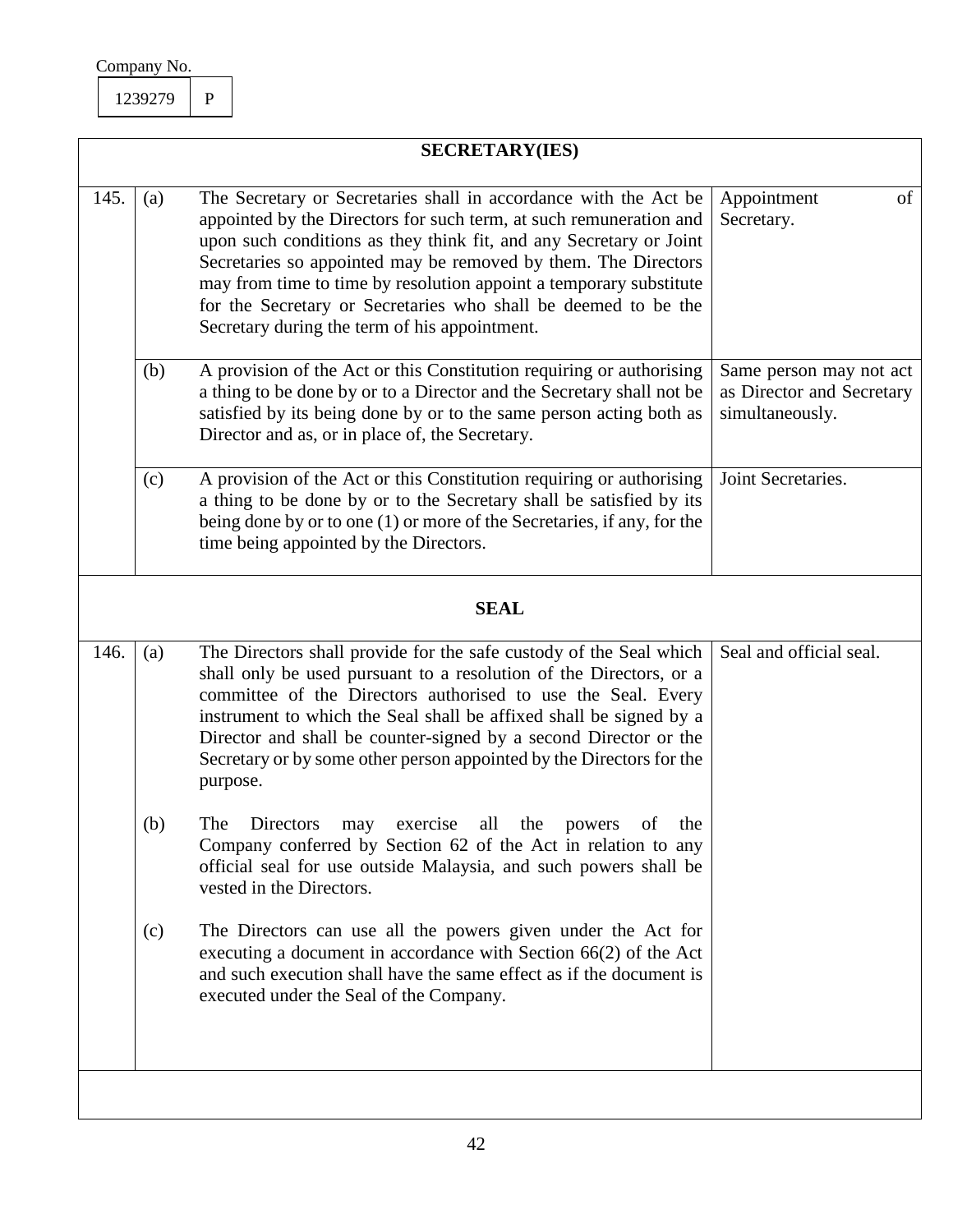$\mathsf{l}$ 

|      | <b>ACCOUNTS</b>                                                                                                                                                                                                                                                                                                                                                                                                                                                                                                                               |                                           |  |  |
|------|-----------------------------------------------------------------------------------------------------------------------------------------------------------------------------------------------------------------------------------------------------------------------------------------------------------------------------------------------------------------------------------------------------------------------------------------------------------------------------------------------------------------------------------------------|-------------------------------------------|--|--|
| 147. | The Directors shall cause proper accounting and other records to be kept in<br>accordance with the Act, which shall give a true and fair view of the state<br>of the Company's affairs and explain its transactions.                                                                                                                                                                                                                                                                                                                          | Accounts to be kept.                      |  |  |
| 148. | The books of account shall be kept at the Office or, subject to the provisions<br>of Section 245 of the Act, at such other place or places as the Directors<br>think fit, and shall always be open to the inspection of the Directors.                                                                                                                                                                                                                                                                                                        | Place to be kept.                         |  |  |
| 149. | The Directors shall pursuant to Sections 257 and 258 of the Act cause the<br>audited financial statements and reports relating thereto to be sent at least<br>twenty-one (21) days before the date of its annual General Meeting to:<br>every Member of the Company;<br>(a)<br>every person who is entitled to receive notice of General Meetings;<br>(b)<br>every auditor of the Company; and<br>(c)<br>(d)<br>every debenture holder of the Company on a request being made to<br>the Company<br>and laid before an annual General Meeting. | Circulation<br>of<br>audited<br>accounts. |  |  |
| 150. | The Directors shall from time to time determine whether and to what extent<br>and at what times and places and under what conditions or regulations the<br>accounting and other records of the Company or any of them shall be open<br>to the inspection of Members not being Directors. No Member (not being a<br>Director) shall have any right of inspecting any account or book or paper of<br>the Company except as conferred by statute or authorised by the Directors<br>by a resolution or by the Company in General Meeting.         | Inspection by Members.                    |  |  |
| 151. | The Company shall make available to all the Directors the quarterly<br>management accounts, which comprise the balance sheet, profit and loss<br>account and cash flow statement and an annual audit report.                                                                                                                                                                                                                                                                                                                                  | Maintenance of financial<br>records.      |  |  |
| 152. | Save as may necessary for complying with the provisions of the Statutes,<br>the Directors shall not be bound to publish any list or particulars of the<br>securities or investments held by the Company or to give any information<br>with reference to the same to any Member.                                                                                                                                                                                                                                                               | Particulars of investment.                |  |  |
|      |                                                                                                                                                                                                                                                                                                                                                                                                                                                                                                                                               |                                           |  |  |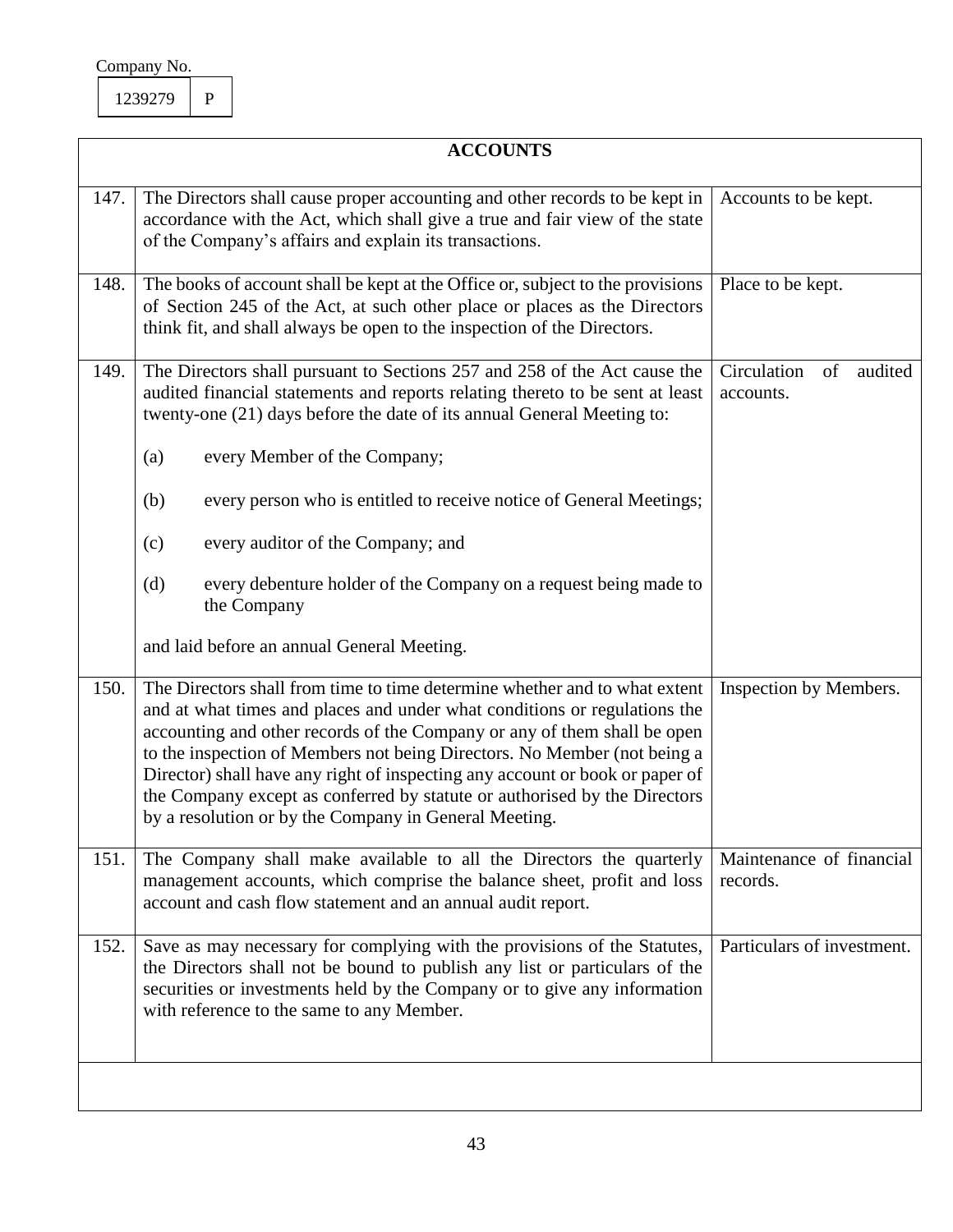|      | <b>AUDIT</b>                                                                                                                                                                                                                                                                                                                                                                                                                                                                                                                                                                                                                                                                                                                                                                                                                                                                                                                                                                                                                                                             |                                       |
|------|--------------------------------------------------------------------------------------------------------------------------------------------------------------------------------------------------------------------------------------------------------------------------------------------------------------------------------------------------------------------------------------------------------------------------------------------------------------------------------------------------------------------------------------------------------------------------------------------------------------------------------------------------------------------------------------------------------------------------------------------------------------------------------------------------------------------------------------------------------------------------------------------------------------------------------------------------------------------------------------------------------------------------------------------------------------------------|---------------------------------------|
| 153. | Auditors shall be appointed in accordance with Section 271 to 273 of the<br>Act and their duties regulated in accordance with Section 266 of the Act.<br>No person may be appointed as auditor of the company if he falls under any<br>of the criteria under Section 264(1) of the Act.                                                                                                                                                                                                                                                                                                                                                                                                                                                                                                                                                                                                                                                                                                                                                                                  | Audit provisions.                     |
|      | <b>DIVIDENDS AND RESERVES</b>                                                                                                                                                                                                                                                                                                                                                                                                                                                                                                                                                                                                                                                                                                                                                                                                                                                                                                                                                                                                                                            |                                       |
| 154. | Subject to Sections 131 to 133 of the Act, the Shareholders'<br>(a)<br>Agreement and the prevailing laws or governmental policy, the<br>Directors may, from time to time declare dividends, if the Company<br>is solvent, but no such dividend shall exceed the amount authorised<br>by the Directors.<br>Subject to the availability of the necessary tax credits and the need<br>(b)                                                                                                                                                                                                                                                                                                                                                                                                                                                                                                                                                                                                                                                                                   | Declaration of dividends.             |
|      | to provide for any operating or capital expenditure of the Company,<br>the Company shall declare as a dividend to the Member, its entire<br>dividend received from the subsidiaries.                                                                                                                                                                                                                                                                                                                                                                                                                                                                                                                                                                                                                                                                                                                                                                                                                                                                                     |                                       |
| 155. | Subject to Section 51 of the Financial Services Act and prior written<br>approval from the BNM, the Directors may if they think fit from time to<br>time, and if they are satisfied that the Company will be solvent immediately<br>after the distribution is made, authorise and pay to the Members such<br>dividends as appear to the Directors to be justified by the profits of the<br>Company. If at any time the share capital of the Company is divided into<br>different classes the Directors may pay such dividends in respect of those<br>shares in the capital of the Company which confer on the Members thereof<br>deferred or non-preferential rights as well as in respect of those shares<br>which confer on the Members thereof preferential rights with regards to<br>dividend and provide that the Directors act bona fide they shall not incur<br>any responsibility to the Members of shares conferring any preferential<br>rights with regard to dividend by the payment of dividend on any shares<br>having deferred or non-preferential rights. | Payment of dividends.                 |
| 156. | No dividend shall be paid otherwise than out of profits or shall bear interest<br>against the Company.                                                                                                                                                                                                                                                                                                                                                                                                                                                                                                                                                                                                                                                                                                                                                                                                                                                                                                                                                                   | Dividends to be out of<br>profits.    |
| 157. | Notice of any dividend that may have been declared shall be given in<br>manner provided in Article 168 to such Members as are entitled under this<br>Constitution to receive notices from the Company.                                                                                                                                                                                                                                                                                                                                                                                                                                                                                                                                                                                                                                                                                                                                                                                                                                                                   | Notice of dividend.                   |
| 158. | The Directors may, before recommending the payment of any dividend, set<br>aside, out of the profits of the Company such sums as they think proper as                                                                                                                                                                                                                                                                                                                                                                                                                                                                                                                                                                                                                                                                                                                                                                                                                                                                                                                    | Power to carry profits to<br>reserve. |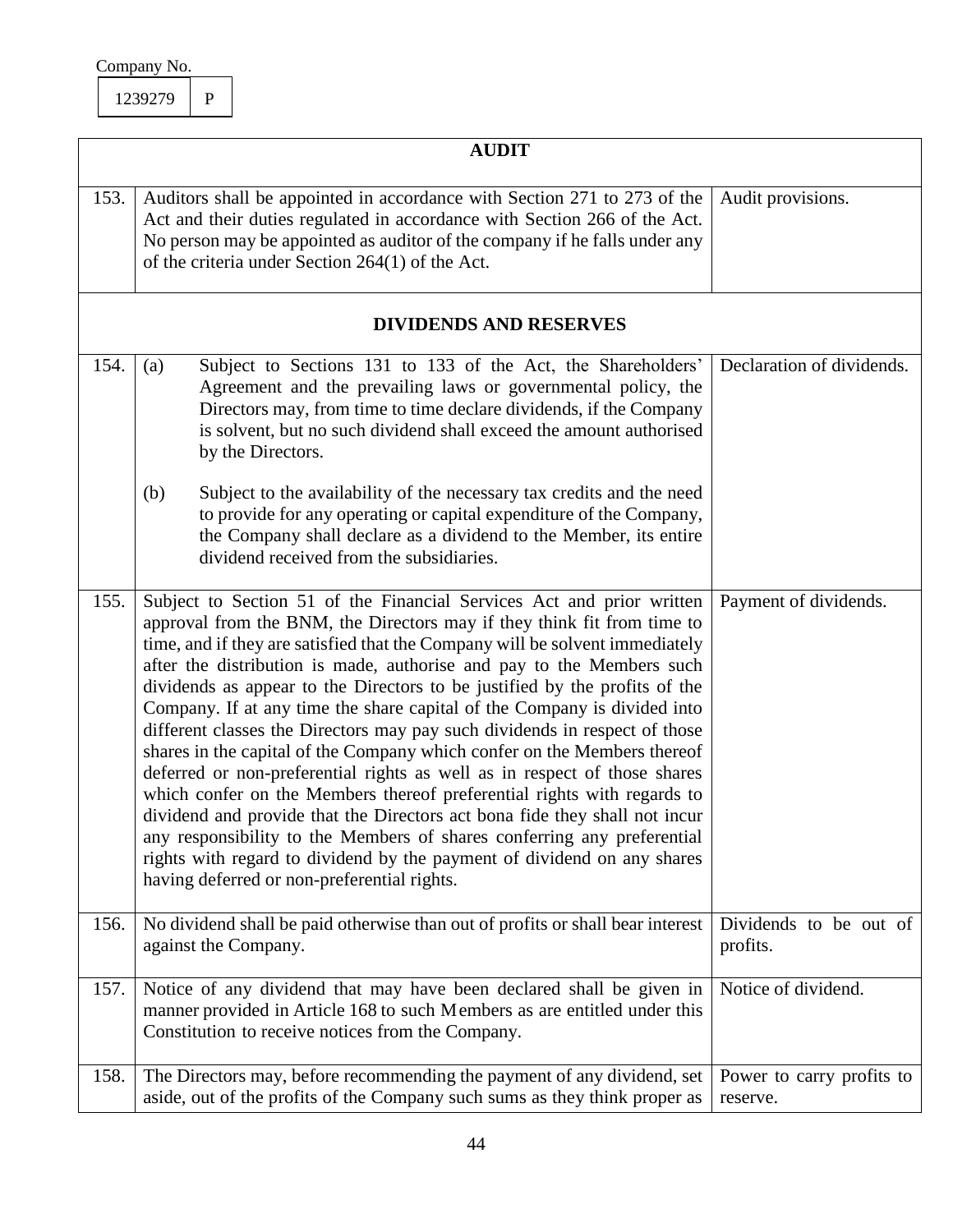|      | a separate reserve funds which shall, at the discretion of the Directors, be<br>applicable for any purpose to which the profits of the Company may be<br>properly applied, and pending any such application the Directors may, at<br>the like discretion, employ the reserve funds or any part thereof in the<br>business of the Company or invest in such investments (other than shares in<br>the Company) as the Directors may from time to time think fit. The<br>Directors may also without placing the same to reserve carry forward any<br>profits which they may think prudent not to divide.                                                                                                                                                                                                                                    |                                                 |
|------|------------------------------------------------------------------------------------------------------------------------------------------------------------------------------------------------------------------------------------------------------------------------------------------------------------------------------------------------------------------------------------------------------------------------------------------------------------------------------------------------------------------------------------------------------------------------------------------------------------------------------------------------------------------------------------------------------------------------------------------------------------------------------------------------------------------------------------------|-------------------------------------------------|
| 159. | Subject to the rights of persons, if any, entitled to shares with preferential<br>or special rights attached to any special class of shares, all dividends shall<br>be declared and paid according to the amount paid or credited as paid on<br>the shares in respect whereof the dividend is paid, but no amount paid or<br>credited as paid on a share in advance of calls shall be treated for the<br>purposes of this Article as paid on the share. All dividends shall be<br>apportioned and paid proportionately to the amounts paid or credited as paid<br>on the shares during any portion or portions of the period in respect of which<br>the dividend is paid; but if any share is issued on terms providing that it<br>shall rank for dividend as from a particular date, that share shall rank for<br>dividend accordingly. | Dividend<br>to<br>be<br>paid<br>proportionally. |
| 160. | The Directors may deduct from any dividend payable to any Member in<br>respect of any shares held, all sums of money, if any, as may presently be<br>due and payable by him to the Company on account of calls or otherwise in<br>relation to the shares of the Company held by him.                                                                                                                                                                                                                                                                                                                                                                                                                                                                                                                                                     | Debts may be deducted.                          |
| 161. | The Directors may retain the dividends payable upon shares in respect of<br>which any person is under the provisions as to the transmission of shares<br>hereinbefore contained entitled to become a Member, or which any person<br>is under those provisions entitled to transfer, until such person shall become<br>a Member in respect of such shares or shall transfer the same.                                                                                                                                                                                                                                                                                                                                                                                                                                                     | Retention of payment of<br>dividends.           |
| 162. | Any declared dividend or bonus may be paid wholly or partly by the<br>distribution of specific assets and in particular of paid-up shares, debentures<br>or debenture stock of any other company or in any one or more of such ways<br>and the Directors shall give effect to such resolution, and where any<br>difficulty arises in regard to such distribution, the Directors may settle the<br>same as they think expedient, and fix the value for distribution of such<br>specific assets or any part thereof and may determine that cash payments<br>shall be made to any Members upon the footing of the value so fixed in<br>order to adjust the rights of all parties, and may vest any such specific assets<br>in trustees as may seem expedient to the Directors.                                                              | Payment of dividends in<br>specie.              |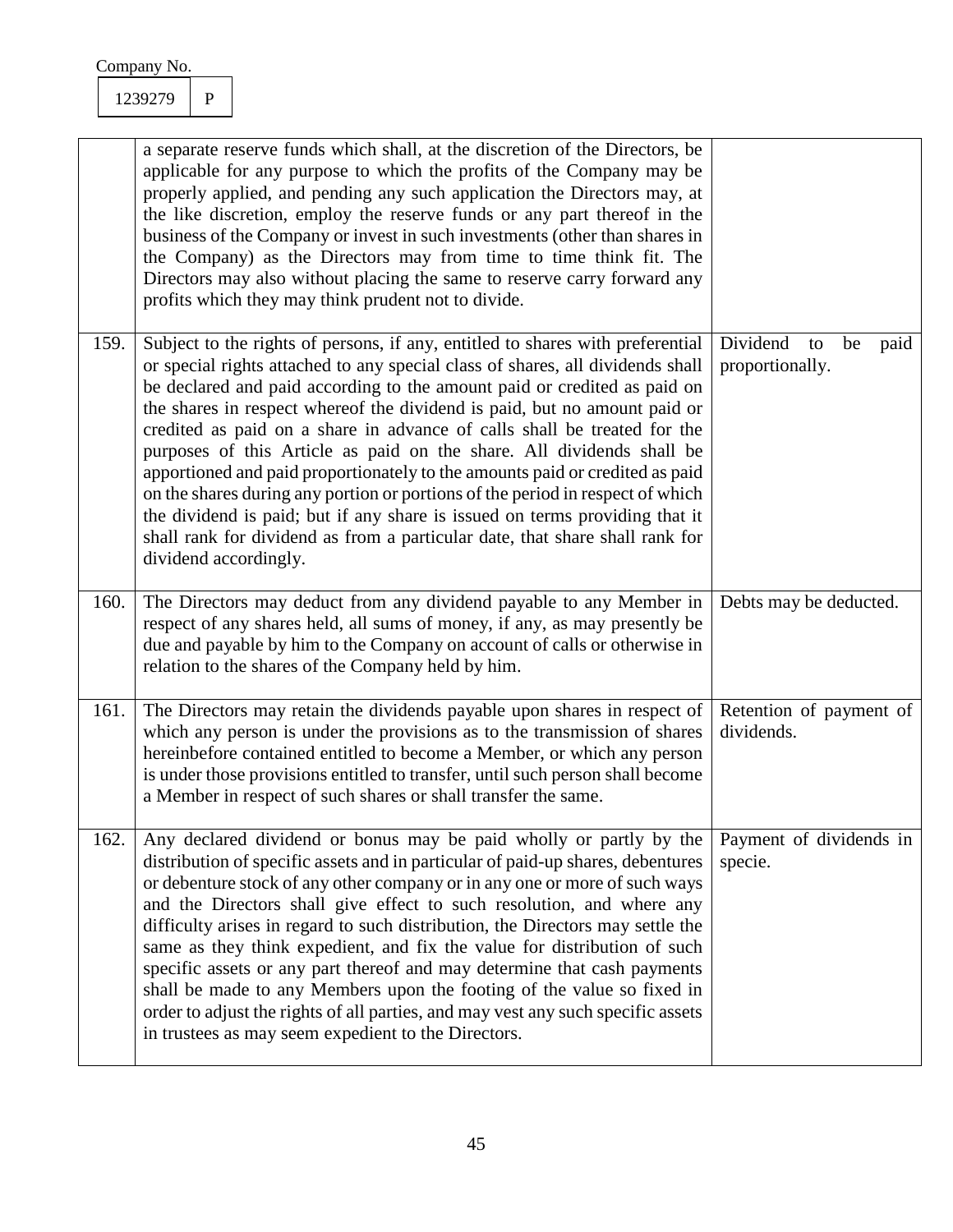| 163. | Any dividend or other money payable in cash in respect of shares may be<br>paid by cheque or warrant payable to the order of the Member in the<br>Register or through a crediting of funds into a specified bank account of<br>such Member.                                                                                                                                                                                                                                                                                                                                                                                                                                                                                                                                                                                                                                                                                                                                                                                          | Payment by cheque or<br>electronic<br>warrant<br><b>or</b><br>transfer. |
|------|--------------------------------------------------------------------------------------------------------------------------------------------------------------------------------------------------------------------------------------------------------------------------------------------------------------------------------------------------------------------------------------------------------------------------------------------------------------------------------------------------------------------------------------------------------------------------------------------------------------------------------------------------------------------------------------------------------------------------------------------------------------------------------------------------------------------------------------------------------------------------------------------------------------------------------------------------------------------------------------------------------------------------------------|-------------------------------------------------------------------------|
| 164. | Maybank and Ageas shall have the right to specify by written notice to the<br>Secretary the bank account or legal entity to which such Member's<br>dividends shall be paid subject to any legal restrictions in force. The<br>Company shall at the cost of the requesting Member act in accordance with<br>such written notice when making payment of dividends to that Member.                                                                                                                                                                                                                                                                                                                                                                                                                                                                                                                                                                                                                                                      | Account for receipt of<br>payment.                                      |
| 165. | Every such cheque or warrant shall be sent through the post directed to the<br>last registered address of the Member or to such person and to such address<br>as the Member may in writing direct. Every such cheque or warrant shall be<br>made payable to the order of the person to whom it is sent, and the payment<br>of any such cheque or warrant shall operate as a good discharge to the<br>Company in respect of the dividend represented thereby, notwithstanding<br>that it may subsequently appear that the same has been stolen or that the<br>endorsement thereon has been forged. Every such cheque or warrant shall<br>be sent at the risk of the person entitled to the money thereby represented.<br>Any Members may give effectual receipts for any dividends, bonuses or<br>other money payable in respect of the shares held by them.                                                                                                                                                                          | Payment by<br>post<br>and<br>discharge.                                 |
|      | <b>CAPITALISATION OF PROFITS</b>                                                                                                                                                                                                                                                                                                                                                                                                                                                                                                                                                                                                                                                                                                                                                                                                                                                                                                                                                                                                     |                                                                         |
| 166. | The Company in General Meeting may, upon the recommendation of the<br>Directors, resolve that it is desirable to capitalise any part of the amount for<br>the time being standing to the credit of any of the Company's reserve<br>accounts or to the credit of the profit and loss account or otherwise available<br>for distribution, and accordingly that such sum be set free for distribution<br>amongst the Members who would have been entitled thereto if distributed<br>by way of dividend and in the same proportions, on conditions that the same<br>be not paid in cash but be applied either in or towards paying up any<br>amounts for the time being unpaid on any shares held by such Members<br>respectively or paying up in full unissued shares or debentures of the<br>Company to be allotted and distributed credited as fully paid up to and<br>amongst such Members in the proportion aforesaid, or partly in the one way<br>and partly in the other, and the Directors shall give effect to such resolution. | Power to capitalise.                                                    |
| 167. | Whenever such resolution as aforesaid shall have been passed, the Directors<br>shall make all appropriations and applications of the amount resolved to be<br>capitalised thereby, and all allotments and issues of fully paid shares or<br>debentures, if any, and generally shall do all acts and things required to give<br>effect thereto, with full power to the Directors to make such provisions for                                                                                                                                                                                                                                                                                                                                                                                                                                                                                                                                                                                                                          | Fractional certificates.                                                |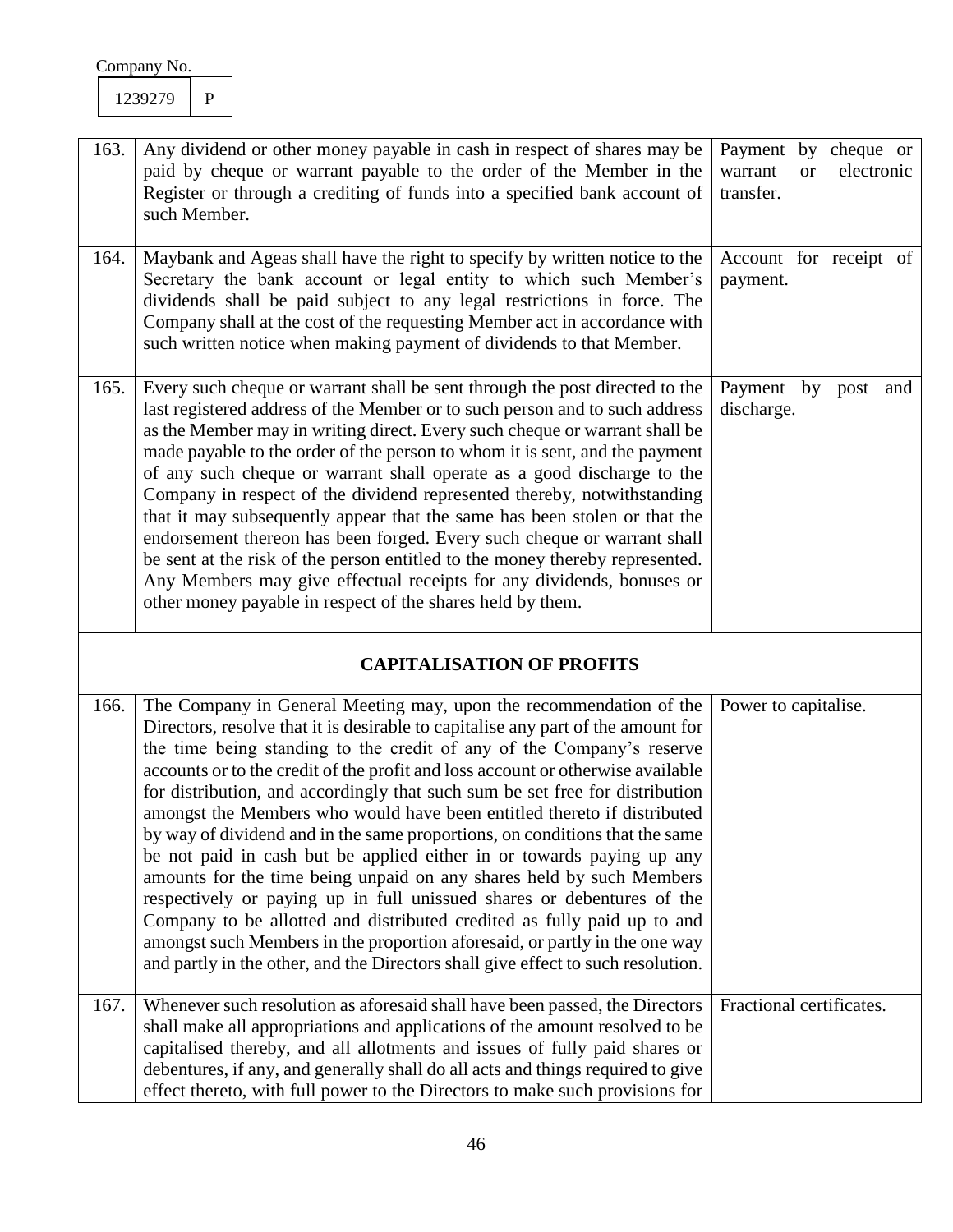1239279 P

| the satisfaction of the right of any Member under such resolution to a       |  |
|------------------------------------------------------------------------------|--|
| fractional part of the share by the issue of fractional certificates or by   |  |
| payments in cash or otherwise as they think fit for the case of shares or    |  |
| debentures becoming distributable in fractions, and also to authorise any    |  |
| person to enter on behalf of all the Members entitled thereto into an        |  |
| agreement with the Company providing for the allotment to them               |  |
| respectively, credited as fully paid, of any further shares or debentures to |  |
| which they may be entitled upon such capitalisation, or (as the case may     |  |
| require) for the payment by the Company on their behalf, by the application  |  |
| thereto of their respective proportions of the amount resolved to be         |  |
| capitalised of the amounts or any part of the amounts remaining unpaid on    |  |
| their existing shares, and any agreement made under such authority shall be  |  |
| effective and binding on all such Members.                                   |  |
|                                                                              |  |

### **NOTICES**

| 168. |                                                                          | Every Member shall be entitled to have notices in writing be served or                                                                                                                                                                                                                                                                                                                                                                                                                                      | Service<br>of<br>Members.  | notice | to |
|------|--------------------------------------------------------------------------|-------------------------------------------------------------------------------------------------------------------------------------------------------------------------------------------------------------------------------------------------------------------------------------------------------------------------------------------------------------------------------------------------------------------------------------------------------------------------------------------------------------|----------------------------|--------|----|
|      | delivered upon the Member in the following manner at the election of the |                                                                                                                                                                                                                                                                                                                                                                                                                                                                                                             |                            |        |    |
|      | Company:                                                                 |                                                                                                                                                                                                                                                                                                                                                                                                                                                                                                             |                            |        |    |
|      | (a)                                                                      | in hard copy, either personally or by post to the Member's registered<br>address or (if he has no registered address within Malaysia) to the<br>address, if any, in Malaysia supplied by the Member to the Company<br>as appearing in the Register for the purpose of giving notice to him;<br><b>or</b>                                                                                                                                                                                                    |                            |        |    |
|      | (b)                                                                      | in electronic form; or                                                                                                                                                                                                                                                                                                                                                                                                                                                                                      |                            |        |    |
|      | (c)                                                                      | in a combination of both in hard copy and electronic form.                                                                                                                                                                                                                                                                                                                                                                                                                                                  |                            |        |    |
| 169. |                                                                          | Notice in electronic form shall be valid if:                                                                                                                                                                                                                                                                                                                                                                                                                                                                | Notice in electronic form. |        |    |
|      |                                                                          |                                                                                                                                                                                                                                                                                                                                                                                                                                                                                                             |                            |        |    |
|      | (a)                                                                      | transmitted to the electronic address provided by the Member to the<br>Company for the purpose of giving notice to him; or                                                                                                                                                                                                                                                                                                                                                                                  |                            |        |    |
|      | (b)                                                                      | by publishing it on a website prescribed by the Company from time<br>to time. For clarity, the Company shall separately and immediately<br>notify the Member in writing (either by sending to the Member<br>personally or through the post to his registered address, within<br>Malaysia or using the electronic communications) such publication<br>of notice or document on the website and state the designated<br>webstite link or address where a copy of the notice or document may<br>be downloaded. |                            |        |    |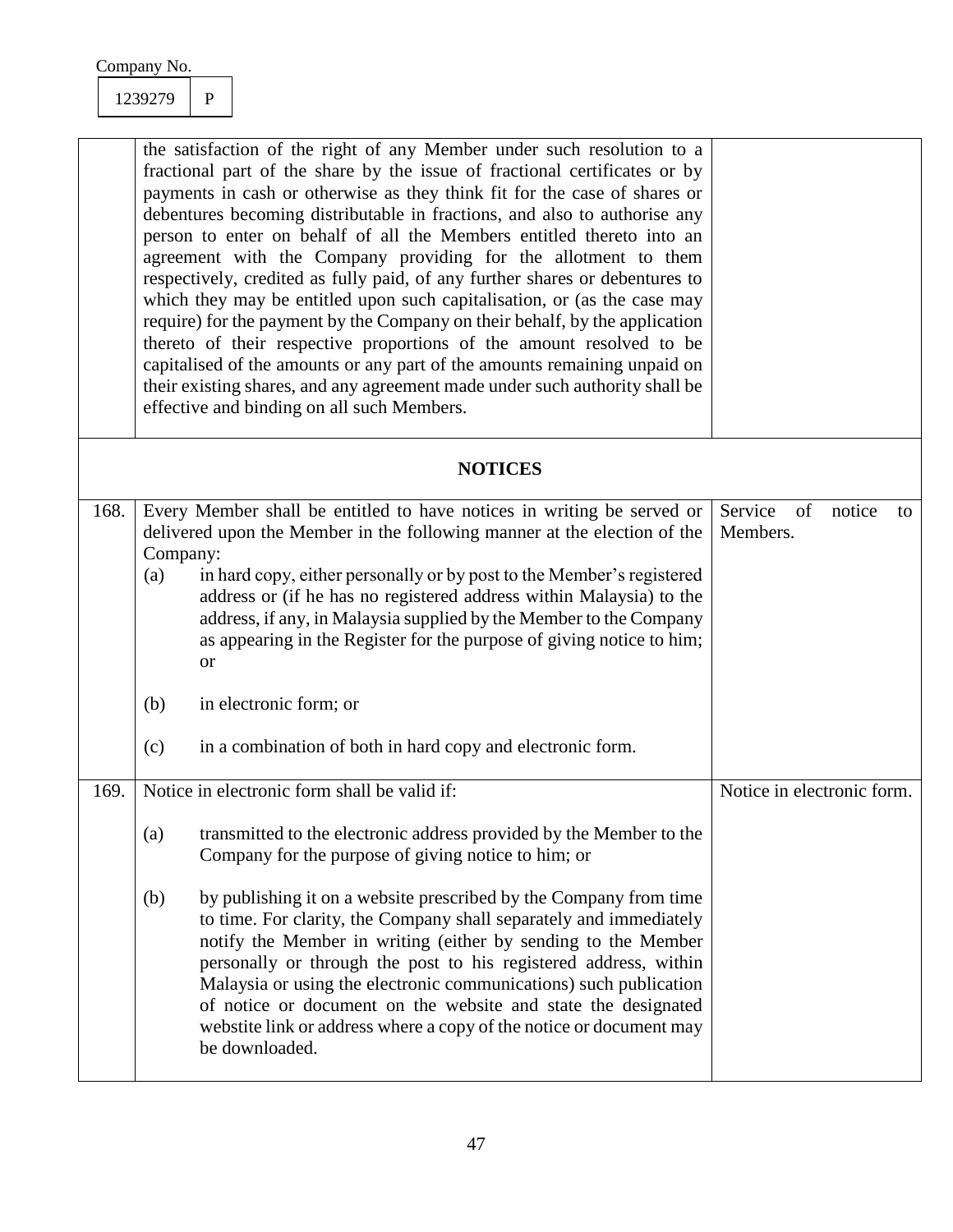| 170. | Any document other than a notice requiring to be served on a Member may<br>be served in the like manner as a notice may be given to him under this<br>Constitution.                                                                                                                                                                                                                                                                                                                                                                                                                                                                                                                                                                                                                             | Service<br>of<br>documents<br>other than notice.                                                         |
|------|-------------------------------------------------------------------------------------------------------------------------------------------------------------------------------------------------------------------------------------------------------------------------------------------------------------------------------------------------------------------------------------------------------------------------------------------------------------------------------------------------------------------------------------------------------------------------------------------------------------------------------------------------------------------------------------------------------------------------------------------------------------------------------------------------|----------------------------------------------------------------------------------------------------------|
| 171. | Any notice or other document if served by post shall be deemed to<br>(a)<br>be given or served in the case of a Member having an address for<br>service in Malaysia two (2) days following that on which a properly<br>stamped letter containing the same is posted within Malaysia and in<br>the case of a Member having an address for service outside Malaysia<br>seven (7) days following that on which the letter suitably stamped<br>at airmail rates containing the same is posted within Malaysia. In<br>proving service by post it shall be sufficient to prove that the letter<br>containing the notice or document was properly addressed and<br>stamped and put into the government post office box.<br>(b)<br>Any notice or document delivered or sent by post to, or left at, the | When notice<br>by<br>post<br>deemed served.                                                              |
|      | registered address of any Member in accordance with this<br>Constitution shall, if such Member be then deceased, and whether<br>or not the Company has notice of his death, be deemed to have been<br>duly served on his legal personal representatives.                                                                                                                                                                                                                                                                                                                                                                                                                                                                                                                                        |                                                                                                          |
| 172. | Any notice or document if given, sent or served by electronic<br>communication to the electronic address of any Member shall be deemed<br>to have been duly given, sent or served at the time of transmission of the<br>electronic communication by the email server of facility operated by the<br>Company or its service provider to the electronic address of such Member<br>provided always that Company obtains the reply message or other<br>applicable proof indicated that the electronic communication have been<br>delivered.                                                                                                                                                                                                                                                         | When notice given by<br>electronic<br>communication<br>deemed<br>served.                                 |
| 173. | Every person who, by operation of law, transfer, transmission or other<br>means whatsoever, shall become entitled to any share, shall be bound by<br>every notice in respect of such share, which, previously to his name and<br>address being entered in the Register as the registered Member of such<br>share, shall have been duly given to the person from whom he derives the<br>title to such share.                                                                                                                                                                                                                                                                                                                                                                                     | Notice duly given to<br>person entitled to share by<br>operation of law, transfer,<br>transmission, etc. |
|      | <b>WINDING-UP</b>                                                                                                                                                                                                                                                                                                                                                                                                                                                                                                                                                                                                                                                                                                                                                                               |                                                                                                          |
| 174. | If the Company shall be wound up, the liquidator may, with the<br>(a)<br>sanction of a Special Resolution of the Company and any other<br>sanction required by the Act, divide amongst the Members in specie<br>the whole or any part of the assets of the Company (whether they<br>consist of property of the same kind or not) and may for that                                                                                                                                                                                                                                                                                                                                                                                                                                               | Distribution of assets in<br>specie.                                                                     |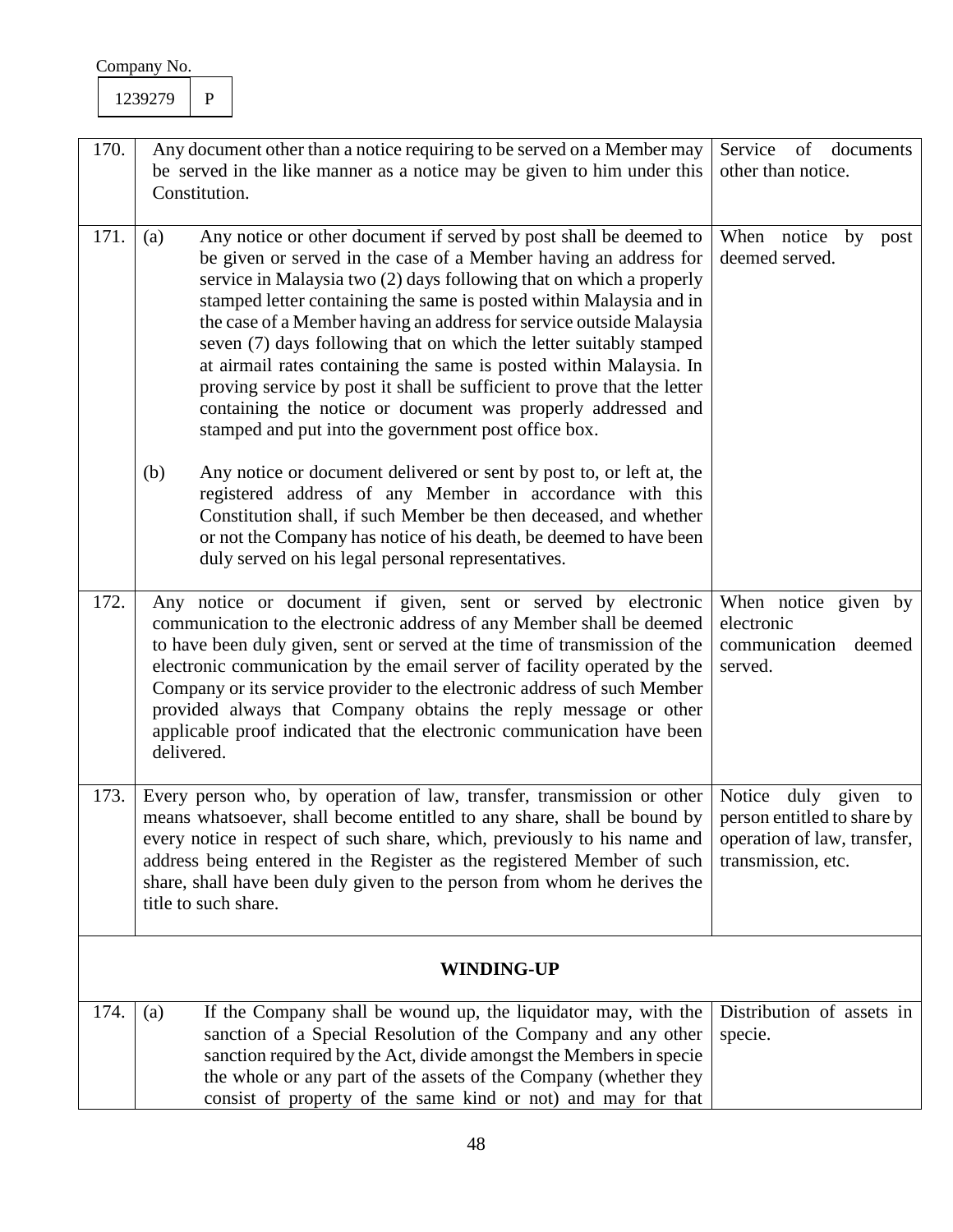| Company No. |  |
|-------------|--|
|             |  |

|      | (b)          | purpose set such value as he deems fair upon any property to be<br>divided as aforesaid and may determine how the division shall be<br>carried out as between the Members of different classes of<br>Members, but so that, if any division is resolved otherwise than in<br>accordance with such rights, the Members shall have the same right<br>of dissent and consequential rights as if such resolution was a special<br>resolution passed pursuant to Section 457 of the Act. The liquidator<br>may, with the like sanction, vest the whole or any part of any such<br>assets in trustees upon such trusts for the benefit of the<br>contributories as the liquidator, with the like sanction, thinks fit, but<br>so that no Member shall be compelled to accept any share or other<br>securities whereon there is any liability.<br>Otherwise than in accordance with such rights, the Members shall<br>have the same right of dissent and consequential rights as if such<br>resolution was a special resolution passed pursuant to Section 457 of<br>the Act. A special resolution sanctioning a transfer or sale to<br>another company duly passed pursuant to the said section may in<br>like manner authorise the distribution of any shares or other<br>consideration receivable by the liquidators amongst the Members<br>otherwise than in accordance with their existing rights; and any<br>such determination shall be binding upon all the Members subject<br>to the right of dissent and consequential rights conferred by the<br>said Section. |                         |
|------|--------------|-------------------------------------------------------------------------------------------------------------------------------------------------------------------------------------------------------------------------------------------------------------------------------------------------------------------------------------------------------------------------------------------------------------------------------------------------------------------------------------------------------------------------------------------------------------------------------------------------------------------------------------------------------------------------------------------------------------------------------------------------------------------------------------------------------------------------------------------------------------------------------------------------------------------------------------------------------------------------------------------------------------------------------------------------------------------------------------------------------------------------------------------------------------------------------------------------------------------------------------------------------------------------------------------------------------------------------------------------------------------------------------------------------------------------------------------------------------------------------------------------------------------------------------------------------------------|-------------------------|
| 175. | shall apply: | Save that this Article shall be without prejudice to the rights of Members of<br>shares issued upon special terms and conditions the following provisions                                                                                                                                                                                                                                                                                                                                                                                                                                                                                                                                                                                                                                                                                                                                                                                                                                                                                                                                                                                                                                                                                                                                                                                                                                                                                                                                                                                                         | Distribution of assets. |
|      | (a)          | If the Company shall be wound up and the assets available for<br>distribution among the Members as such shall be insufficient to<br>repay the whole of the paid up capital such assets shall be distributed<br>so that as nearly as may be the losses shall be borne by the Members<br>in proportion to the capital paid up, or which ought to have been<br>paid up at the commencement of the winding-up, on the shares held<br>by them respectively; and                                                                                                                                                                                                                                                                                                                                                                                                                                                                                                                                                                                                                                                                                                                                                                                                                                                                                                                                                                                                                                                                                                        |                         |
|      | (b)          | If in a winding-up the assets available for distribution among the<br>Members shall be more than sufficient to repay the whole of the<br>capital paid up at the commencement of the winding-up, the excess<br>shall be distributed among the Members in proportion to the capital<br>paid up, or which ought to have been paid up at the commencement<br>of the winding-up, on the shares held by them respectively.                                                                                                                                                                                                                                                                                                                                                                                                                                                                                                                                                                                                                                                                                                                                                                                                                                                                                                                                                                                                                                                                                                                                              |                         |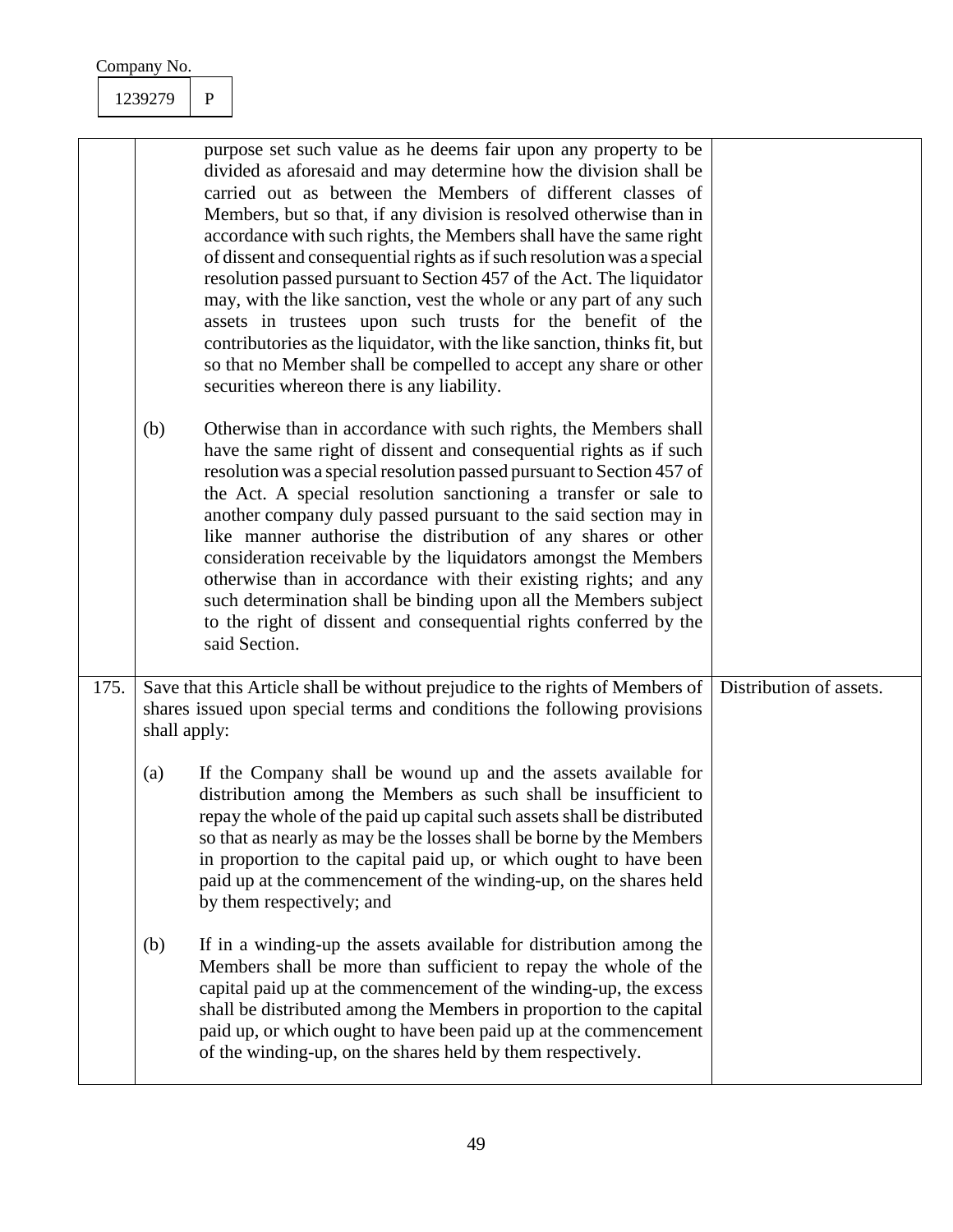| Company No.                                                                                                                                                                                                                                                                                                                                                                                                                                                                                                                                                                                                                                                                                                                                                                                                                                                                                                                                                                                                                                                                                                                                                                                                                                                                                                                                                                                                                                                                                                                                                                                                                            |                                                                     |  |  |  |
|----------------------------------------------------------------------------------------------------------------------------------------------------------------------------------------------------------------------------------------------------------------------------------------------------------------------------------------------------------------------------------------------------------------------------------------------------------------------------------------------------------------------------------------------------------------------------------------------------------------------------------------------------------------------------------------------------------------------------------------------------------------------------------------------------------------------------------------------------------------------------------------------------------------------------------------------------------------------------------------------------------------------------------------------------------------------------------------------------------------------------------------------------------------------------------------------------------------------------------------------------------------------------------------------------------------------------------------------------------------------------------------------------------------------------------------------------------------------------------------------------------------------------------------------------------------------------------------------------------------------------------------|---------------------------------------------------------------------|--|--|--|
| 1239279<br>$\mathbf{P}$                                                                                                                                                                                                                                                                                                                                                                                                                                                                                                                                                                                                                                                                                                                                                                                                                                                                                                                                                                                                                                                                                                                                                                                                                                                                                                                                                                                                                                                                                                                                                                                                                |                                                                     |  |  |  |
| 176.<br>On the voluntary liquidation of the Company, no commission or fee shall<br>be paid to a liquidator unless it shall have been ratified by Members. The<br>amount of such payment shall be notified to all Members at least seven (7)<br>days prior to the meeting at which it is to be considered.                                                                                                                                                                                                                                                                                                                                                                                                                                                                                                                                                                                                                                                                                                                                                                                                                                                                                                                                                                                                                                                                                                                                                                                                                                                                                                                              | Liquidator's<br>remuneration subject to<br>ratification by Members. |  |  |  |
| <b>INDEMNITY</b>                                                                                                                                                                                                                                                                                                                                                                                                                                                                                                                                                                                                                                                                                                                                                                                                                                                                                                                                                                                                                                                                                                                                                                                                                                                                                                                                                                                                                                                                                                                                                                                                                       |                                                                     |  |  |  |
| Save and except so far as the provision of this Constitution shall be<br>177.<br>avoided by Sections 288 and 289 of the Act, every Director, manager, agent,<br>Secretary and other officer and employee of the Company and each of them<br>and their respective heirs executors and administrators<br>shall<br>be<br>indemnified by the Company against all costs losses damages and<br>expenses which any such Director, manager, agent, Secretary or other<br>officer or employee may incur or become liable to, by reason of any<br>covenant contract or agreement entered into or act or deed done by him as<br>such Director, manager, agent, Secretary or other officer or employee in<br>carrying into effect the objects and purposes of the Company or any of<br>them, or in or about any action suit or proceeding connected with the<br>affairs thereof or otherwise in or about the execution of his office unless<br>the same shall be incurred or occasioned by his own willful act or default.<br>In particular and without prejudice to the generality of the foregoing, every<br>Director, manager, agent, auditor, Secretary, other officer and employee for<br>the time being of the Company shall be indemnified out of the assets of the<br>Company against any liability incurred by him in defending any<br>proceedings, whether civil or criminal, in which judgment is given in his<br>favour or in which he is acquitted or in connection with any application<br>under the Act in which relief is granted to him by the Court in respect of<br>any negligence, default, breach of duty or breach of trust. | Indemnity.                                                          |  |  |  |
| <b>ALTERATION OF CONSTITUTION</b>                                                                                                                                                                                                                                                                                                                                                                                                                                                                                                                                                                                                                                                                                                                                                                                                                                                                                                                                                                                                                                                                                                                                                                                                                                                                                                                                                                                                                                                                                                                                                                                                      |                                                                     |  |  |  |
| Subject to the Act, the Company may by Special Resolution add to, amend<br>178.<br>or delete any of the Articles of the Constitution.                                                                                                                                                                                                                                                                                                                                                                                                                                                                                                                                                                                                                                                                                                                                                                                                                                                                                                                                                                                                                                                                                                                                                                                                                                                                                                                                                                                                                                                                                                  | Alteration<br>of<br>Constitution.                                   |  |  |  |
| <b>COMPLIANCE</b>                                                                                                                                                                                                                                                                                                                                                                                                                                                                                                                                                                                                                                                                                                                                                                                                                                                                                                                                                                                                                                                                                                                                                                                                                                                                                                                                                                                                                                                                                                                                                                                                                      |                                                                     |  |  |  |
| This Constitution shall be construed with strict compliance to the Statutes<br>179.<br>and any other guidelines issued by BNM ("Guidelines") in that :-                                                                                                                                                                                                                                                                                                                                                                                                                                                                                                                                                                                                                                                                                                                                                                                                                                                                                                                                                                                                                                                                                                                                                                                                                                                                                                                                                                                                                                                                                | Compliances<br>with<br>the<br>Statutes.                             |  |  |  |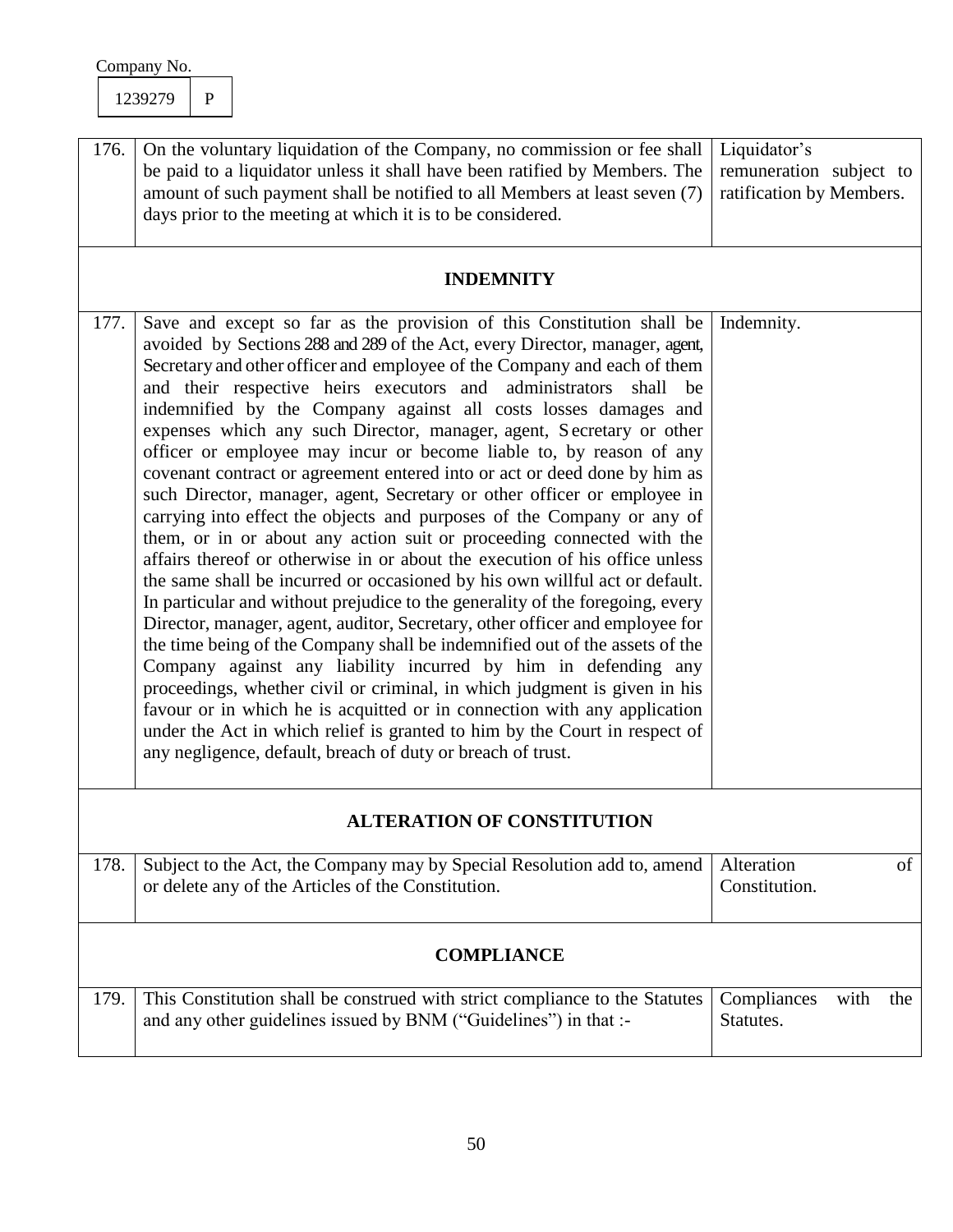|                       | (a) | Notwithstanding anything contained in this Constitution, if the<br>Statutes and Guidelines prohibit an act being done, the act shall not<br>be done.                                                                                                                                                                                                                                                                                      |                 |  |
|-----------------------|-----|-------------------------------------------------------------------------------------------------------------------------------------------------------------------------------------------------------------------------------------------------------------------------------------------------------------------------------------------------------------------------------------------------------------------------------------------|-----------------|--|
|                       | (b) | Nothing contained in this Constitution prevents an act being done<br>that the Statutes and Guidelines require to be done.                                                                                                                                                                                                                                                                                                                 |                 |  |
|                       | (c) | If the Statutes and Guidelines require an act to be done or not to be<br>done, authority is given for that act to be done or not to be done (as<br>the case may be).                                                                                                                                                                                                                                                                      |                 |  |
|                       | (d) | If the Statutes and Guidelines require this Constitution to contain a<br>provision and they do not contain such a provision, this<br>Constitution are deemed to contain that provision.                                                                                                                                                                                                                                                   |                 |  |
|                       | (e) | If the Statutes and Guidelines require this Constitution not to<br>contain a provision and they contain such a provision, this<br>Constitution are deemed not to contain that provision.                                                                                                                                                                                                                                                  |                 |  |
|                       | (f) | If any provision of this Constitution is or becomes inconsistent with<br>the Statutes and Guidelines, this Constitution are deemed not to<br>contain that provision to the extent of the inconsistency.                                                                                                                                                                                                                                   |                 |  |
|                       |     | Notwithstanding the foregoing, nothing herein shall prevent the Company<br>from applying to the BNM for any waiver of its compliance or observance<br>of any of the Statutes and Guidelines and in the event the compliance or<br>observance of any of the Statutes and Guidelines is waived by the BNM,<br>the Company shall be exempted from such compliance.                                                                           |                 |  |
| <b>SECRECY CLAUSE</b> |     |                                                                                                                                                                                                                                                                                                                                                                                                                                           |                 |  |
| 180.                  |     | No Member shall be entitled to require discovery of or any information<br>respecting any detail of the Company's trade or any matter which may be<br>in the nature of a trade secret, mystery of trade or secret process which may<br>relate to the conduct of the business of the Company and which in the<br>opinion of the Board it will be inexpedient in the interest of the Members<br>of the Company to communicate to the public. | Secrecy clause. |  |